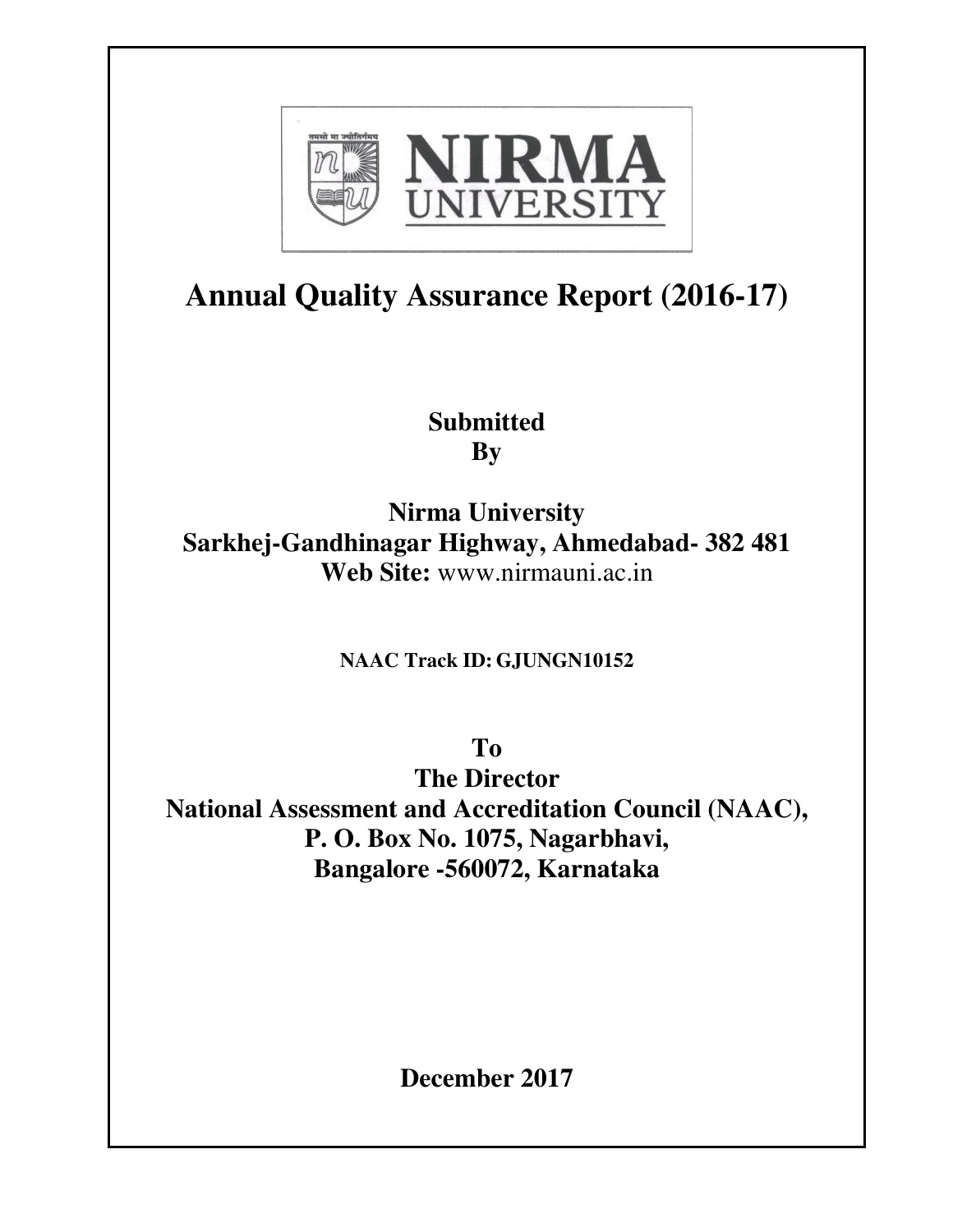# **Annual Quality Assurance Report**

(Assessment Period: July 01, 2016 to June 30, 2017)

# **Part – A**

|     | <b>Details of the Institution:</b>                                     |                    |                                   |                                                |                      |  |
|-----|------------------------------------------------------------------------|--------------------|-----------------------------------|------------------------------------------------|----------------------|--|
| 1.1 | Name of the Institution:                                               |                    |                                   | Nirma University                               |                      |  |
|     |                                                                        |                    |                                   |                                                |                      |  |
| 1.2 | Address:                                                               |                    |                                   | Nirma University,                              |                      |  |
|     |                                                                        |                    |                                   | Sarkhej Gandhinagar Highway,                   |                      |  |
|     | City/Town:                                                             |                    |                                   | Ahmedabad                                      |                      |  |
|     | State:                                                                 |                    | Gujarat                           |                                                |                      |  |
|     | Pin Code:                                                              |                    | 382 481                           |                                                |                      |  |
|     | <b>Institution E-mail Address:</b>                                     |                    |                                   | dg@nirmauni.ac.in                              |                      |  |
|     | <b>Contact Nos.:</b>                                                   |                    |                                   | 079-30642000/100/200/300/400                   |                      |  |
|     | Name of the Head of the                                                |                    |                                   | Dr. Anup K. Singh                              |                      |  |
|     | Institution:                                                           |                    |                                   |                                                |                      |  |
|     | Tel. No. with STD Code:                                                |                    | 079-30642711                      |                                                |                      |  |
|     | Mobile:                                                                |                    | 09825034700                       |                                                |                      |  |
|     | Name of the IQAC Co-ordinator:                                         |                    |                                   | Dr. Dhaval Pujara                              |                      |  |
|     | Mobile:                                                                |                    |                                   | 09925965718                                    |                      |  |
|     | IQAC E-mail Address:                                                   |                    |                                   | dy.director.adr@nirmauni.ac.in                 |                      |  |
|     |                                                                        |                    |                                   |                                                |                      |  |
| 1.3 | <b>NAAC Track ID:</b>                                                  | <b>GJUNGN10152</b> |                                   |                                                |                      |  |
|     |                                                                        |                    |                                   |                                                |                      |  |
| 1.4 | NAAC Executive Committee No.                                           |                    |                                   | $10^{\text{th}}$<br>Meeting of the<br>Standing |                      |  |
|     | & Date:                                                                |                    |                                   | Committee held on 15-11-2015                   |                      |  |
|     |                                                                        |                    |                                   |                                                |                      |  |
| 1.5 | <b>Website Address:</b>                                                |                    |                                   | www.nirmauni.ac.in                             |                      |  |
|     | Web-link of the AQAR:                                                  |                    | http://www.nirmauni.ac.in/NU/AQAR |                                                |                      |  |
|     |                                                                        |                    |                                   |                                                |                      |  |
| 1.6 | <b>Accreditation Details:</b>                                          |                    |                                   |                                                |                      |  |
|     |                                                                        |                    |                                   |                                                |                      |  |
|     | Cycle<br>Sr. No.                                                       | Grade              | <b>CGPA</b>                       | Year of                                        | Validity             |  |
|     | 1                                                                      | B                  | 2.93                              | Accreditation<br>2010                          | Period<br>Five Years |  |
|     | $\frac{1^{st} \text{Cycle}}{2^{nd} \text{Cycle}}$<br>$\overline{2}$    | $\overline{A}$     | 3.18                              | 2015                                           | Five Years           |  |
|     |                                                                        |                    |                                   |                                                |                      |  |
| 1.7 | Date of Establishment of IQAC :                                        |                    |                                   | 24/09/2009                                     |                      |  |
|     |                                                                        |                    |                                   |                                                |                      |  |
| 1.8 | AQAR for the year                                                      |                    | 2016-17                           |                                                |                      |  |
|     |                                                                        |                    |                                   |                                                |                      |  |
| 1.9 | Details of the previous year's AQAR submitted to NAAC after the latest |                    |                                   |                                                |                      |  |
|     | Assessment and Accreditation by NAAC:                                  |                    |                                   |                                                |                      |  |
|     | AQAR 2010-11<br>(i)                                                    | 03-11-2011         |                                   |                                                |                      |  |
|     | (ii)<br>AQAR 2011-12                                                   | 28-12-2012         |                                   |                                                |                      |  |
|     | AQAR 2012-13<br>(iii)                                                  | 19-12-2013         |                                   |                                                |                      |  |
|     | AQAR 2013-14                                                           | 24-11-2014         |                                   |                                                |                      |  |
|     | (iv)                                                                   |                    |                                   |                                                |                      |  |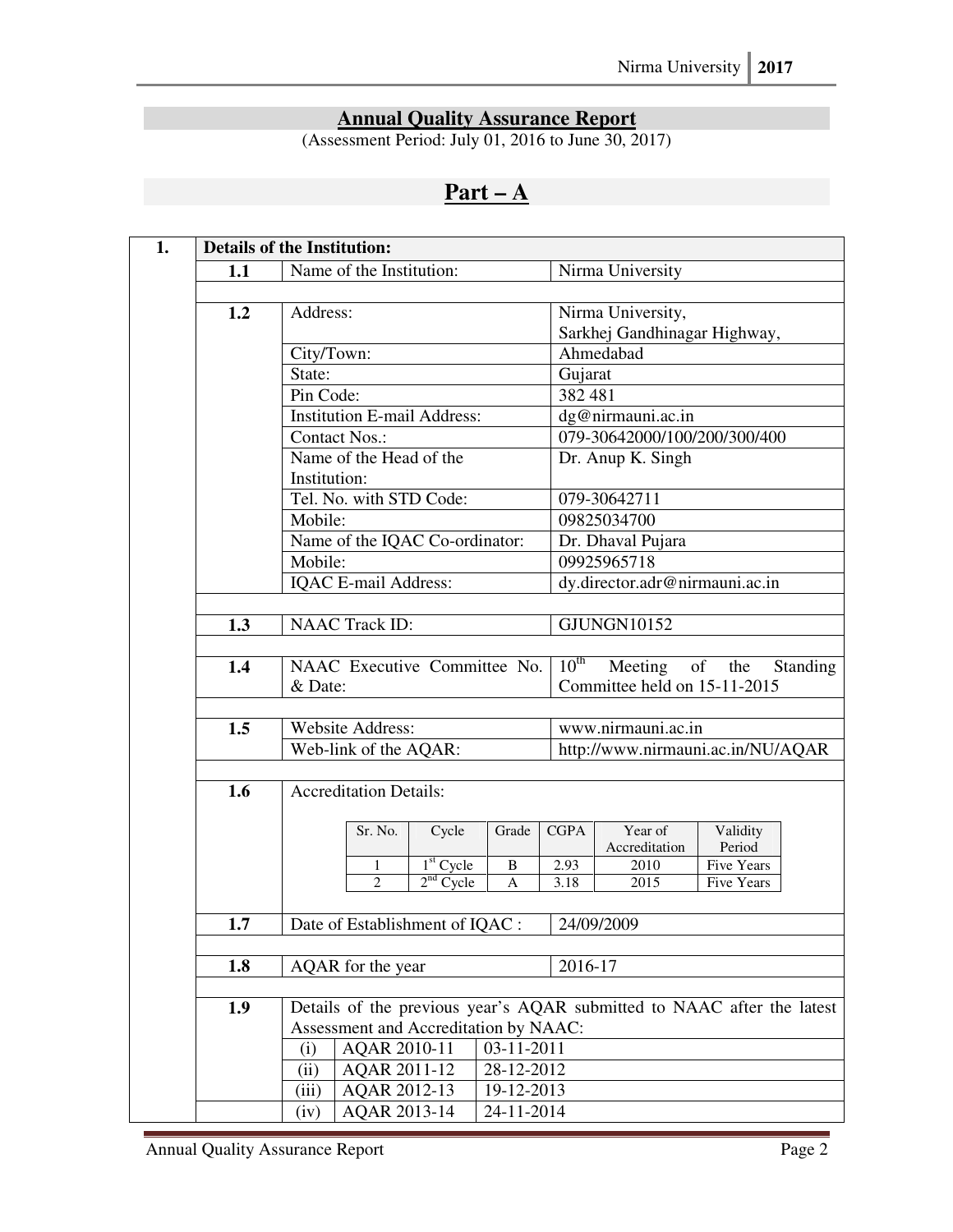|      | AQAR 2014-15<br>12-05-2015<br>(v)      |                                                                                      |
|------|----------------------------------------|--------------------------------------------------------------------------------------|
|      | 13-10-2016<br>AQAR 2015-16<br>(vi)     |                                                                                      |
|      | AQAR 2016-17<br>21-12-2017<br>(vii)    |                                                                                      |
| 1.10 | <b>Institutional Status:</b>           |                                                                                      |
|      | University:                            | <b>State</b>                                                                         |
|      | <b>Affiliated College:</b>             | N <sub>o</sub>                                                                       |
|      | <b>Constituent College:</b>            | Yes                                                                                  |
|      | Autonomous college of UGC:             | N <sub>o</sub>                                                                       |
|      | Regulatory<br>Agency<br>approved       | Yes                                                                                  |
|      | Institution:                           | (PCI - Pharmacy Council of India,                                                    |
|      |                                        | BCI - Bar Council of India,                                                          |
|      |                                        | CoA - Council of Architecture)                                                       |
|      |                                        |                                                                                      |
|      |                                        | Note: Being a University, for Engineering and                                        |
|      |                                        | Management, the AICTE prior approval is not                                          |
|      |                                        | required as per the announcement made by the                                         |
|      |                                        | AICTE in pursuance to the Hon'ble Supreme<br>Court of India judgement in the case of |
|      |                                        | Bharathidasan University v. AICTE                                                    |
|      |                                        |                                                                                      |
|      | Type of Institution:                   | Co-education                                                                         |
|      |                                        | Urban                                                                                |
|      | <b>Financial Status:</b>               | Self-financing                                                                       |
|      |                                        |                                                                                      |
| 1.11 | Type of Faculty/Programme:             |                                                                                      |
|      | Arts                                   |                                                                                      |
|      | Science                                | $\sqrt{}$                                                                            |
|      | Commerce                               | $\sqrt{}$                                                                            |
|      | Law                                    | V                                                                                    |
|      | PEI (Phys Edu)                         | $-$                                                                                  |
|      | TEI (Edu)                              | $-$                                                                                  |
|      | Engineering                            | $\sqrt{}$                                                                            |
|      | <b>Health Science</b>                  | $\sqrt{(Pharmacy)}$                                                                  |
|      |                                        |                                                                                      |
|      | Management                             |                                                                                      |
|      | Others (Specify)                       | $\sqrt{(Architecture \& Planning)}$                                                  |
|      |                                        |                                                                                      |
| 1.12 | Name of the Affiliating University     | Not Applicable                                                                       |
|      | (for the Colleges)                     |                                                                                      |
|      |                                        |                                                                                      |
| 1.13 |                                        | Special status conferred by Central / State Government - UGC / CSIR / DST            |
|      | / DBT / ICMR etc.                      |                                                                                      |
|      | Autonomy by State / Central Govt.      | University Established by the State Act                                              |
|      | / University:                          |                                                                                      |
|      | University<br>Potential<br>with<br>for | The University has applied for the                                                   |
|      | Excellence:                            | status of Potential for Excellence vide                                              |
|      |                                        | letter no. NU/ADR/ER/UGC/CPEPA,                                                      |
|      |                                        | dated September 27, 2014.                                                            |
|      | <b>DST Star Scheme</b>                 | Being a statutory private University, at                                             |
|      | UGC-Special<br>Assistance              | present it is not covered under Section                                              |
|      | Programme:                             | 12 (B) of the UGC Act. Thus, although                                                |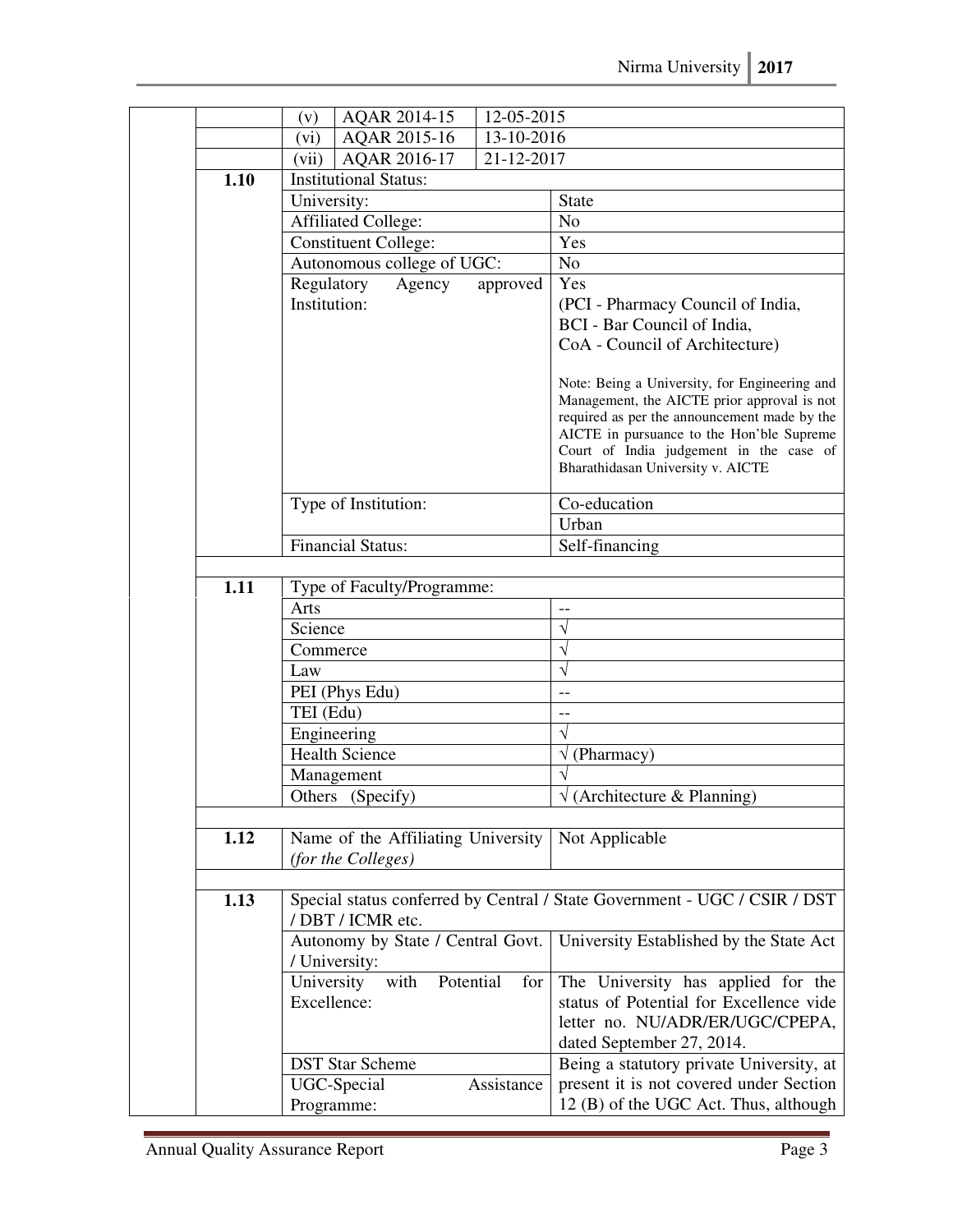|    |      | <b>UGC-Innovative PG programmes</b>                                                      | there is potentiality, the University is |              |  |
|----|------|------------------------------------------------------------------------------------------|------------------------------------------|--------------|--|
|    |      | <b>UGC-COP Programmes:</b>                                                               | not eligible for such assistance.        |              |  |
|    |      |                                                                                          | Note: The University has applied for     |              |  |
|    |      |                                                                                          | 12 (B) status of the UGC based on its    |              |  |
|    |      |                                                                                          | credentials and the progress made in a   |              |  |
|    |      |                                                                                          | short span.                              |              |  |
|    |      | Any other (Specify):                                                                     | 'Scientific<br>Recognition<br>of         | and          |  |
|    |      |                                                                                          | Industrial Research                      | Organisation |  |
|    |      |                                                                                          | (SIRO)' by Department of Scientific      |              |  |
|    |      |                                                                                          | and Industrial Research, Govt. of        |              |  |
|    |      |                                                                                          | India.                                   |              |  |
|    |      |                                                                                          |                                          |              |  |
| 2. |      | <b>IQAC Composition and Activities:</b>                                                  |                                          |              |  |
|    | 2.1  | No. of Teachers:                                                                         |                                          | 08           |  |
|    | 2.2  | No. of Administrative / Technical Staff:                                                 |                                          | 04           |  |
|    | 2.3  | No. of Students:                                                                         |                                          | 01           |  |
|    | 2.4  | No. of Management Representatives:                                                       |                                          | 02           |  |
|    | 2.5  | No. of Alumni:                                                                           |                                          | 01           |  |
|    | 2.6  | No. of any other Stakeholder and Community Representatives:                              |                                          | $-$          |  |
|    | 2.7  | No. of Employers / Industrialists:<br>02                                                 |                                          |              |  |
|    | 2.8  | No. of other External Experts:                                                           |                                          | 02           |  |
|    | 2.9  | Total No. of Members:                                                                    |                                          | 20           |  |
|    | 2.10 | Total No. of IQAC meetings at the Institute during July 1, 2016                          |                                          | 59           |  |
|    |      | to June 30, 2017:                                                                        |                                          |              |  |
|    | 2.11 | No. of Meetings with Students by Head of Institute (HoI) during                          |                                          | 22           |  |
|    |      | July 1, 2016 to June 30, 2017:                                                           |                                          |              |  |
|    |      | $^{\circ\circ}$ No. of Meetings with Alumni by HoI July 1, 2016 to June 30,              |                                          | 23           |  |
|    |      | 2017:                                                                                    |                                          |              |  |
|    |      | <sup>&amp;</sup> No. of Meetings with Non-Teaching Staff by HoI July 1, 2016             |                                          | 33           |  |
|    |      | to June 30, 2017:                                                                        |                                          |              |  |
|    |      | <sup>&amp;</sup> No. of Meetings with Faculty by HoI July 1, 2016 to June 30,            |                                          | 73           |  |
|    |      | 2017:                                                                                    |                                          |              |  |
|    |      | Note:                                                                                    |                                          |              |  |
|    |      | <sup>@</sup> Every constituent Institute of the University has an Alumni<br>a)           |                                          |              |  |
|    |      | Association.<br>The<br>Institutes                                                        | 23<br>have<br>conducted                  | meetings     |  |
|    |      | (approximately) during the period. Apart from this, the University has a                 |                                          |              |  |
|    |      | Nirma University Alumni Forum of the past students of the University.                    |                                          |              |  |
|    |      | <sup>&amp;</sup> The Institutes' Heads conduct meetings with the Departments Heads<br>b) |                                          |              |  |
|    |      | and the Departments' Heads conduct regular meeting with the faculty                      |                                          |              |  |
|    |      | and staff members.                                                                       |                                          |              |  |
|    | 2.12 | Has IQAC received any funding from the UGC during the year?                              |                                          |              |  |
|    |      |                                                                                          |                                          |              |  |
|    |      | No,                                                                                      |                                          |              |  |
|    |      | Being a statutory private University, we are not covered under Section 12 (B)            |                                          |              |  |
|    |      | of the UGC Act and hence not eligible for funding from the UGC. However,                 |                                          |              |  |
|    |      | the University has applied for 12 (B) status of the UGC, based on its                    |                                          |              |  |
|    |      | credentials and significant progress made in a very short span.                          |                                          |              |  |
|    |      |                                                                                          |                                          |              |  |
|    |      |                                                                                          |                                          |              |  |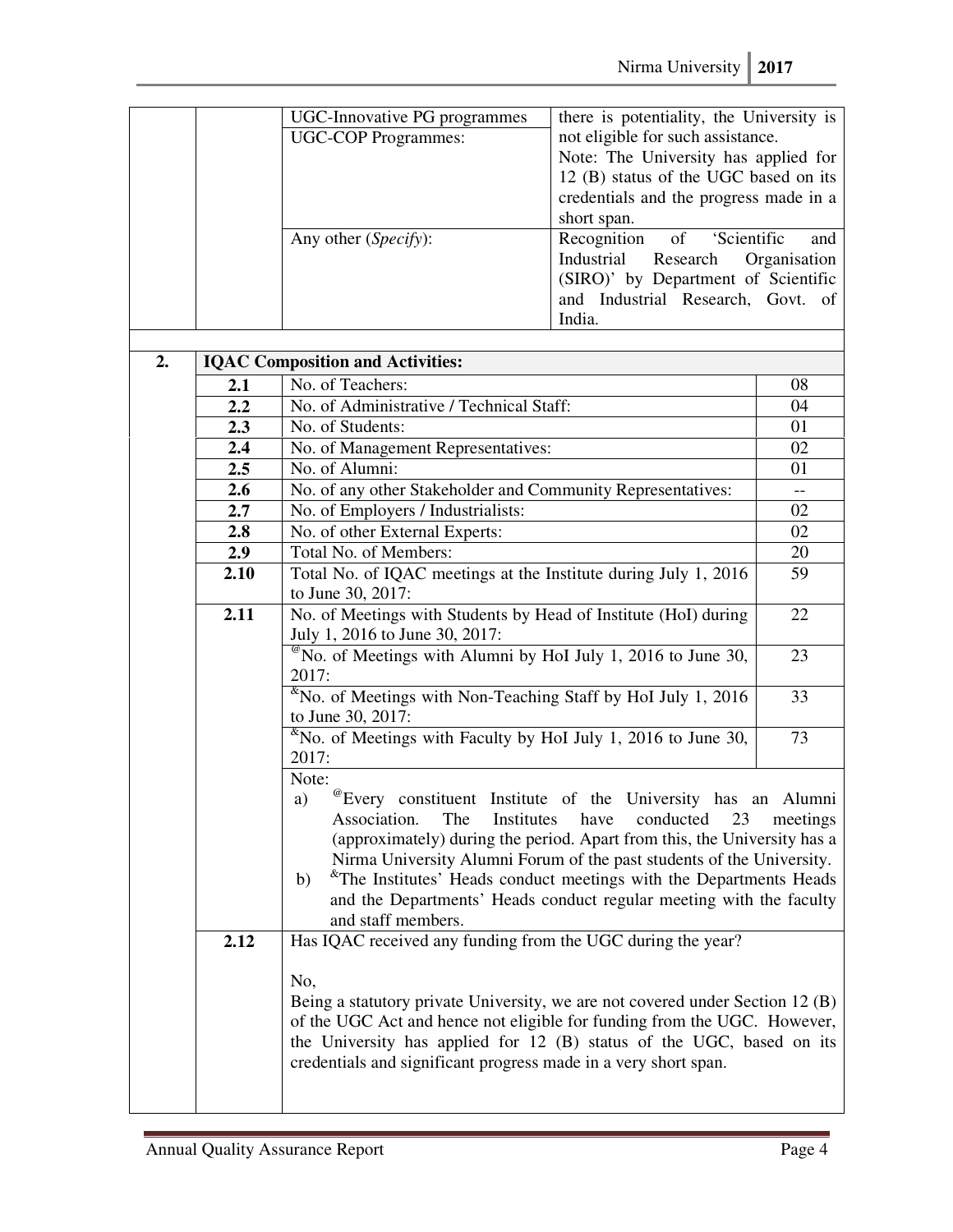| 2.13 | Seminars and Conferences (only quality related):                                                                                                                                                                                                                                                                                                                                                                                                                                                                                                                                                                                                                                                                                                                                                                                                                                                                                                                                                                                                                                                                                                                                                                                                                                                                                                                                                                                                                                                                                                                                                                 |
|------|------------------------------------------------------------------------------------------------------------------------------------------------------------------------------------------------------------------------------------------------------------------------------------------------------------------------------------------------------------------------------------------------------------------------------------------------------------------------------------------------------------------------------------------------------------------------------------------------------------------------------------------------------------------------------------------------------------------------------------------------------------------------------------------------------------------------------------------------------------------------------------------------------------------------------------------------------------------------------------------------------------------------------------------------------------------------------------------------------------------------------------------------------------------------------------------------------------------------------------------------------------------------------------------------------------------------------------------------------------------------------------------------------------------------------------------------------------------------------------------------------------------------------------------------------------------------------------------------------------------|
|      | No. of Seminars/Conferences/Workshops/Symposia organized by the IQAC:                                                                                                                                                                                                                                                                                                                                                                                                                                                                                                                                                                                                                                                                                                                                                                                                                                                                                                                                                                                                                                                                                                                                                                                                                                                                                                                                                                                                                                                                                                                                            |
|      | For details, please refer to Annexure-1.                                                                                                                                                                                                                                                                                                                                                                                                                                                                                                                                                                                                                                                                                                                                                                                                                                                                                                                                                                                                                                                                                                                                                                                                                                                                                                                                                                                                                                                                                                                                                                         |
|      |                                                                                                                                                                                                                                                                                                                                                                                                                                                                                                                                                                                                                                                                                                                                                                                                                                                                                                                                                                                                                                                                                                                                                                                                                                                                                                                                                                                                                                                                                                                                                                                                                  |
| 2.14 | Significant activities and contributions made by IQAC:<br>The University and four constituent institutes participated in the NIRF<br>$\bullet$<br>ranking. All preparations for the same were coordinated by the<br>concerned IQAC.<br>The guidelines for the Academic Audit by external experts/ agency<br>$\bullet$<br>were finalized and approved.<br>• The Student Satisfaction Survey for all the constituent institutes of<br>Nirma University was obtained.<br>Implemented scheme of Awards and Incentives for the faculty<br>members for their outstanding contribution in teaching and research.<br>• Implemented scheme of Awards to the staff members and the sections<br>of the University for their Outstanding Services to the University.<br>· Carried out 'Student Satisfaction Survey' for all the constituent<br>institutes of the University.<br>Organized<br><b>NAAC</b><br>and<br><b>British</b><br>Council<br>sponsored<br>$\bullet$<br>National Seminar on, 'Quality Initiatives: Gateways and Pathways to<br>Institutional Excellence'.<br>• Organized a National Level Training Programme on, 'Building a Better<br>Teacher' for the faculty members.<br>• Organized a National Level Training Programme on, 'Honing Research<br>Publication Skills' for the faculty members.<br>Organized a four-week Induction Training, three-month Research<br>Orientation Program and two-week Orientation Programme for the<br>faculty members of the constituent institutes.<br>Organized a five-day Training Programme for the Office Assistants<br>$\bullet$<br>and staff of equivalent cadre. |
|      | Organized a three-day Training Programme for the Laboratory<br>Assistants and Computer Operators of the constituent institutes.<br>Organized a ten-day Training Programme for the Office Assistants for<br>improvement of English.<br>The University hosted the visit of Fulbright-Nehru delegates from<br>various US Universities.<br>• Institute of Technology organised 'Industry - Academia Meet' which<br>had participation from 43 Industries.<br>Institute of Pharmacy initiated a proposal for becoming the Center of<br>Excellence in Drug Discovery and Development of Cancer Research.                                                                                                                                                                                                                                                                                                                                                                                                                                                                                                                                                                                                                                                                                                                                                                                                                                                                                                                                                                                                                |
| 2.15 | Plan of Action by IQAC/Outcome (The plan of action chalked out by the<br>IQAC in the beginning of the year towards quality enhancement and the<br>outcome achieved by the end of the year):                                                                                                                                                                                                                                                                                                                                                                                                                                                                                                                                                                                                                                                                                                                                                                                                                                                                                                                                                                                                                                                                                                                                                                                                                                                                                                                                                                                                                      |
|      | <b>Plan of Action</b><br><b>Achievements</b>                                                                                                                                                                                                                                                                                                                                                                                                                                                                                                                                                                                                                                                                                                                                                                                                                                                                                                                                                                                                                                                                                                                                                                                                                                                                                                                                                                                                                                                                                                                                                                     |
|      | To comply with the requirements with   The NAAC Peer Team report was discussed                                                                                                                                                                                                                                                                                                                                                                                                                                                                                                                                                                                                                                                                                                                                                                                                                                                                                                                                                                                                                                                                                                                                                                                                                                                                                                                                                                                                                                                                                                                                   |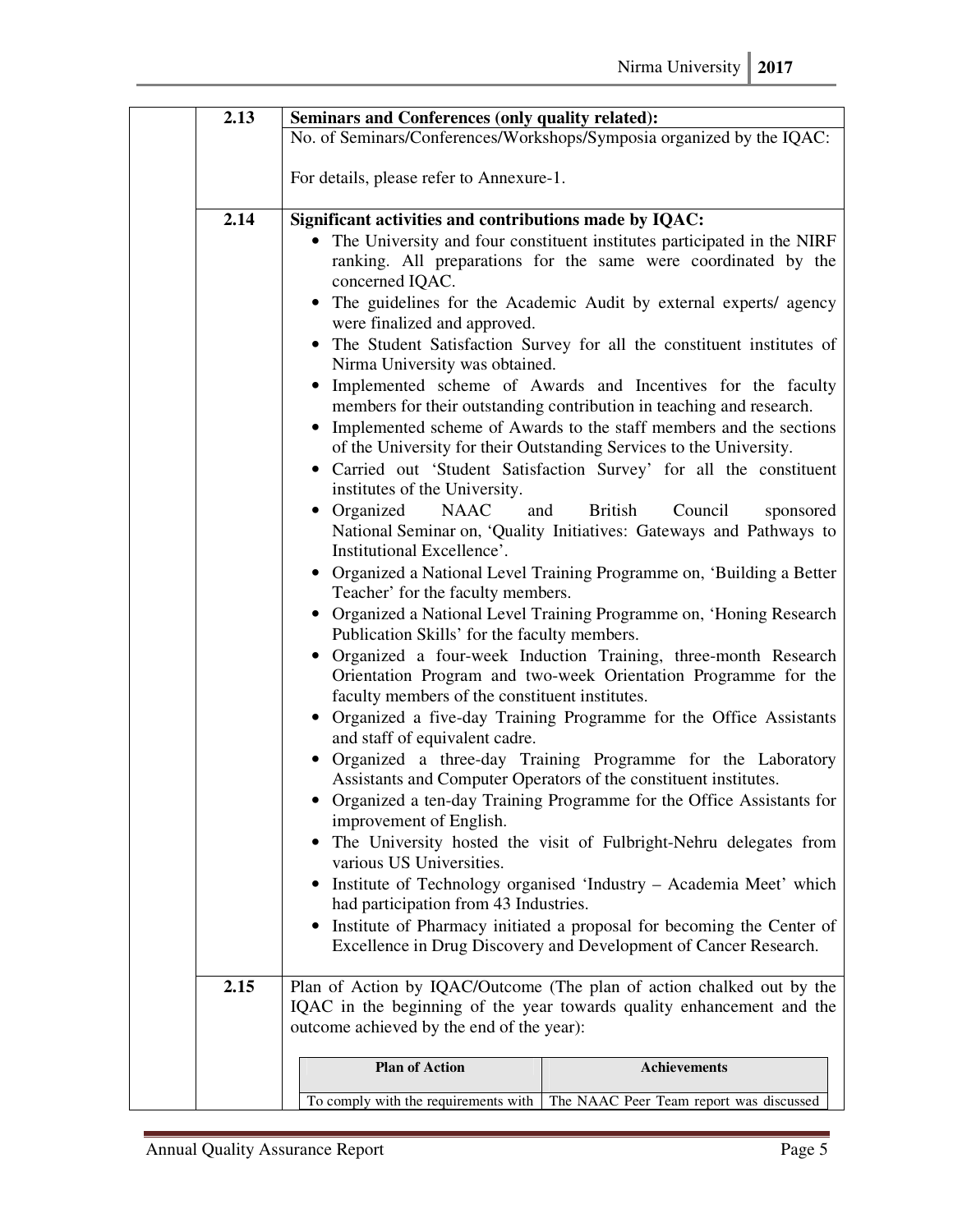|      | regards to the observations made in                              | several times during the meeting and                                                    |
|------|------------------------------------------------------------------|-----------------------------------------------------------------------------------------|
|      | NAAC report.                                                     | necessary steps were taken to comply with<br>the requirements.                          |
|      | To prepare ten-year Perspective Plan.                            | The necessary guidelines and formats were                                               |
|      |                                                                  | drafted for preparing the ten-year Perspective                                          |
|      |                                                                  | Plan. The first University level meeting was                                            |
|      |                                                                  | organized in presence of the external experts,                                          |
|      |                                                                  | Dr. Y. K. Alagh (Former Dy. Chairman,                                                   |
|      |                                                                  | Indian Planning Commission) and Dr. D. P.                                               |
|      |                                                                  | Agrawal (Former Chairman, UPSC).                                                        |
|      | To strengthen the research wing of the                           | For effective planning, implementation, and                                             |
|      | University.                                                      | continuous monitoring of research related<br>'Directorate of Research &<br>activities.  |
|      |                                                                  | Innovation' was approved by the competent                                               |
|      |                                                                  | bodies of the University.                                                               |
|      |                                                                  | Various International / National Conferences                                            |
|      |                                                                  | / Workshops / Seminars were organized to                                                |
|      |                                                                  | provide a platform to researchers to present<br>their research work and collaborate.    |
|      | To promote the use of ICT in                                     | Various programmes are being organized for                                              |
|      | teaching-learning,<br>research<br>and                            | increasing the use of ICT in teaching-learning                                          |
|      | administration.                                                  | and research.<br>The Management Information System (MIS)                                |
|      |                                                                  | was implemented.                                                                        |
|      | To implement the scheme of Awards                                | The scheme was implemented and during the                                               |
|      | and Incentives for the staff members.                            | assessment period, a few staff members have<br>been awarded.                            |
|      | To implement a scheme of Awards                                  | The scheme was implemented and during the                                               |
|      | and Incentives for the best sections of                          | assessment period, two sections have been                                               |
|      | the University                                                   | awarded.                                                                                |
|      | finalize<br>Core<br>To<br>the<br>Value                           | The Core Value Framework of the University                                              |
|      | Framework of the University.                                     | was finalized, approved by the competent<br>bodies and notified.                        |
|      | To strengthen the Academic Audit by                              | The guidelines for the Academic Audit by                                                |
|      | involving outside experts.                                       | external experts/ agency were finalized and                                             |
|      |                                                                  | approved.                                                                               |
|      | To carry out the Student Satisfaction                            | A survey to obtain views of the students                                                |
|      | Survey for all the constituent institutes<br>of Nirma University | about academic, co-curricular and campus<br>life experiences was carried out. Also, the |
|      |                                                                  | survey result were analyzed and discussed.                                              |
|      |                                                                  |                                                                                         |
| 2.16 | Whether the AQAR was placed in statutory body: --                |                                                                                         |
|      | Management:                                                      | $\sqrt{}$                                                                               |
|      | Syndicate:                                                       | Not Applicable                                                                          |
|      | Any other body:                                                  |                                                                                         |
|      |                                                                  | University Level IQAC Committee                                                         |
|      | Provide the details of the action taken:                         |                                                                                         |
|      |                                                                  | Suggestions given by the University level IQAC are incorporated in the                  |
|      | report.                                                          |                                                                                         |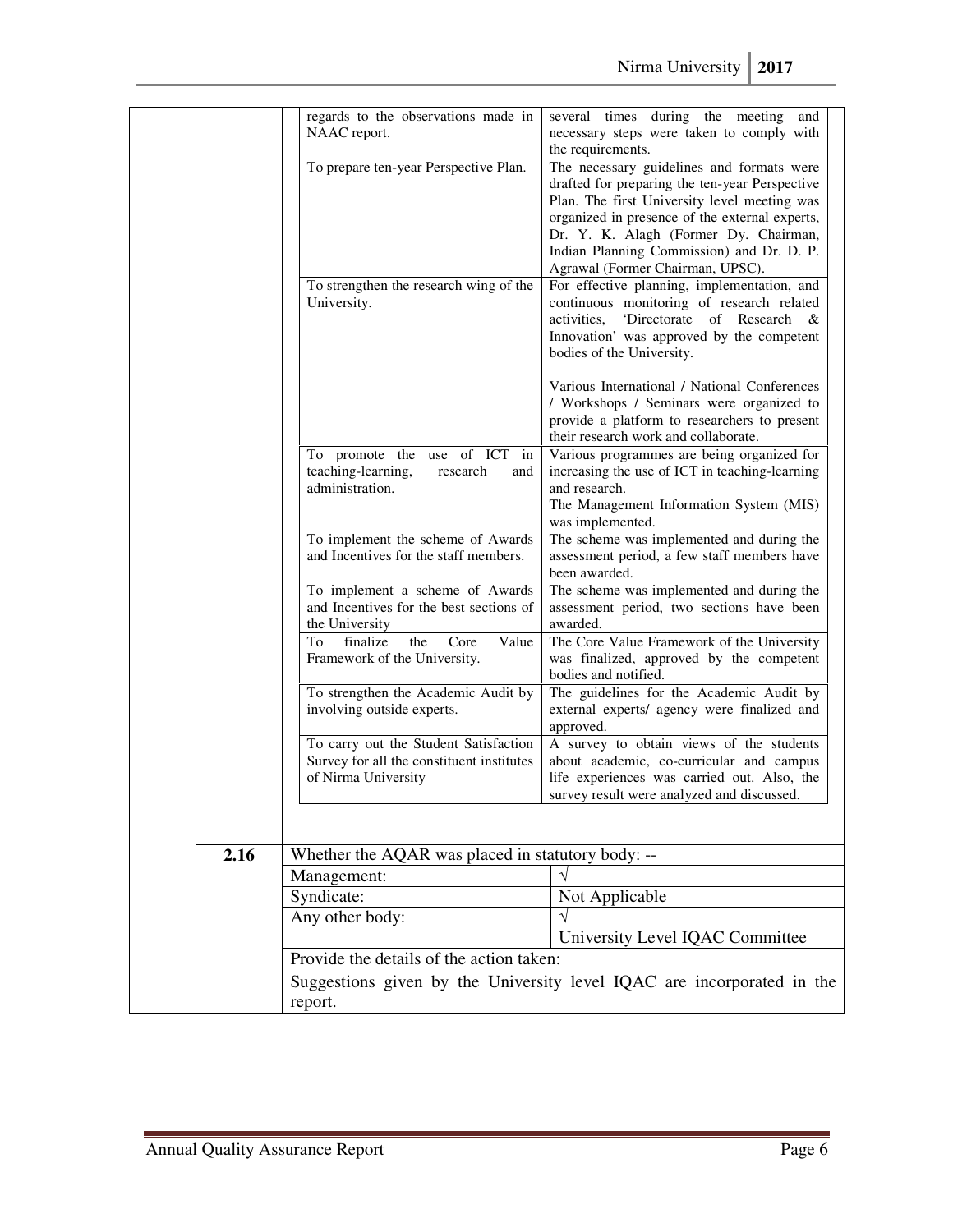# **Part – B**

# **CRITERION – I**

|        | <b>Details about Academic Programmes:</b>                                                                                                                                                                           |                                                    |                                                                      |                                                                                                                                                                                                             |                                                                       |
|--------|---------------------------------------------------------------------------------------------------------------------------------------------------------------------------------------------------------------------|----------------------------------------------------|----------------------------------------------------------------------|-------------------------------------------------------------------------------------------------------------------------------------------------------------------------------------------------------------|-----------------------------------------------------------------------|
|        | Level of the<br>Programme                                                                                                                                                                                           | Number of<br>existing<br><b>Programmes</b>         | <b>Number of</b><br><b>Programmes</b><br>added<br>during the<br>year | Number of<br>self-financing<br><b>Programmes</b>                                                                                                                                                            | Number of<br>value added /<br>Career<br>Oriented<br><b>Programmes</b> |
|        | Ph. D.                                                                                                                                                                                                              | 6                                                  |                                                                      | 6                                                                                                                                                                                                           |                                                                       |
|        | PG                                                                                                                                                                                                                  | $35^{*}+1^{\circ}$                                 |                                                                      | 36                                                                                                                                                                                                          |                                                                       |
|        | <b>UG</b>                                                                                                                                                                                                           | 12                                                 | 2##                                                                  | 14                                                                                                                                                                                                          |                                                                       |
|        | PG Diploma                                                                                                                                                                                                          | $\qquad \qquad -$                                  |                                                                      |                                                                                                                                                                                                             |                                                                       |
|        | Advanced<br>Diploma                                                                                                                                                                                                 | $\overline{a}$                                     |                                                                      |                                                                                                                                                                                                             |                                                                       |
|        | Certificate                                                                                                                                                                                                         |                                                    |                                                                      |                                                                                                                                                                                                             |                                                                       |
|        | <b>Total</b>                                                                                                                                                                                                        | 54                                                 | $\overline{2}$                                                       | 56                                                                                                                                                                                                          |                                                                       |
|        | 1.                                                                                                                                                                                                                  | M.Tech. by Research (Innovative Programme)         |                                                                      |                                                                                                                                                                                                             |                                                                       |
|        | 2. MBA in Family Business & Entrepreneurship (Innovative Programme)<br>3. BBA-MBA (Five Year Integrated Innovative Programme)<br>4. M.Pharm. Regulatory Affairs and Quality Assurance (Innovative Programmes)<br>5. | M.Pharm. Clinical Pharmacy (Innovative Programmes) |                                                                      |                                                                                                                                                                                                             |                                                                       |
| 1.2(i) | <b>Flexibility of the Curriculum:</b>                                                                                                                                                                               |                                                    |                                                                      |                                                                                                                                                                                                             |                                                                       |
|        | $\bullet$                                                                                                                                                                                                           | Level are offered to the students.                 |                                                                      | Various electives like, Department Level, Institute Level and University                                                                                                                                    |                                                                       |
|        | $\bullet$                                                                                                                                                                                                           |                                                    |                                                                      | Students are offered audit / special audit courses, supplementary courses,<br>enrichment (valued added) courses for all round development.                                                                  |                                                                       |
|        | $\bullet$                                                                                                                                                                                                           |                                                    |                                                                      | Provision for foreign language courses from a pool of such courses.                                                                                                                                         |                                                                       |
|        |                                                                                                                                                                                                                     |                                                    |                                                                      | Massive Online Open Courses (MOOCs) are also offered as non-credit                                                                                                                                          |                                                                       |
|        | courses.<br>$\bullet$                                                                                                                                                                                               | specialize area for the minor degree in B.Tech.    |                                                                      | Scheme of B.Tech. with Minor Specialization for programmes at the<br>Institute of Technology, wherein a student can opt the elective of a<br>General Electives for MBA (Full Time) students at Institute of |                                                                       |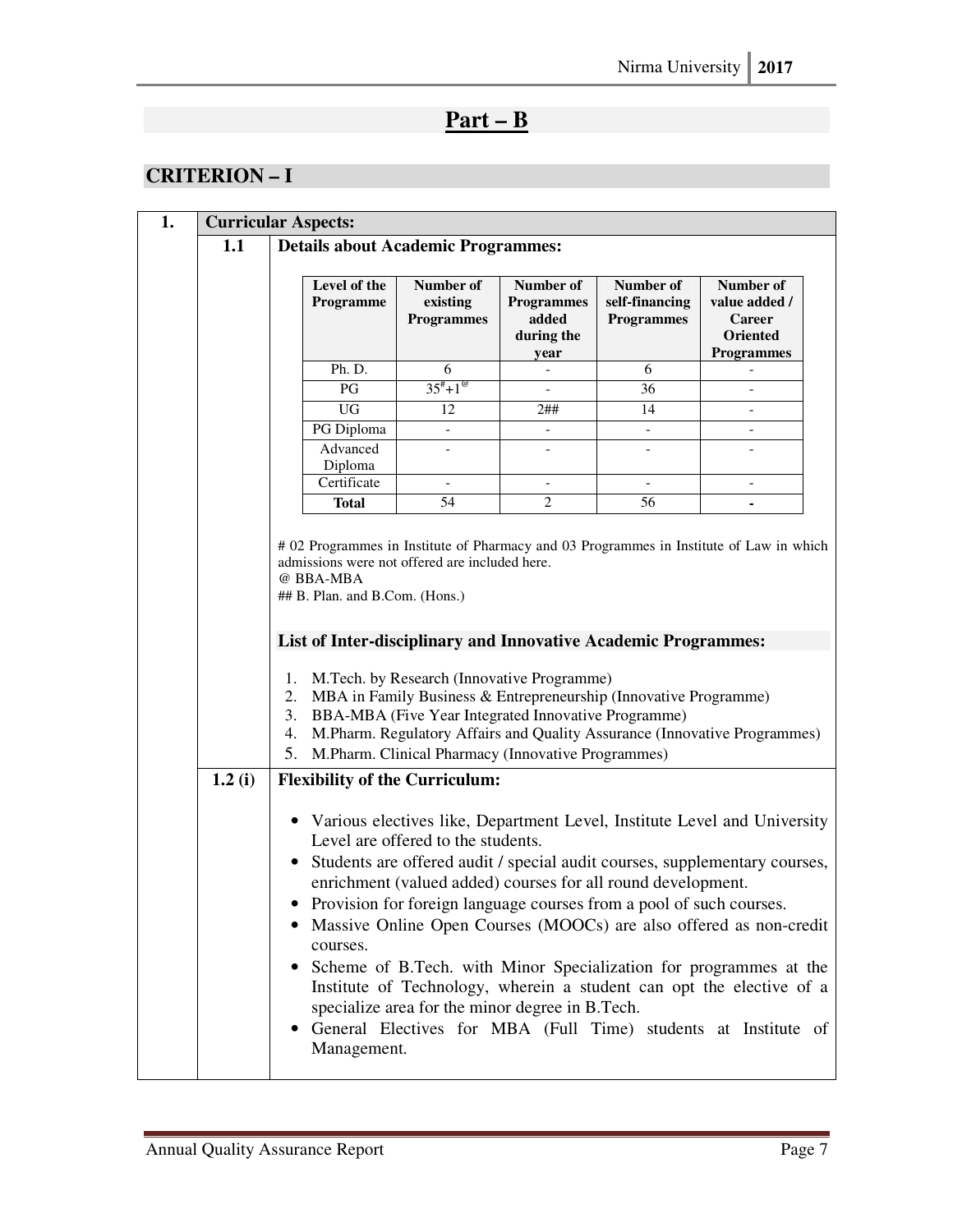| $1.2$ (ii) |                       |              | <b>Pattern of Programmes:</b>                                                      |            |                                                                                                                                                                                                                                                                                                                                                                                                                                                                                                                                                                             |            |                 |   |
|------------|-----------------------|--------------|------------------------------------------------------------------------------------|------------|-----------------------------------------------------------------------------------------------------------------------------------------------------------------------------------------------------------------------------------------------------------------------------------------------------------------------------------------------------------------------------------------------------------------------------------------------------------------------------------------------------------------------------------------------------------------------------|------------|-----------------|---|
|            |                       |              | <b>Pattern</b>                                                                     |            | <b>Number of Programmes</b>                                                                                                                                                                                                                                                                                                                                                                                                                                                                                                                                                 |            |                 |   |
|            |                       |              | Semester                                                                           |            | 49                                                                                                                                                                                                                                                                                                                                                                                                                                                                                                                                                                          |            |                 |   |
|            |                       |              | Trimester                                                                          |            | 07                                                                                                                                                                                                                                                                                                                                                                                                                                                                                                                                                                          |            |                 |   |
|            |                       |              | Annual                                                                             |            | --                                                                                                                                                                                                                                                                                                                                                                                                                                                                                                                                                                          |            |                 |   |
| 1.3        |                       |              | <b>Feedback from Stakeholders:</b>                                                 |            |                                                                                                                                                                                                                                                                                                                                                                                                                                                                                                                                                                             |            |                 |   |
|            | Alumni                | $\sqrt{}$    | Parents                                                                            | $\sqrt{ }$ | Employers                                                                                                                                                                                                                                                                                                                                                                                                                                                                                                                                                                   | $\sqrt{ }$ | <b>Students</b> | V |
|            | Online                | $\sqrt{}$    | Manual                                                                             | $\sqrt{}$  | Co-operating                                                                                                                                                                                                                                                                                                                                                                                                                                                                                                                                                                |            |                 |   |
|            |                       |              |                                                                                    |            | schools (for<br>PEI)                                                                                                                                                                                                                                                                                                                                                                                                                                                                                                                                                        |            |                 |   |
| 1.4        |                       |              | mention their salient aspects.<br>salient features have been listed in Annexure-3. |            | Whether there is any revision/update of regulation or syllabi, if yes,<br>Yes, the syllabi of various programmes have been revised / updated. The                                                                                                                                                                                                                                                                                                                                                                                                                           |            |                 |   |
| 1.5        | details.<br>$\bullet$ | Engineering. |                                                                                    |            | Any new Department/Centre introduced during the year. If yes, give<br>The Institute of Commerce has been established during the year.<br>At Institute of Technology, the Department of Computer Engineering<br>and Information Technology were separated for smooth planning and<br>implementation of academic activities. Similarly, Departments of<br>Electronics and Communication Engineering and Instrumentation $\&$<br>Control Engineering were separated from the Department of Electrical<br>Process for a new Department of Design was initiated during the year. |            |                 |   |

# **CRITERION – II**

| 2. |     | <b>Teaching, Learning and Evaluation:</b> |                                        |                                                      |                                                                                 |                   |               |  |
|----|-----|-------------------------------------------|----------------------------------------|------------------------------------------------------|---------------------------------------------------------------------------------|-------------------|---------------|--|
|    | 2.1 |                                           | <b>Total No. of Permanent Faculty:</b> |                                                      |                                                                                 |                   |               |  |
|    |     | <b>Sanctioned</b><br><b>Posts</b>         |                                        | <b>Filed Posts</b>                                   |                                                                                 |                   |               |  |
|    |     | <b>Total</b>                              | <b>Total</b>                           | <b>Assistant</b><br><b>Professors</b>                | Associate<br><b>Professors</b>                                                  | <b>Professors</b> | <b>Others</b> |  |
|    |     | 457                                       | 361                                    | 239                                                  | $65^{\circ}$                                                                    | 44                | $6^*+7^*$     |  |
|    |     | "Adjunct Professors                       |                                        |                                                      |                                                                                 |                   |               |  |
|    |     | <sup>#</sup> Adhoc Assistant Professors   |                                        |                                                      |                                                                                 |                   |               |  |
|    |     |                                           |                                        |                                                      | <sup>\$</sup> Includes 12 Assistant Professors having AGP of ₹ 8000/- have been |                   |               |  |
|    |     |                                           |                                        | considered against the post of Associate Professors. |                                                                                 |                   |               |  |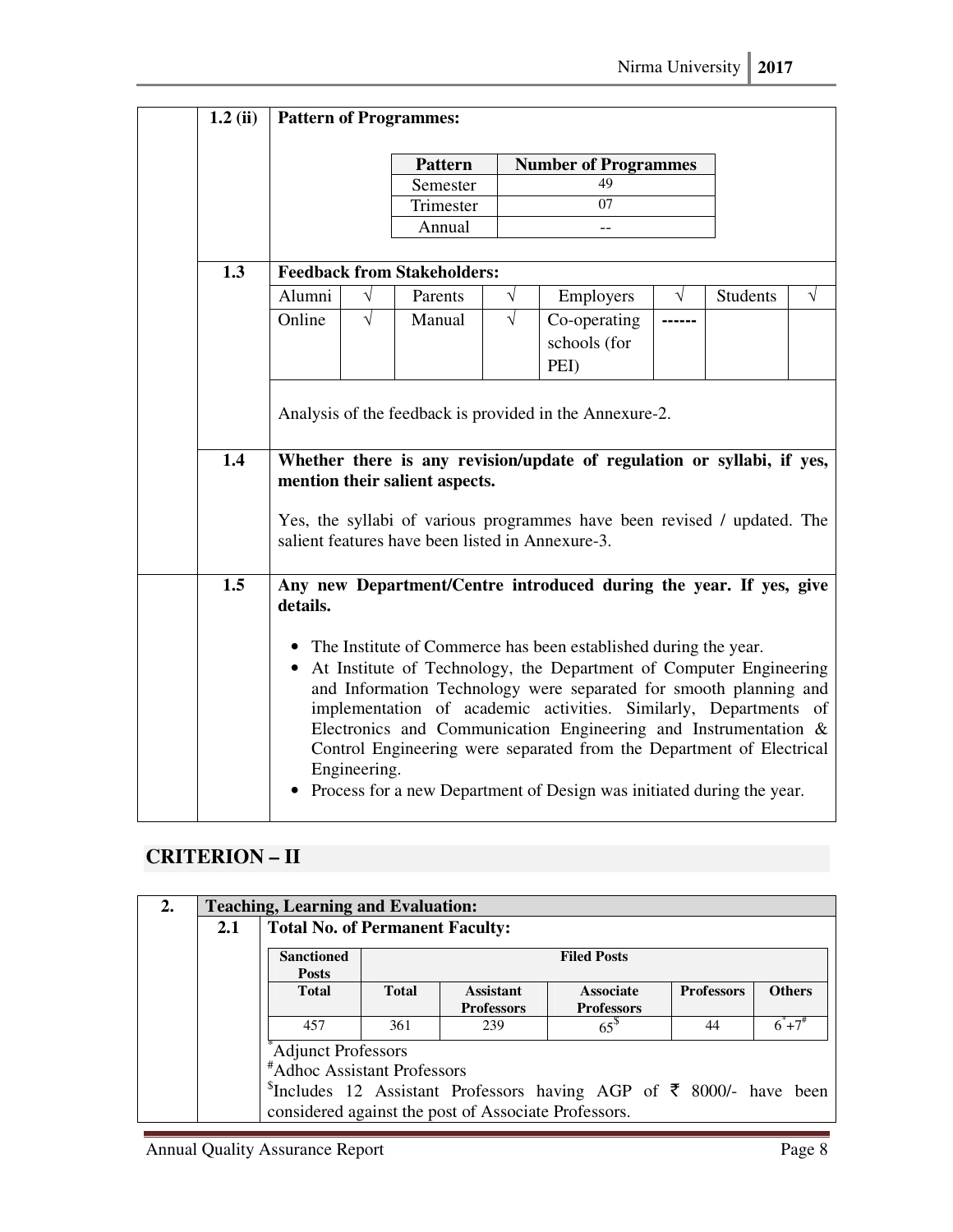|     |                                                                                                                                                                                                                                                                                                                                                                                                  | <b>Assistant</b>                                                                                                                                                                              | <b>Associate</b>       |   |     | <b>Professors</b>             | <b>Others</b> |                          | <b>Total</b>          |  |
|-----|--------------------------------------------------------------------------------------------------------------------------------------------------------------------------------------------------------------------------------------------------------------------------------------------------------------------------------------------------------------------------------------------------|-----------------------------------------------------------------------------------------------------------------------------------------------------------------------------------------------|------------------------|---|-----|-------------------------------|---------------|--------------------------|-----------------------|--|
|     | R                                                                                                                                                                                                                                                                                                                                                                                                | <b>Professors</b><br>V                                                                                                                                                                        | <b>Professors</b><br>R | V | R   | V                             | $\mathbf R$   | V                        | $\mathbb{R}$<br>V     |  |
|     | 56                                                                                                                                                                                                                                                                                                                                                                                               | 28                                                                                                                                                                                            | 7                      | 4 | 2   | 3                             | $16#+1*$      | 17                       | 52<br>82              |  |
|     | Adjunct Faculty<br>#Adhoc Assistant Professor<br>Note: V is the number of faculty positions vacated during the assessment period.                                                                                                                                                                                                                                                                |                                                                                                                                                                                               |                        |   |     |                               |               |                          |                       |  |
| 2.4 | No. of Guest Faculty during July 1, 2016 to June 30, 2017:                                                                                                                                                                                                                                                                                                                                       |                                                                                                                                                                                               |                        |   |     |                               |               |                          |                       |  |
|     | No. of Visiting Faculty during July 1, 2016 to June 30, 2017:                                                                                                                                                                                                                                                                                                                                    |                                                                                                                                                                                               |                        |   |     |                               |               |                          |                       |  |
| 2.5 | No. of Temporary Faculty during July 1, 2016 to June 30, 2017:<br>Faculty Participation in Conferences and Symposiums during July 1, 2015                                                                                                                                                                                                                                                        |                                                                                                                                                                                               |                        |   |     |                               |               |                          |                       |  |
|     |                                                                                                                                                                                                                                                                                                                                                                                                  |                                                                                                                                                                                               | No. of Faculty         |   |     | <b>International</b><br>Level |               | <b>National</b><br>Level | <b>State</b><br>Level |  |
|     |                                                                                                                                                                                                                                                                                                                                                                                                  | <b>Attended Seminars Workshops</b>                                                                                                                                                            |                        |   |     | 40                            |               | 21                       | 16                    |  |
|     | Presented papers                                                                                                                                                                                                                                                                                                                                                                                 |                                                                                                                                                                                               |                        |   | 152 |                               | 18            | 01                       |                       |  |
|     | <b>Resource Persons</b>                                                                                                                                                                                                                                                                                                                                                                          |                                                                                                                                                                                               |                        |   |     | 24                            |               | 53                       | 75                    |  |
| 2.7 | For details, please refer to Annexure-4.<br>Total No. of Actual Teaching Days during this Academic Year:                                                                                                                                                                                                                                                                                         |                                                                                                                                                                                               |                        |   |     |                               |               |                          |                       |  |
|     |                                                                                                                                                                                                                                                                                                                                                                                                  |                                                                                                                                                                                               |                        |   |     | 196                           |               |                          |                       |  |
| 2.8 |                                                                                                                                                                                                                                                                                                                                                                                                  | Examination/ Evaluation Reforms initiated by the Institution<br>(for<br>example: Open Book Examination, Bar Coding, Double Valuation,<br><b>Photocopy, Online Multiple Choice Questions):</b> |                        |   |     |                               |               |                          |                       |  |
|     | • Open book examinations are conducted for several courses.<br>• Moodle based online examinations are conducted as a part of continuous<br>evaluation.<br>• Institute of Law has constituted the Appeal Committee to consider the<br>grievances of students related to continuous evaluation/all examinations.<br>• Assessed answer sheets of all the examinations are shown to the<br>students. |                                                                                                                                                                                               |                        |   |     |                               |               |                          |                       |  |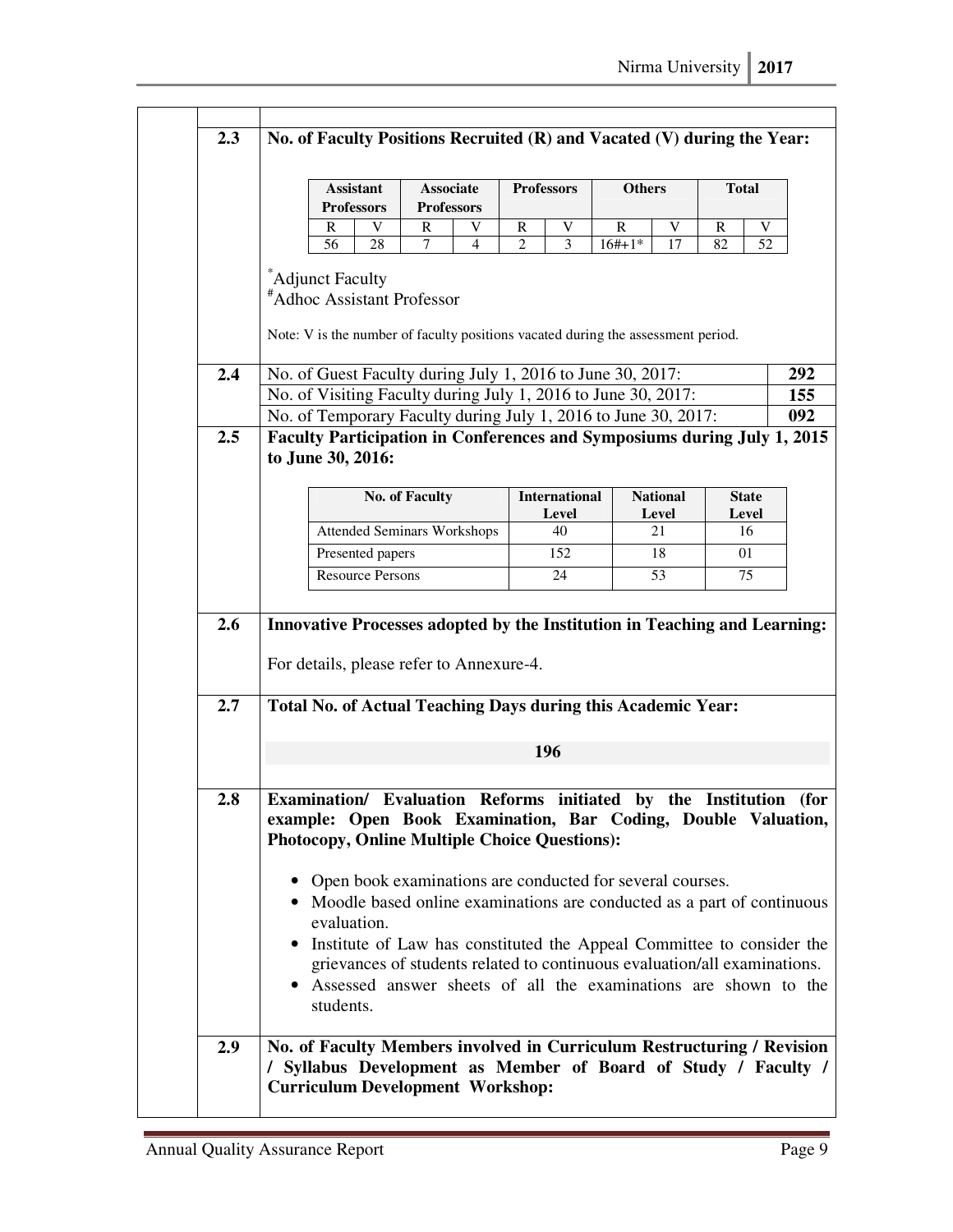|      | <b>Board of Studies /</b><br><b>Area Committees</b>                                                                                                                                                                               | <b>Faculty</b> | <b>Curriculum Development</b><br>Workshops                                                                                                                                                                                                                                                                                                                                                                                                                                                                                                                                                                                                                                                                                                                                                                                                                                                                                                                                                                                                                                                                                                                                                                                                                                                                                                                                                                                   |  |
|------|-----------------------------------------------------------------------------------------------------------------------------------------------------------------------------------------------------------------------------------|----------------|------------------------------------------------------------------------------------------------------------------------------------------------------------------------------------------------------------------------------------------------------------------------------------------------------------------------------------------------------------------------------------------------------------------------------------------------------------------------------------------------------------------------------------------------------------------------------------------------------------------------------------------------------------------------------------------------------------------------------------------------------------------------------------------------------------------------------------------------------------------------------------------------------------------------------------------------------------------------------------------------------------------------------------------------------------------------------------------------------------------------------------------------------------------------------------------------------------------------------------------------------------------------------------------------------------------------------------------------------------------------------------------------------------------------------|--|
|      | 77                                                                                                                                                                                                                                | 111            | <b>All Faculty Members</b>                                                                                                                                                                                                                                                                                                                                                                                                                                                                                                                                                                                                                                                                                                                                                                                                                                                                                                                                                                                                                                                                                                                                                                                                                                                                                                                                                                                                   |  |
|      | Note: The figure shows involvement of internal faculty members only.                                                                                                                                                              |                |                                                                                                                                                                                                                                                                                                                                                                                                                                                                                                                                                                                                                                                                                                                                                                                                                                                                                                                                                                                                                                                                                                                                                                                                                                                                                                                                                                                                                              |  |
| 2.10 | <b>Average Percentage of Attendance of Students:</b>                                                                                                                                                                              |                |                                                                                                                                                                                                                                                                                                                                                                                                                                                                                                                                                                                                                                                                                                                                                                                                                                                                                                                                                                                                                                                                                                                                                                                                                                                                                                                                                                                                                              |  |
|      |                                                                                                                                                                                                                                   |                | 85%                                                                                                                                                                                                                                                                                                                                                                                                                                                                                                                                                                                                                                                                                                                                                                                                                                                                                                                                                                                                                                                                                                                                                                                                                                                                                                                                                                                                                          |  |
| 2.11 | <b>Course/Programme wise Distribution of Pass Percentage:</b>                                                                                                                                                                     |                |                                                                                                                                                                                                                                                                                                                                                                                                                                                                                                                                                                                                                                                                                                                                                                                                                                                                                                                                                                                                                                                                                                                                                                                                                                                                                                                                                                                                                              |  |
|      | For details, please refer to Annexure-5.                                                                                                                                                                                          |                |                                                                                                                                                                                                                                                                                                                                                                                                                                                                                                                                                                                                                                                                                                                                                                                                                                                                                                                                                                                                                                                                                                                                                                                                                                                                                                                                                                                                                              |  |
| 2.12 | <b>Processes:</b>                                                                                                                                                                                                                 |                | How does IQAC Contribute / Monitor / Evaluate the Teaching & Learning                                                                                                                                                                                                                                                                                                                                                                                                                                                                                                                                                                                                                                                                                                                                                                                                                                                                                                                                                                                                                                                                                                                                                                                                                                                                                                                                                        |  |
|      | constituent institutes of the University.<br>University level.<br>$\bullet$<br>members.<br>conducted by IQAC team members.<br>all levels of administration.<br>Organizing<br>value<br>programs for the faculty members and staff. | added          | • The Internal Quality Assurance Cell (IQAC) ensures quality culture at<br>the institutional / university level. The IQAC Committee meets regularly<br>to plan, guide and monitor the teaching-learning activities of the<br>• Committee members of the IQAC regularly take feedback related to<br>academic, co-curricular, research activities, campus life experiences,<br>industry trends from different stake holders to maintain quality at the<br>Monitoring of conduction of courses through regular academic reviews.<br>• Implementation of structured mentoring policy for newly joined faculty<br>• The University has a mechanism of Academic Audit at four levels,<br>namely (i) Audit at the personal level, where the senior professors and<br>the HoDs constantly audit the classroom teaching of the faculty<br>members, (ii) Audit at the institutions level by an independent committee<br>which conducts the overall audit of each departments / areas in academic,<br>research, extension and related matters, and (iii) Audit by the University<br>level committee for overall assessment of the different academic,<br>research, extension and related aspects of the constituent institutions and<br>(iv) Audit by external agency/external experts. The internal audits are<br>Implementation of well-planned policies introduced by the University at<br>seminars/workshops/need-based<br>training |  |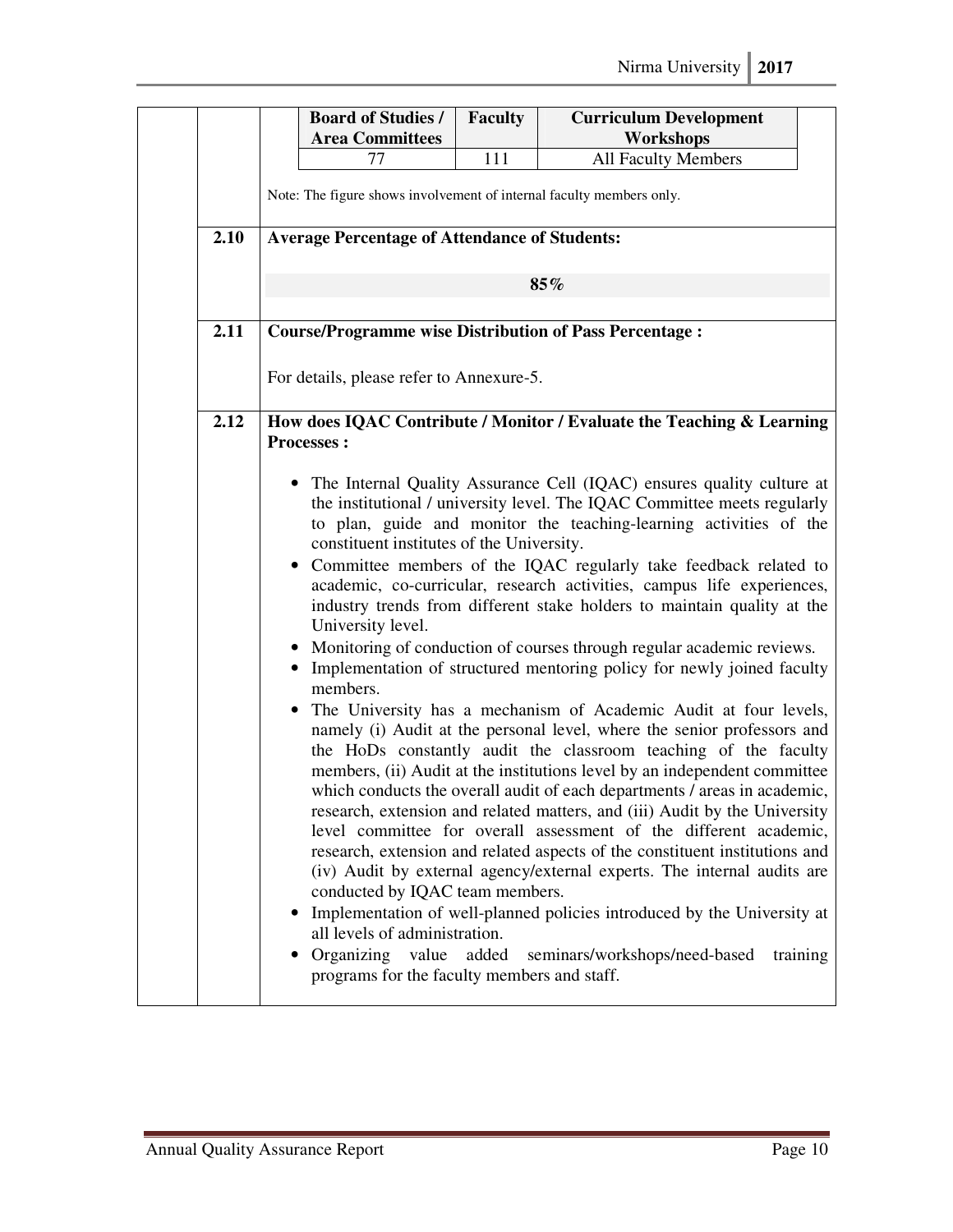|      |                                                                   |                                                          | <b>Faculty / Staff Development Programmes</b>  |                                                                      |            | <b>Number of</b><br>faculty<br><b>Benefitted</b><br>during July 1,<br>2016 to June 30,<br>2017 |
|------|-------------------------------------------------------------------|----------------------------------------------------------|------------------------------------------------|----------------------------------------------------------------------|------------|------------------------------------------------------------------------------------------------|
|      | <b>Refresher Courses</b>                                          |                                                          |                                                |                                                                      |            | 075                                                                                            |
|      | UGC - Faculty Improvement Programme                               |                                                          |                                                |                                                                      |            | 010                                                                                            |
|      | <b>HRD</b> Programmes                                             |                                                          |                                                |                                                                      |            | 004                                                                                            |
|      | <b>Orientation Programmes</b>                                     |                                                          |                                                |                                                                      |            | 039                                                                                            |
|      | <b>Faculty Exchange Programme</b>                                 |                                                          |                                                |                                                                      | 001<br>096 |                                                                                                |
|      |                                                                   | Staff Training conducted by the University               |                                                |                                                                      |            |                                                                                                |
|      |                                                                   | Staff Training conducted by other institutions           |                                                |                                                                      |            |                                                                                                |
|      |                                                                   | Summer / Winter schools, Workshops, etc.                 |                                                |                                                                      |            |                                                                                                |
|      | <b>Industrial Training</b>                                        |                                                          |                                                |                                                                      |            | 013                                                                                            |
|      | Others                                                            |                                                          |                                                |                                                                      |            | 030                                                                                            |
| 2.14 | <b>Details of Administrative and Technical Staff:</b><br>Category | <b>Number of</b><br><b>Permanent</b><br><b>Employees</b> | Number of<br><b>Vacant</b><br><b>Positions</b> | Number of<br><b>Permanent</b><br>positions filled<br>during the Year |            | Number of<br><b>Positions filled on</b><br>Contractual<br>/ Temporarily<br>during the Year     |
|      | Administrative Staff                                              | 104                                                      | 48                                             | 04                                                                   |            | 19                                                                                             |
|      | <b>Technical Staff</b>                                            | 110                                                      | 34                                             | 02                                                                   |            | 12                                                                                             |

# **CRITERION – III**

| 3. |     | <b>Research, Consultancy and Extension:</b>                                                                                                        |
|----|-----|----------------------------------------------------------------------------------------------------------------------------------------------------|
|    | 3.1 | Initiatives of the IQAC in Sensitizing/Promoting Research Climate in the                                                                           |
|    |     | institution:                                                                                                                                       |
|    |     | The IQAC has been instrumental in promoting the research climate in the                                                                            |
|    |     | institutes in the following ways:                                                                                                                  |
|    |     | • Implementation of University Research Policy.                                                                                                    |
|    |     | • Encouraging faculty members for submission of funded research                                                                                    |
|    |     | proposals to the external funding agencies.                                                                                                        |
|    |     | • Motivating department/s for preparation of application and conduction of<br>activities for the proposed Centre of Excellence in its domain area. |
|    |     | • Recommending financial support for faculty members to initiate Major<br>and Minor Research Projects.                                             |
|    |     | • Facilitated the constitution of the Institute Level Research Advisory                                                                            |
|    |     | Committee/Council to strengthen the research activities and to align it                                                                            |
|    |     | with the teaching and learning.                                                                                                                    |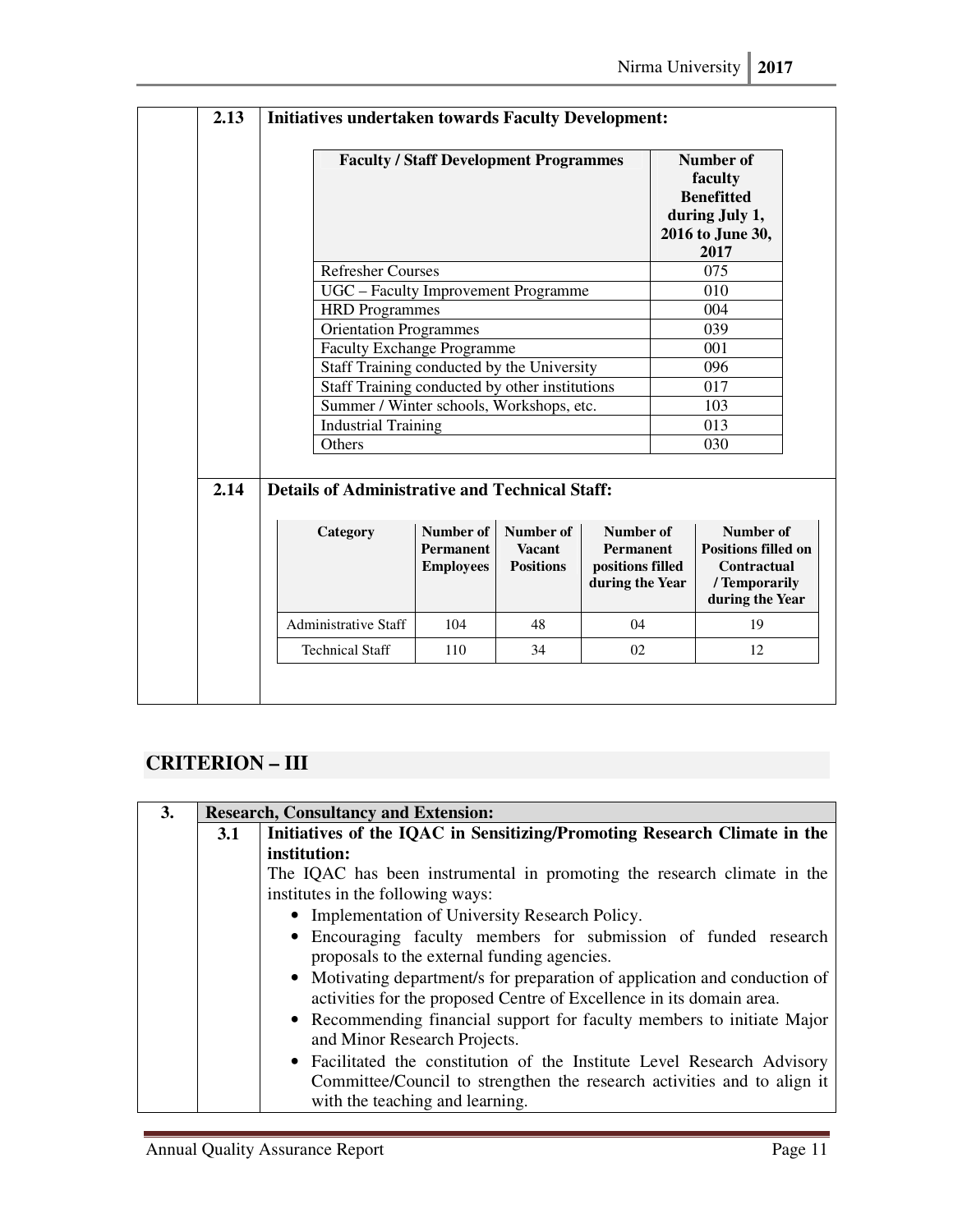|     | • Introduced changes in teaching methodology of Research Methodology<br>course for PG and PhD students.                              |                              |                                                           |               |                 |                            |  |  |  |
|-----|--------------------------------------------------------------------------------------------------------------------------------------|------------------------------|-----------------------------------------------------------|---------------|-----------------|----------------------------|--|--|--|
|     |                                                                                                                                      |                              |                                                           |               |                 |                            |  |  |  |
|     | Facilitating organization of awareness lectures, pedagogy lectures,<br>workshops, faculty development programmes, seminar/conference |                              |                                                           |               |                 |                            |  |  |  |
|     | related to promote research.                                                                                                         |                              |                                                           |               |                 |                            |  |  |  |
|     | • Preparation of the Annual Research Report.                                                                                         |                              |                                                           |               |                 |                            |  |  |  |
|     |                                                                                                                                      |                              |                                                           |               |                 |                            |  |  |  |
| 3.2 | <b>Details regarding Major (Externally Funded) Projects:</b>                                                                         |                              |                                                           |               |                 |                            |  |  |  |
|     |                                                                                                                                      |                              | Completed                                                 | Ongoing       |                 | <b>Sanctioned</b>          |  |  |  |
|     | Number                                                                                                                               |                              | 06                                                        | 18            |                 | 14                         |  |  |  |
|     | Outlay In ₹ Lakhs                                                                                                                    |                              | 137.998                                                   | 524.878       |                 | 310.067                    |  |  |  |
|     |                                                                                                                                      |                              |                                                           |               |                 |                            |  |  |  |
| 3.3 | <b>Details regarding Minor (Externally Funded) Projects:</b>                                                                         |                              |                                                           |               |                 |                            |  |  |  |
|     |                                                                                                                                      |                              |                                                           |               |                 |                            |  |  |  |
|     |                                                                                                                                      |                              | Completed                                                 | Ongoing       |                 | <b>Sanctioned</b>          |  |  |  |
|     | Number                                                                                                                               |                              | 16                                                        | 25            |                 | 04                         |  |  |  |
|     | Outlay In ₹ in Lakhs                                                                                                                 |                              | 58.505                                                    | 110.040       |                 | 27.000                     |  |  |  |
|     |                                                                                                                                      |                              |                                                           |               |                 |                            |  |  |  |
| 3.4 | <b>Details on Research Publications:</b>                                                                                             |                              |                                                           |               |                 |                            |  |  |  |
|     |                                                                                                                                      |                              |                                                           |               |                 |                            |  |  |  |
|     |                                                                                                                                      |                              | <b>International</b>                                      |               | <b>National</b> | <b>Others</b>              |  |  |  |
|     | Journals                                                                                                                             |                              | 218                                                       |               | 47              |                            |  |  |  |
|     | e-Journals                                                                                                                           |                              | 04                                                        |               |                 | $- -$                      |  |  |  |
|     | <b>Conference Proceedings</b>                                                                                                        |                              |                                                           |               | 201             |                            |  |  |  |
|     |                                                                                                                                      |                              |                                                           |               |                 |                            |  |  |  |
| 3.5 |                                                                                                                                      |                              |                                                           |               |                 |                            |  |  |  |
|     | <b>Details on Impact Factor of Publications:</b><br><b>Impact Factor Range</b>                                                       |                              | <b>Impact Factor Average</b>                              |               |                 | h-index                    |  |  |  |
|     |                                                                                                                                      |                              | 2.50#                                                     |               |                 | $Maximum = 14 Minimum = 1$ |  |  |  |
|     |                                                                                                                                      |                              |                                                           |               |                 |                            |  |  |  |
|     | It varies in the range of 0.1 to<br>6.                                                                                               |                              | # In calculating the average<br>impact factor, only those |               |                 |                            |  |  |  |
|     |                                                                                                                                      | papers                       | οf                                                        | international |                 |                            |  |  |  |
|     |                                                                                                                                      |                              | journals are considered for                               |               |                 |                            |  |  |  |
|     |                                                                                                                                      | available.                   | which valid impact factor is                              |               |                 |                            |  |  |  |
| 3.6 | Research Funds Sanctioned and received from Various Funding Agencies,                                                                |                              |                                                           |               |                 |                            |  |  |  |
|     | <b>Industry and Other Organisations:</b>                                                                                             |                              |                                                           |               |                 |                            |  |  |  |
|     |                                                                                                                                      |                              |                                                           |               |                 |                            |  |  |  |
|     | <b>Summary of Total Grant Received During the Financial Year 2016-17</b>                                                             |                              |                                                           |               |                 |                            |  |  |  |
|     |                                                                                                                                      |                              | (April 01, 2016 to March 31, 2017)                        |               |                 |                            |  |  |  |
|     |                                                                                                                                      | <b>Nature of the Project</b> |                                                           |               |                 | <b>Total Funding</b>       |  |  |  |
|     |                                                                                                                                      |                              |                                                           |               |                 | <b>Received during</b>     |  |  |  |
|     |                                                                                                                                      |                              |                                                           |               |                 | the Year                   |  |  |  |
|     |                                                                                                                                      |                              |                                                           |               |                 | $(in \bar{z})$             |  |  |  |
|     | Externally funded Major /Minor Projects<br><b>Industry Sponsored Projects</b>                                                        |                              |                                                           |               |                 | $2,15,43,011/=$            |  |  |  |
|     | Major /Minor Projects Sponsored by Nirma                                                                                             |                              |                                                           |               |                 | $26,20,817/=$              |  |  |  |
|     |                                                                                                                                      |                              |                                                           |               |                 |                            |  |  |  |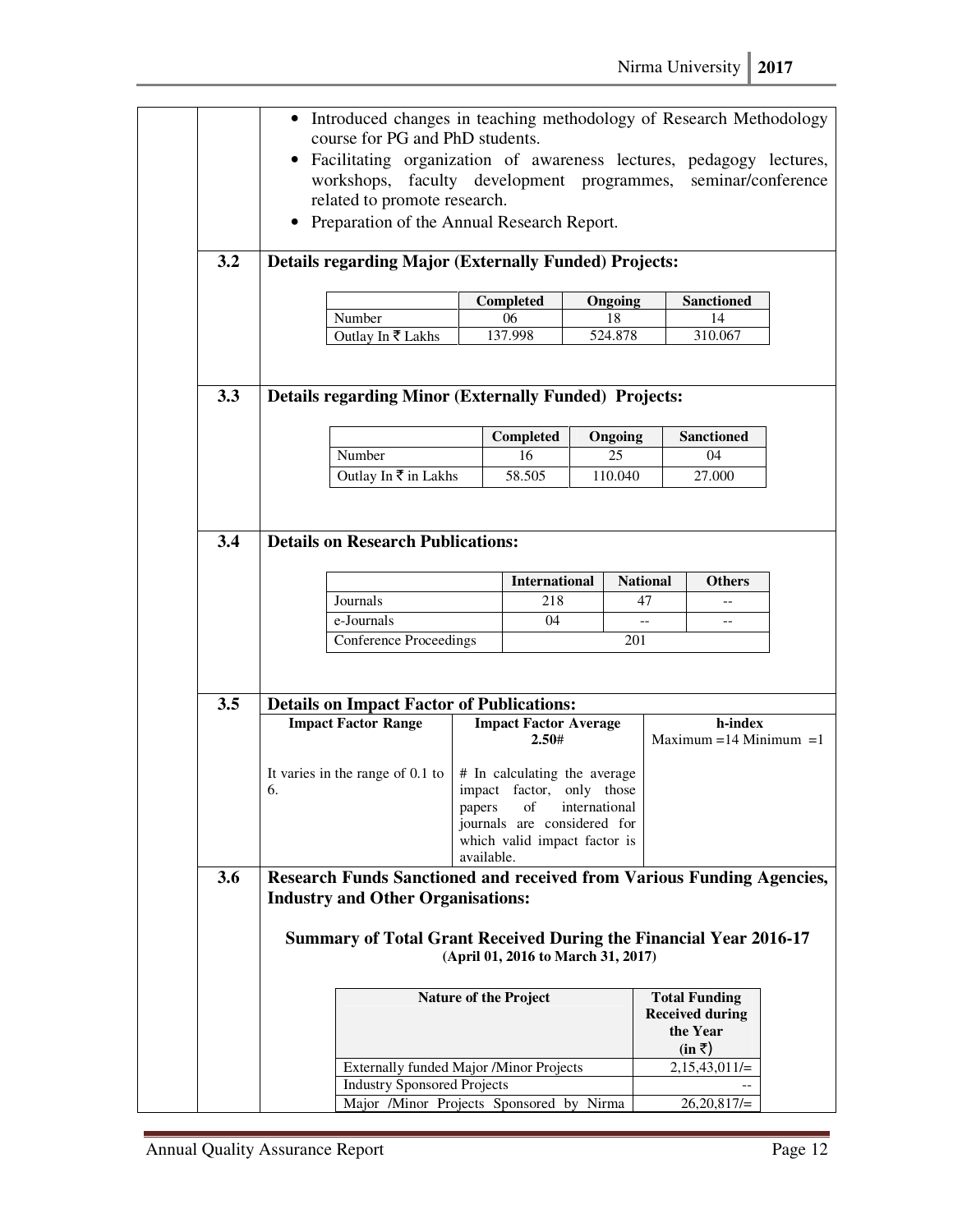|      |                                                               | University                                    |           |                                    |                                       |                                          |                    |                                                                         |                 |  |  |
|------|---------------------------------------------------------------|-----------------------------------------------|-----------|------------------------------------|---------------------------------------|------------------------------------------|--------------------|-------------------------------------------------------------------------|-----------------|--|--|
|      |                                                               |                                               |           |                                    |                                       |                                          | <b>Total</b>       | $2,41,63,828/=$                                                         |                 |  |  |
|      |                                                               |                                               |           |                                    |                                       |                                          |                    |                                                                         |                 |  |  |
|      | Note: Details of all the projects can be found in Annexure-6. |                                               |           |                                    |                                       |                                          |                    |                                                                         |                 |  |  |
| 3.7  |                                                               | <b>No. of Books Published:</b>                |           |                                    |                                       |                                          |                    |                                                                         |                 |  |  |
|      | <b>Without ISBN</b><br>With ISBN No<br>11                     |                                               |           |                                    | <b>Chapters in Edited Books</b><br>03 |                                          |                    |                                                                         | 07              |  |  |
|      |                                                               |                                               |           | No.                                |                                       |                                          |                    |                                                                         |                 |  |  |
| 3.8  | No. of University Departments receiving Funds from:           |                                               |           |                                    |                                       |                                          |                    |                                                                         |                 |  |  |
|      | UGC-SAP                                                       |                                               |           |                                    |                                       | Being a statutory private University, we |                    |                                                                         |                 |  |  |
|      | CAS                                                           |                                               |           |                                    |                                       |                                          |                    | are not covered under Section 12 (B) of                                 |                 |  |  |
|      | <b>DPE</b>                                                    |                                               |           |                                    |                                       |                                          |                    | the UGC Act and hence not eligible for                                  |                 |  |  |
|      |                                                               |                                               |           |                                    |                                       |                                          |                    | such funding from UGC.                                                  |                 |  |  |
|      | <b>DST-FIST</b>                                               |                                               |           |                                    |                                       |                                          |                    | Institute of Science has received a funding                             |                 |  |  |
|      |                                                               |                                               |           |                                    |                                       |                                          |                    | of $\bar{\tau}$ 92 Lakhs under FIST programme                           |                 |  |  |
|      |                                                               |                                               |           |                                    |                                       |                                          |                    | from the Department of Science and                                      |                 |  |  |
|      |                                                               |                                               |           |                                    |                                       |                                          |                    | Technology, New Delhi.                                                  |                 |  |  |
|      |                                                               | <b>DBT</b> Scheme/funds                       |           |                                    |                                       |                                          |                    | Faculty members are receiving funds from                                |                 |  |  |
|      |                                                               |                                               |           |                                    |                                       |                                          |                    | DST and DBT for their research projects.                                |                 |  |  |
|      |                                                               |                                               |           |                                    |                                       |                                          |                    |                                                                         |                 |  |  |
| 3.9  | <b>For Colleges:</b>                                          |                                               |           |                                    |                                       |                                          |                    |                                                                         |                 |  |  |
|      | Autonomy                                                      |                                               |           |                                    |                                       |                                          | Not Applicable     |                                                                         |                 |  |  |
|      | <b>CPE</b>                                                    |                                               |           |                                    |                                       |                                          | Not Applicable     |                                                                         |                 |  |  |
|      |                                                               | <b>DBT</b> Star Scheme                        |           |                                    |                                       |                                          | Not Applicable     |                                                                         |                 |  |  |
|      | <b>INSPIRE</b>                                                |                                               |           |                                    |                                       |                                          | Not Applicable     |                                                                         |                 |  |  |
|      | СE                                                            |                                               |           |                                    |                                       |                                          | Not Applicable     |                                                                         |                 |  |  |
|      |                                                               | Any Other (specify)                           |           |                                    |                                       |                                          | Not Applicable     |                                                                         |                 |  |  |
|      |                                                               |                                               |           |                                    |                                       |                                          |                    |                                                                         |                 |  |  |
| 3.10 |                                                               | <b>Revenue generated through Consultancy:</b> |           |                                    |                                       |                                          |                    |                                                                         |                 |  |  |
|      |                                                               | During April 01, 2016 to March 31, 2017       |           |                                    |                                       |                                          |                    | ₹ 1,50,97,888/ $=$                                                      |                 |  |  |
|      |                                                               |                                               |           |                                    |                                       |                                          |                    |                                                                         |                 |  |  |
| 3.11 |                                                               |                                               |           |                                    |                                       |                                          |                    | No. of Conferences Organized by the Institution during July 01, 2016 to |                 |  |  |
|      |                                                               | June 30, 2017:                                |           |                                    |                                       |                                          |                    |                                                                         |                 |  |  |
|      |                                                               |                                               |           |                                    |                                       |                                          |                    |                                                                         |                 |  |  |
|      |                                                               |                                               |           |                                    |                                       |                                          |                    |                                                                         |                 |  |  |
|      |                                                               | Level<br><b>Number</b>                        |           | <b>International</b><br>03         | <b>National</b><br>05                 |                                          | <b>State</b><br>02 | University<br>04                                                        | Institute<br>01 |  |  |
|      |                                                               | <b>Sponsoring</b>                             | $\bullet$ | Nirma University                   |                                       |                                          |                    |                                                                         |                 |  |  |
|      |                                                               | <b>Agencies</b>                               |           |                                    |                                       |                                          |                    | National Assessment & Accreditation Council                             |                 |  |  |
|      |                                                               |                                               |           | (NAAC)                             |                                       |                                          |                    |                                                                         |                 |  |  |
|      |                                                               |                                               | $\bullet$ | DST-SERB,                          |                                       |                                          |                    |                                                                         |                 |  |  |
|      |                                                               |                                               |           | DBT,                               |                                       |                                          |                    |                                                                         |                 |  |  |
|      |                                                               |                                               | ٠         | ICMR,                              |                                       |                                          |                    |                                                                         |                 |  |  |
|      |                                                               |                                               |           | DRDO,                              |                                       |                                          |                    |                                                                         |                 |  |  |
|      |                                                               |                                               |           | INSA,                              |                                       |                                          |                    |                                                                         |                 |  |  |
|      |                                                               |                                               | $\bullet$ | GSPC,                              |                                       |                                          |                    |                                                                         |                 |  |  |
|      |                                                               |                                               |           | ASQ (American Society for Quality) |                                       |                                          |                    |                                                                         |                 |  |  |
|      |                                                               |                                               |           |                                    |                                       |                                          |                    | International Committee of Red Cross (ICRC)                             |                 |  |  |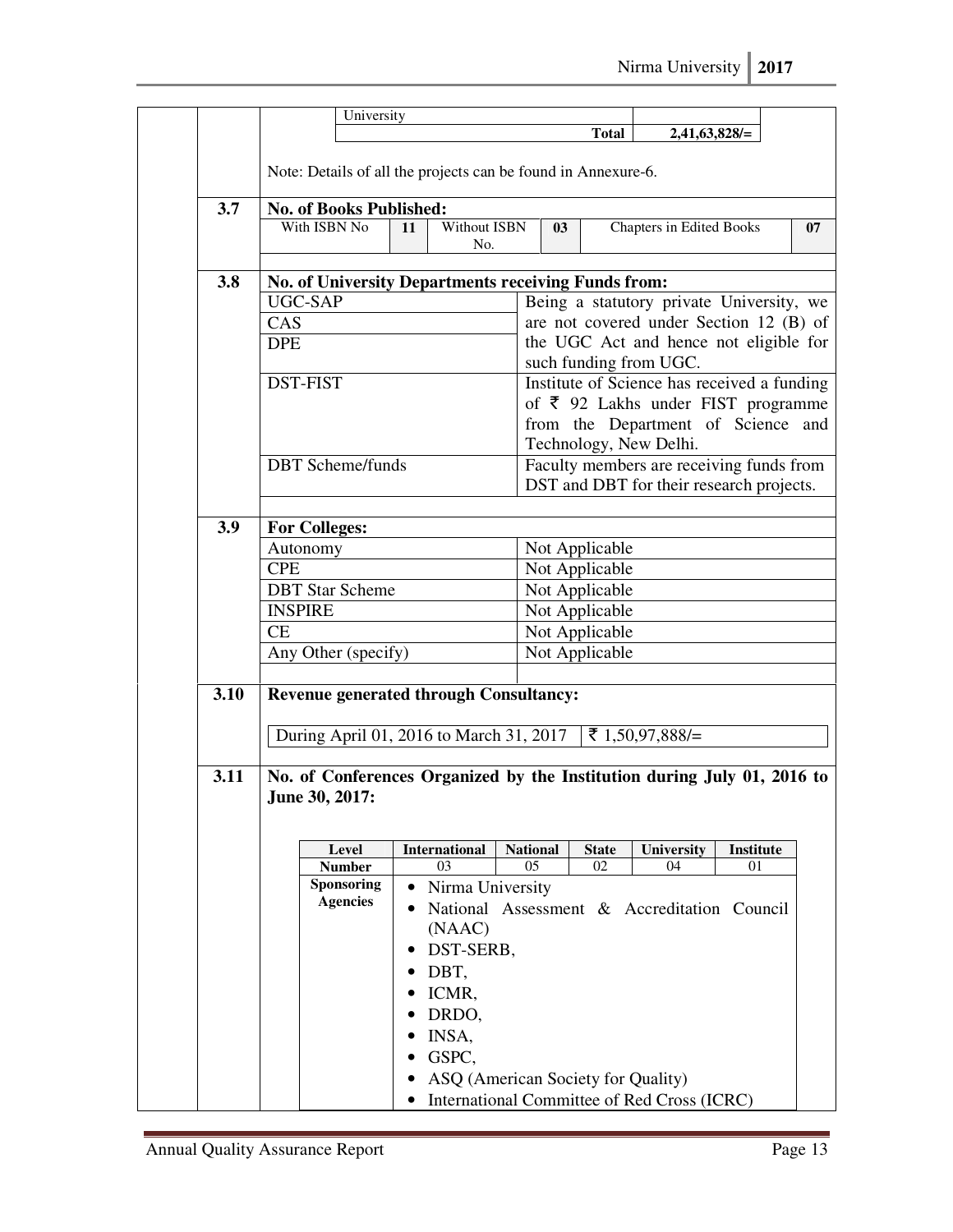|              |                                                                                                                                                                                |                     |                       |                | • United Nationals High Commissioner for Refugees |                  |                        |                             |          |
|--------------|--------------------------------------------------------------------------------------------------------------------------------------------------------------------------------|---------------------|-----------------------|----------------|---------------------------------------------------|------------------|------------------------|-----------------------------|----------|
|              |                                                                                                                                                                                |                     | (UNHCR)               |                |                                                   |                  |                        |                             |          |
| 3.12         |                                                                                                                                                                                |                     |                       |                |                                                   |                  |                        | 107                         |          |
|              | No. of Faculty served as Experts, Chairpersons or Resource<br>Persons during July 1, 2016 to June 30, 2017:                                                                    |                     |                       |                |                                                   |                  |                        |                             |          |
| 3.13         | No. of Collaborations:                                                                                                                                                         |                     |                       |                |                                                   |                  |                        |                             |          |
|              | International                                                                                                                                                                  | 0 <sub>3</sub>      |                       | National       | 12                                                |                  | Any Other              | 210                         |          |
| 3.14<br>3.15 | No. of Linkages created during July 1, 2016 to June 30, 2017:<br>1252<br><b>Total Budget for Research for Current Year in Lakhs:</b>                                           |                     |                       |                |                                                   |                  |                        |                             |          |
|              | From Funding Agencies<br>Total<br>From Management of<br>University / Institute                                                                                                 |                     |                       |                |                                                   |                  |                        |                             |          |
|              | ₹ 2,15,43,011/=                                                                                                                                                                |                     |                       |                | ₹ 6,28,86,240/=                                   |                  |                        | ₹ $8,44,29,251/=$           |          |
|              | Note: The financial data is for the period of April 01, 2016 to March 31, 2017.                                                                                                |                     |                       |                |                                                   |                  |                        |                             |          |
|              |                                                                                                                                                                                |                     |                       |                |                                                   |                  |                        |                             |          |
| 3.16         | No. of Patents Filed during July 1, 2016 to June 30, 2017:                                                                                                                     |                     |                       |                |                                                   |                  |                        |                             | 03<br>02 |
|              | No. of Patents Published during July 1, 2016 to June 30, 2017:<br>No. of Patents Granted during July 1, 2016 to June 30, 2017:                                                 |                     |                       |                |                                                   |                  |                        |                             | 01       |
| 3.17         | No. of Research Awards / Recognitions received by Faculty and Research                                                                                                         |                     |                       |                |                                                   |                  |                        |                             |          |
|              | Fellows of the University during July 1, 2016 to June 30, 2017:<br>Total<br>32                                                                                                 | International<br>09 |                       | National<br>13 | State<br>05                                       | University<br>05 | District<br>00         | Institute<br>0 <sup>0</sup> |          |
| 3.18         | No. of Faculty from the Institution who are Ph. D. Guides:                                                                                                                     |                     |                       |                |                                                   |                  |                        |                             |          |
|              |                                                                                                                                                                                |                     |                       |                | 93                                                |                  |                        |                             |          |
|              | <b>Students Registered under Ph. D. Guides:</b>                                                                                                                                |                     |                       |                |                                                   |                  |                        |                             |          |
|              |                                                                                                                                                                                |                     |                       |                | 289                                               |                  |                        |                             |          |
| 3.19         | No. of Ph.D. Awarded to the Faculty from the Institution:                                                                                                                      |                     |                       |                |                                                   |                  |                        |                             |          |
|              |                                                                                                                                                                                |                     |                       |                | 09                                                |                  |                        |                             |          |
| 3.20         |                                                                                                                                                                                |                     |                       |                |                                                   |                  |                        |                             |          |
|              | No. of Ph.D. Research Scholars receiving the Fellowships from NU:<br>No. of Ph.D. Research Scholars receiving the Fellowships from other                                       |                     |                       |                |                                                   |                  |                        |                             | 29<br>39 |
|              | Agencies:                                                                                                                                                                      |                     |                       |                |                                                   |                  |                        |                             |          |
|              | No. of PG students receiving the Fellowships from other Agencies:                                                                                                              |                     |                       |                |                                                   |                  |                        |                             | 15       |
|              |                                                                                                                                                                                |                     |                       |                |                                                   |                  |                        |                             |          |
|              | Note: Being a private University, at present it is not covered under Section 12 (B) of<br>the UGC Act. Thus, although there is potentiality, the PG students of the University |                     |                       |                |                                                   |                  |                        |                             |          |
|              | do not get financial assistance (fellowship) from the government agencies.                                                                                                     |                     |                       |                |                                                   |                  |                        |                             |          |
| 3.21         | <b>No. of Students Participated in NSS events:</b>                                                                                                                             |                     |                       |                |                                                   |                  |                        |                             |          |
|              | University<br>Level                                                                                                                                                            | 500                 | <b>State</b><br>Level | 05             | National<br>Level                                 | 04               | International<br>Level |                             |          |
|              |                                                                                                                                                                                |                     |                       |                |                                                   |                  |                        |                             |          |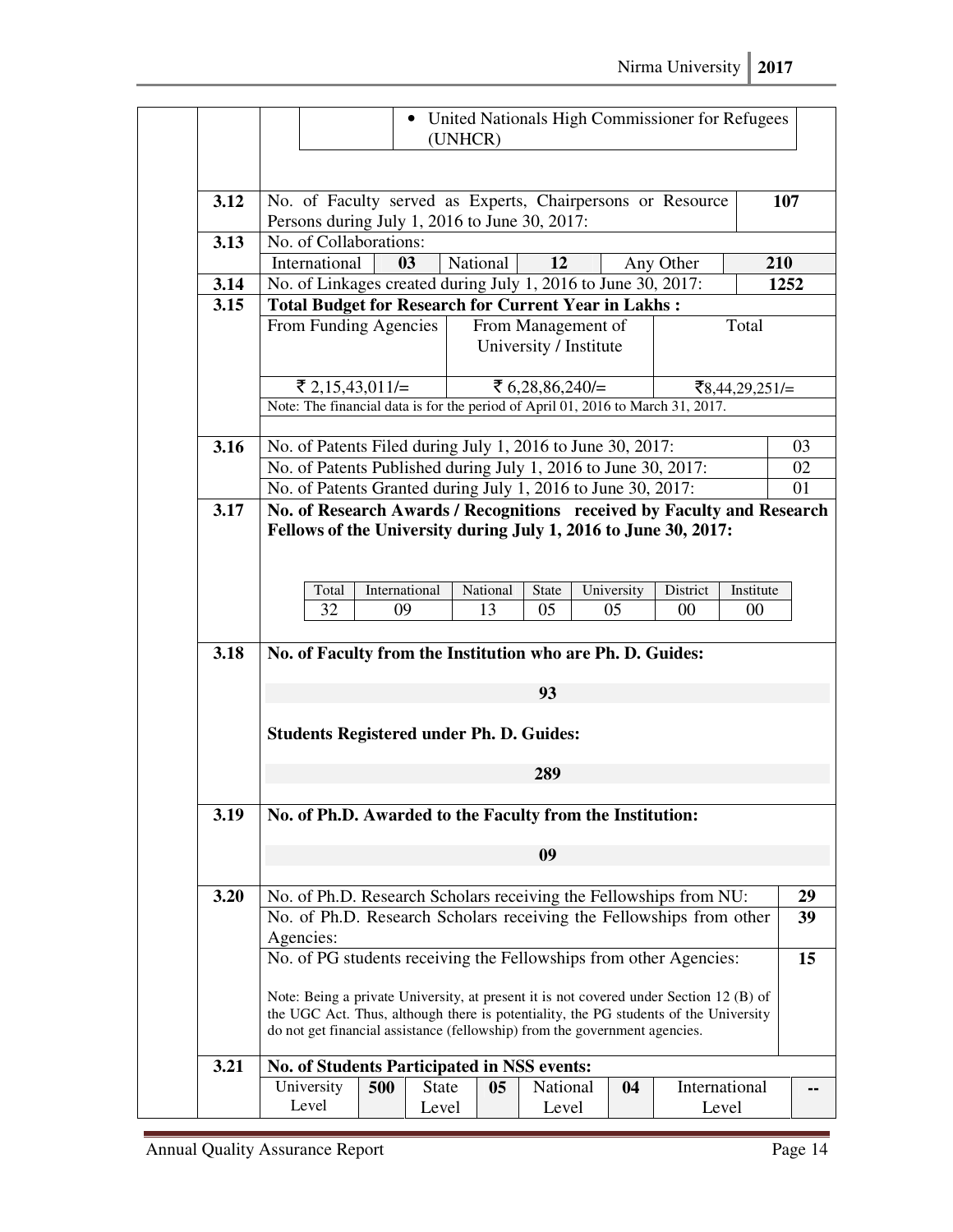| 3.22 | No. of Students Participated in NCC events:<br>University                     | 17 | <b>State</b>                     | ш,                       | National                                                | -- | International                                                                                                                                                                                                            |                                                                            |
|------|-------------------------------------------------------------------------------|----|----------------------------------|--------------------------|---------------------------------------------------------|----|--------------------------------------------------------------------------------------------------------------------------------------------------------------------------------------------------------------------------|----------------------------------------------------------------------------|
|      | Level                                                                         |    | Level                            |                          | Level                                                   |    | Level                                                                                                                                                                                                                    |                                                                            |
|      |                                                                               |    |                                  |                          |                                                         |    |                                                                                                                                                                                                                          |                                                                            |
| 3.23 | No. of Awards won in NSS:                                                     |    |                                  |                          |                                                         |    |                                                                                                                                                                                                                          |                                                                            |
|      | University                                                                    |    | <b>State</b>                     | $\overline{\phantom{a}}$ | National                                                | -- | International                                                                                                                                                                                                            | --                                                                         |
|      | Level                                                                         |    | Level                            |                          | Level                                                   |    | Level                                                                                                                                                                                                                    |                                                                            |
| 3.24 | No. of Awards Won in NCC:                                                     |    |                                  |                          |                                                         |    |                                                                                                                                                                                                                          |                                                                            |
|      | University                                                                    | -- | <b>State</b>                     | $-$                      | National                                                |    | International                                                                                                                                                                                                            |                                                                            |
|      | Level                                                                         |    | Level                            |                          | Level                                                   |    | Level                                                                                                                                                                                                                    |                                                                            |
| 3.25 | No. of Extension Activities Organized:                                        |    |                                  |                          |                                                         |    |                                                                                                                                                                                                                          |                                                                            |
|      | <b>University Forum</b>                                                       |    |                                  |                          |                                                         |    | No. of Extension Activities Organized during                                                                                                                                                                             |                                                                            |
|      |                                                                               |    |                                  |                          |                                                         |    | July 1, 2016 to June 30, 2017                                                                                                                                                                                            |                                                                            |
|      | <b>Institute Forum</b>                                                        |    |                                  |                          |                                                         | 48 |                                                                                                                                                                                                                          |                                                                            |
|      | NCC                                                                           |    |                                  |                          |                                                         | 00 |                                                                                                                                                                                                                          |                                                                            |
|      | <b>NSS</b>                                                                    |    |                                  |                          |                                                         | 46 |                                                                                                                                                                                                                          |                                                                            |
|      | Any Other                                                                     |    |                                  |                          |                                                         | 01 |                                                                                                                                                                                                                          |                                                                            |
|      | <b>Institutional Social Responsibility:</b><br><b>Institute of Technology</b> |    |                                  |                          |                                                         |    | • Nirma VolunTeaching Movement (NVM): Organized camp to create<br>awareness regarding "Health & Hygiene" for the rural area Miroli.<br>Students carried out educational talks, games, poster and chart display,          |                                                                            |
|      | Research Centre).                                                             |    |                                  |                          | crossword game etc. for the rural children.             |    | • More than hundred students completed the course "RIO+23 WHS India<br>Certification Program" offered by the IARC (Indian Astrobiology                                                                                   |                                                                            |
|      |                                                                               |    |                                  |                          |                                                         |    | $\bullet$ I <sup>2</sup> L club organized MUSKAAN event and distributed books and cloths in                                                                                                                              |                                                                            |
|      | slum area.                                                                    |    |                                  |                          |                                                         |    | Project is taken up to develop Android Application for the Akshaypatra<br>Foundation, Bhadaj, Ahmedabad to optimize their distribution work.<br>• Students of the NSS and YouNeed organized following events/activities: | Major Activities during the Year in the Sphere of Extension Activities and |
|      |                                                                               |    |                                  |                          | - Visited Old age home - Jivan Sandhya during July 2016 |    |                                                                                                                                                                                                                          |                                                                            |
|      |                                                                               |    |                                  |                          | - An event Prayas-A Fund Rising Event during July 2016  |    |                                                                                                                                                                                                                          |                                                                            |
|      |                                                                               |    |                                  |                          |                                                         |    | - Rakhi Bazar during August 2016 to help under privileged children in                                                                                                                                                    |                                                                            |
|      |                                                                               |    | preparation and selling of Rakhi |                          |                                                         |    |                                                                                                                                                                                                                          |                                                                            |
|      |                                                                               |    |                                  |                          |                                                         |    | - An awareness event called 'Food Waste Awareness Campaign'                                                                                                                                                              |                                                                            |
|      |                                                                               |    | during August 2016               |                          |                                                         |    |                                                                                                                                                                                                                          |                                                                            |
|      |                                                                               |    |                                  |                          |                                                         |    | - Visited 'Mother Teresa Orphanage', during August 2016<br>- An event 'Tribute to Sweepers' to support a project 'Swachh                                                                                                 |                                                                            |
|      |                                                                               |    |                                  |                          | Bharat'- Initiated by the Government of India           |    |                                                                                                                                                                                                                          |                                                                            |
|      |                                                                               |    |                                  |                          |                                                         |    | - A Traffic Control Awareness Program during September 2016                                                                                                                                                              |                                                                            |
|      |                                                                               |    |                                  |                          |                                                         |    | - Visited Prakash School (Specially abled Children school) during                                                                                                                                                        |                                                                            |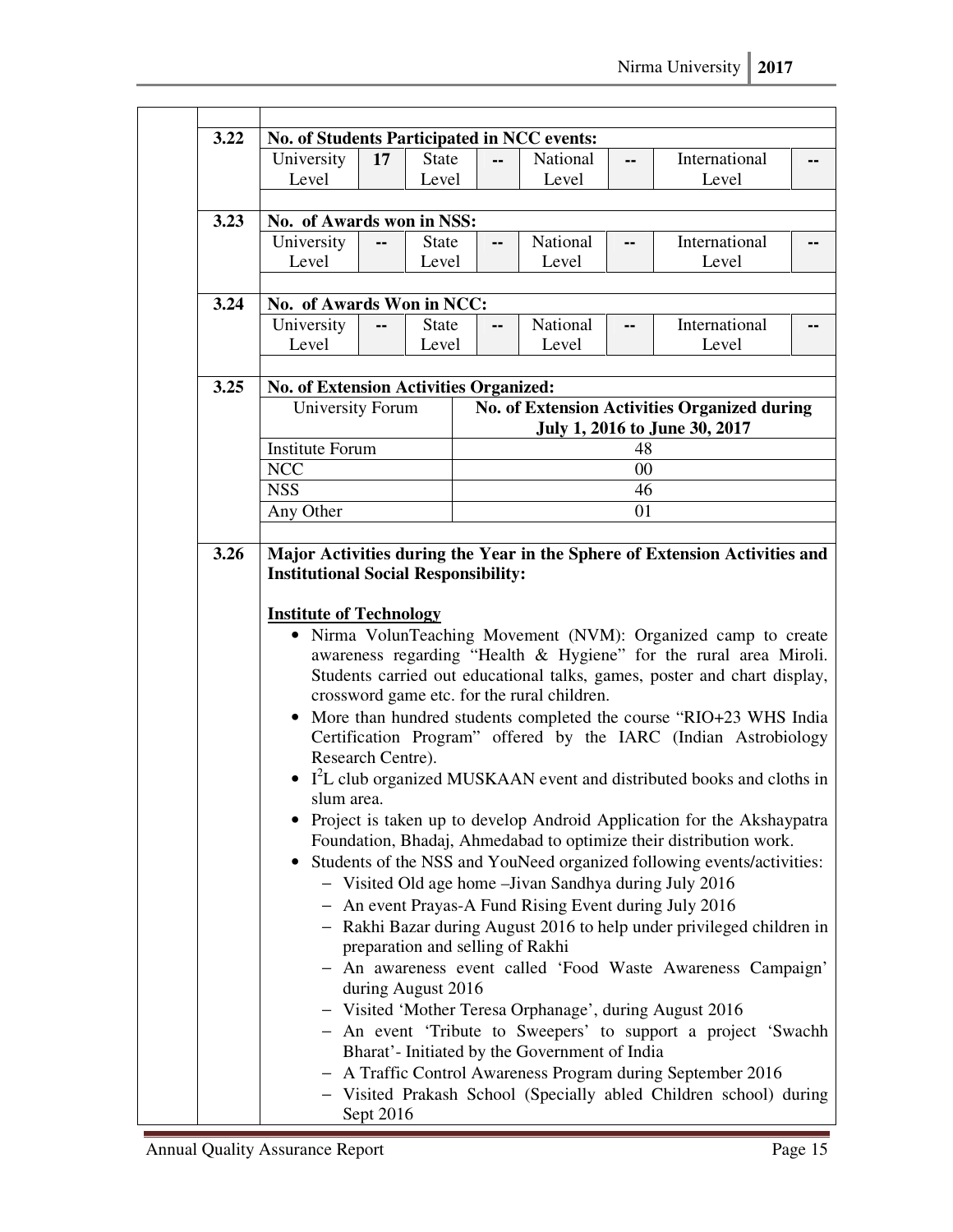|  | - Annual function for Blind People Associations during September                                                    |
|--|---------------------------------------------------------------------------------------------------------------------|
|  | 2016                                                                                                                |
|  | - Shiksha-An education camp for slum area kids<br>- Walk for Vision-Mass awareness campaign for eye during Oct 2016 |
|  | - Cloth collection and distribution at Ahmedabad streets during                                                     |
|  | January 2017                                                                                                        |
|  | - Special Olympics-fun game for special kids with intellectual<br>disabilities during Feb 2017                      |
|  | - Food Saving Campaign at Gurudwara during March 2017                                                               |
|  | • ACES worked as a part of a campaign and educated people on "How to                                                |
|  | use cashless payment facilities" on January 26, 2017.                                                               |
|  | · Student Association of Civil Engineering visited Blind Peoples                                                    |
|  | Association (BPA) at Vastrapur on 30/07/2016.                                                                       |
|  | • Organized road safety and traffic awareness programme and quiz<br>competition for students on November 15, 2016.  |
|  | • Nanhi Udan was organized on 06/3/2016 where in students spent fun                                                 |
|  | time with sixty mentally retarded students.                                                                         |
|  | Around seventy five students visited Hiramani old age home October 11,<br>$\bullet$                                 |
|  | 2016 and spend quality time with the elders.                                                                        |
|  | • Electrical Engineering Students Association organized the following<br>activities:                                |
|  | - The kids of labourers working at Nirma University construction site                                               |
|  | were invited. The University students helped them to learn new                                                      |
|  | things, develop good habits and importance of hygiene and                                                           |
|  | education.                                                                                                          |
|  | - One-day workshop for the students of ITI, Kubernagar on March                                                     |
|  | 04, 2017 and briefed them about current transformer, working of                                                     |
|  | Buckholz relay and experimental session on same.                                                                    |
|  | <b>Institute of Management</b>                                                                                      |
|  | The Institute offers a compulsory field course called 'Managing Social                                              |
|  | Projects'. The students were involved in social work with different                                                 |
|  | NGOs. The students have also conducted several extension activities                                                 |
|  | under the Rotaract Club.                                                                                            |
|  | <i>Saral</i> - is an initiative at the Institute of Management towards spreading                                    |
|  | of knowledge and education among the children of construction                                                       |
|  | labourers.                                                                                                          |
|  | <b>Institute of Pharmacy</b>                                                                                        |
|  | Visited Akshaypatra Foundation on 23/07/2016.                                                                       |
|  | Conducted one-day workshop on the NSS activities on 30/7/2016.                                                      |
|  | Arranged awareness program on Hygiene on 30/07/2016.                                                                |
|  | Arranged following awareness programes at Jamyatpura Village                                                        |
|  | - Importance of Education on 20/08/2016.                                                                            |
|  | - Food and Nutrition on 27/08/2016                                                                                  |
|  | - Health and Hygiene on 10/09/2016                                                                                  |
|  | - Malaria and Dengue on 24/09/2016                                                                                  |
|  | - Importance of Sports on 15/10/2016                                                                                |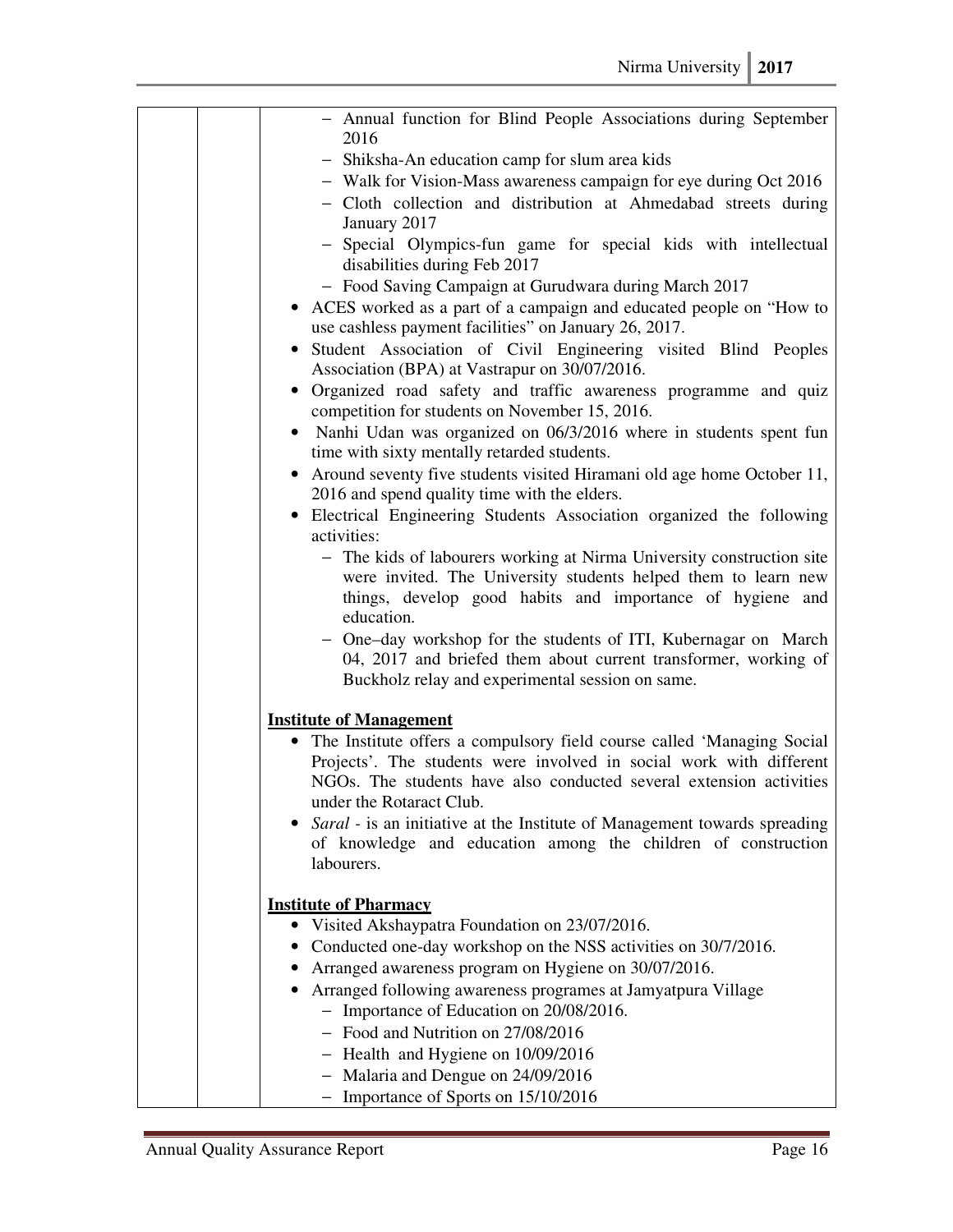| $-$ Cleanliness on $19/11/2016$                                             |
|-----------------------------------------------------------------------------|
| Conducted plantation drive at Godrej Garden City on 21/08/2016.             |
| • Organized expert lecture by Piramal Foundation for 'Social                |
| Entrepreneurship' on 03/09/2016.                                            |
| • Interaction with school children and kit distribution on 03/12/2016.      |
|                                                                             |
| <b>Institute of Science</b>                                                 |
| • Institute Students' Association contributed Rs.11, 615/- for National     |
| Defence Fund.                                                               |
| • Distributed clothes, toys, food, etc. to the needy families in and around |
| Nirma University campus to celebrate Christmas.                             |
| • Prepared e-books and audio books for the visually challenged persons.     |
| • Conducted workshop on DAISY (Digital Accessible Information               |
| System) software and related reading material to the students.              |
|                                                                             |
| • Students collected and distributed used spectacles, extra frames.         |
|                                                                             |
| <b>Institute of Law</b>                                                     |
| • The Institute in association with South Asian Institute of advanced legal |
| and human rights studies and Centre for Social Justice organized            |
| following programmes:                                                       |
| - 4-days training of trainers for the capacity building of para legal.      |
| - 3-days Law Appreciation Programme for para Legal with more than           |
| 5 years of experience.                                                      |
|                                                                             |
| <b>Institute of Architecture and Planning</b>                               |
| • Conducted extension activity in terms of social work by 79 students of    |
| Semester II, B. Arch.                                                       |
| • Carried out extension activity in association with Gujarat Vidyapith on   |
| 09/02/2017 at Dandi Beach, District Navsari by 20 students of Semester      |
| II of B. Plan.                                                              |
|                                                                             |

# **CRITERION – IV**

| 4. |     | <b>Infrastructure and Learning Resources:</b>                                                                                                                                                                                   |                 |                                |                   |              |  |  |  |
|----|-----|---------------------------------------------------------------------------------------------------------------------------------------------------------------------------------------------------------------------------------|-----------------|--------------------------------|-------------------|--------------|--|--|--|
|    | 4.1 | <b>Details of increase in Infrastructure Facilities:</b>                                                                                                                                                                        |                 |                                |                   |              |  |  |  |
|    |     | <b>Facilities</b>                                                                                                                                                                                                               | <b>Existing</b> | <b>Newly</b><br><b>Created</b> | Source of<br>Fund | <b>Total</b> |  |  |  |
|    |     | Campus Area                                                                                                                                                                                                                     | 110 Acre        |                                | Nirma             | 110 Acre     |  |  |  |
|    |     | <i>*Class Rooms</i>                                                                                                                                                                                                             | 128             |                                | University        | 128          |  |  |  |
|    |     | <i>*Laboratories</i>                                                                                                                                                                                                            | 53              |                                |                   | 53           |  |  |  |
|    |     | <b>Seminar Halls</b>                                                                                                                                                                                                            | $0.5^{\circ}$   |                                |                   | 0.5          |  |  |  |
|    |     | No. of important equipment<br>purchased $( \geq 1$ lakh) during<br>the current year.                                                                                                                                            | 280             | 30                             |                   | 310          |  |  |  |
|    |     | Note: During the assessment period, a few class/tutorial rooms were renovated.<br>A big multi-storied building comprising class-rooms, faculty rooms, cafeteria, auditorium,<br>student facilities, etc. is under construction. |                 |                                |                   |              |  |  |  |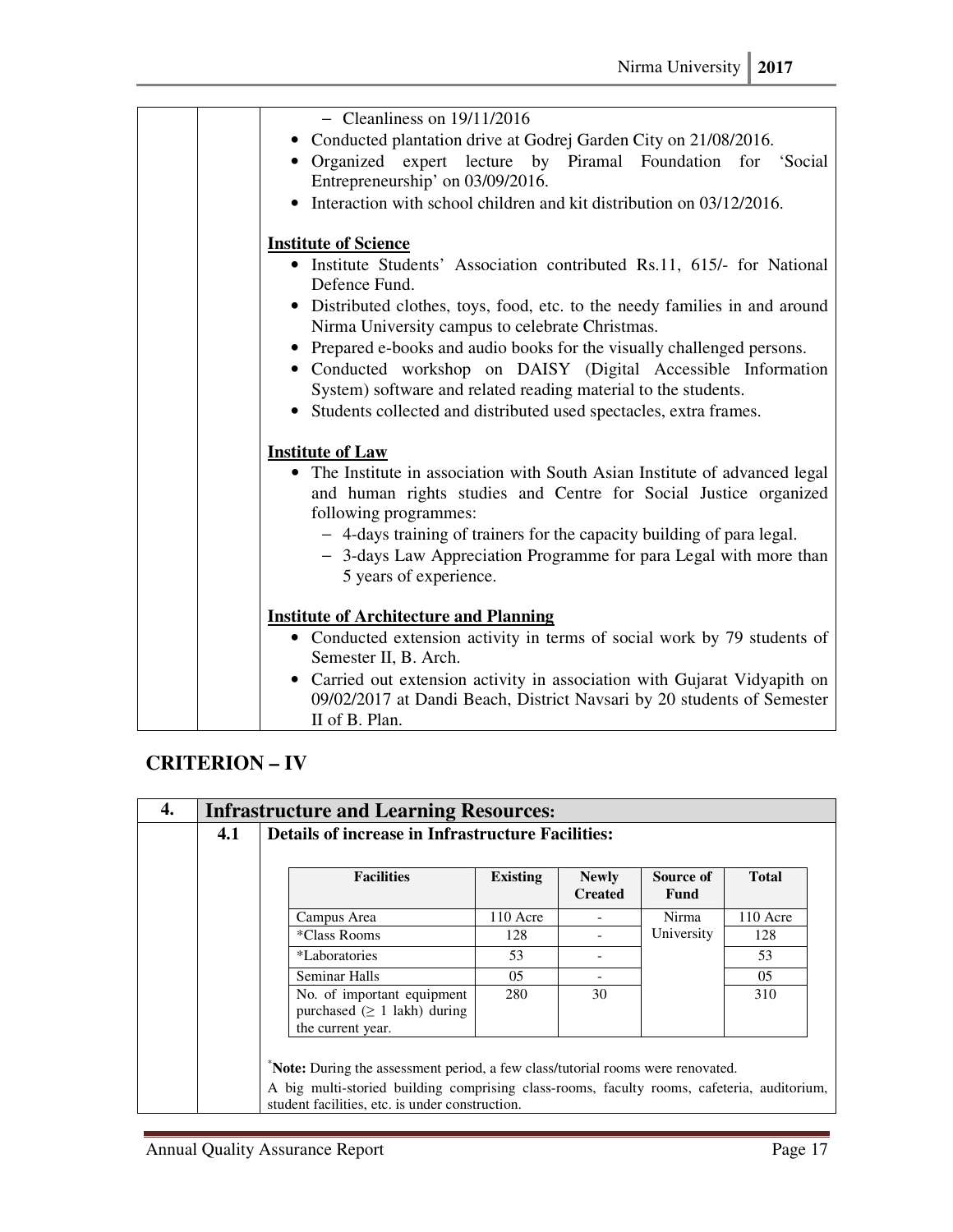| 4.2 | <b>Computerization of Administration and Library:</b> |                |                                              |                                |                                                                                                                                                    |                |                                                                                                   |
|-----|-------------------------------------------------------|----------------|----------------------------------------------|--------------------------------|----------------------------------------------------------------------------------------------------------------------------------------------------|----------------|---------------------------------------------------------------------------------------------------|
|     |                                                       |                |                                              |                                | The administrative blocks and the libraries of the University are fully                                                                            |                |                                                                                                   |
|     | computerised.                                         |                |                                              |                                |                                                                                                                                                    |                |                                                                                                   |
|     | $\bullet$<br>$\bullet$                                |                |                                              |                                | Most of the constituent institutes are using 'Online Admission Module'.<br>Feedback from stake-holders, including students, parents and alumni are |                |                                                                                                   |
|     | obtained online.                                      |                |                                              |                                |                                                                                                                                                    |                |                                                                                                   |
|     | $\bullet$                                             |                |                                              |                                | Resource booking System for various resources of university like                                                                                   |                |                                                                                                   |
|     |                                                       |                | auditorium, computer centre, boardroom etc., |                                |                                                                                                                                                    |                |                                                                                                   |
|     | $\bullet$                                             |                |                                              |                                | MIS has been procured and different modules related to administration                                                                              |                |                                                                                                   |
|     |                                                       |                | are in the process of implementation.        |                                |                                                                                                                                                    |                |                                                                                                   |
|     | ٠                                                     |                |                                              |                                | KOHA (open source software) is successfully in use all the libraries of                                                                            |                |                                                                                                   |
|     |                                                       |                | the constituent institutes.                  |                                |                                                                                                                                                    |                |                                                                                                   |
|     |                                                       |                |                                              |                                | Library has revamped User Visit Software with new features wherein                                                                                 |                |                                                                                                   |
|     | obtained                                              |                |                                              |                                | useful statistics for monitoring and evaluating library usage can be                                                                               |                |                                                                                                   |
|     | $\bullet$                                             |                |                                              |                                | NU Library app has been developed for android mobile users. This app                                                                               |                |                                                                                                   |
|     |                                                       |                |                                              |                                | facilitates resource searching, access new arrival book list, current                                                                              |                |                                                                                                   |
|     |                                                       |                |                                              |                                | content pages of print periodical, download exam papers and newspaper                                                                              |                |                                                                                                   |
|     |                                                       |                |                                              |                                | clippings (Nirma News), access e-Journals through Remote log in and                                                                                |                |                                                                                                   |
|     |                                                       |                |                                              |                                | contact to the Library Staff for any query and help.                                                                                               |                |                                                                                                   |
| 4.3 | <b>Library Services:</b>                              |                |                                              |                                |                                                                                                                                                    |                |                                                                                                   |
|     |                                                       |                |                                              |                                |                                                                                                                                                    |                |                                                                                                   |
|     |                                                       |                |                                              |                                |                                                                                                                                                    |                |                                                                                                   |
|     | <b>Particulars</b>                                    |                | <b>Existing</b>                              |                                | <b>Newly added</b>                                                                                                                                 |                | <b>Total</b>                                                                                      |
|     |                                                       |                |                                              |                                | (July 01, 2016 to June<br>30, 2017)                                                                                                                |                |                                                                                                   |
|     |                                                       | No.            | <b>Value</b>                                 | No.                            | <b>Value</b>                                                                                                                                       | No.            | <b>Value</b>                                                                                      |
|     |                                                       |                | $(in \bar{z})$                               |                                | $(in \bar{z})$                                                                                                                                     |                | $(in \bar{z})$                                                                                    |
|     | <b>Text Books</b><br>Reference                        | 96033<br>14556 | 39657267.08<br>45808774.54                   | 3422<br>734                    | 30,50,755.92<br>18,90,369.47                                                                                                                       | 99455<br>15290 |                                                                                                   |
|     | <b>Books</b>                                          |                |                                              |                                |                                                                                                                                                    |                |                                                                                                   |
|     | e-Books                                               | 729            | 285518.00                                    | 220                            | $-$                                                                                                                                                | 949            |                                                                                                   |
|     | Journals<br>e-Journals                                | 643<br>18706   | 2600934.46<br>16230051.32                    | 636<br>18741                   | 27,02,459.00<br>1,76,50,753.00                                                                                                                     | 636<br>18741   |                                                                                                   |
|     | Digital                                               | 24             | 3534992.00                                   | 22                             | 36,77,179.00                                                                                                                                       | 22             |                                                                                                   |
|     | Database                                              |                |                                              |                                |                                                                                                                                                    |                | 4,27,08,023.00<br>4,76,99,144.01<br>2,85,518.00<br>27,02,459.00<br>1,76,50,753.00<br>36,77,179.00 |
|     | CD & Videos                                           | 1973<br>3214   | 2143681.76                                   | $\overline{\phantom{m}}$<br>93 |                                                                                                                                                    | 1973           | 21,43,681.76                                                                                      |
|     | Others                                                |                | 3005475.23                                   |                                | 52,871.00                                                                                                                                          | 3307           |                                                                                                   |
|     |                                                       |                |                                              |                                |                                                                                                                                                    |                |                                                                                                   |
| 4.4 | <b>Technology Up gradation (overall):</b>             |                |                                              |                                |                                                                                                                                                    |                |                                                                                                   |
|     | added.                                                |                |                                              |                                | At Institute of Technology, 217 computers and 06 Computing Labs are                                                                                |                |                                                                                                   |
|     |                                                       |                |                                              |                                | The bandwidth of the Internet services is increased to 332 Mbps.                                                                                   |                |                                                                                                   |
|     | $\bullet$                                             |                |                                              |                                | The Institute of Architecture & Planning has purchased 05 Mac Books                                                                                |                |                                                                                                   |
|     |                                                       |                |                                              |                                | and 02 Laptops, purchased Arc GIS Software, purchased Vector Works.                                                                                |                | 30,58,346.23                                                                                      |
| 4.5 |                                                       |                |                                              |                                | Computer, Internet access, Training to Teachers and Students and any                                                                               |                |                                                                                                   |
|     | other Programme<br>Governance etc.):                  |                |                                              |                                | for Technology Up-gradation (Networking,                                                                                                           |                |                                                                                                   |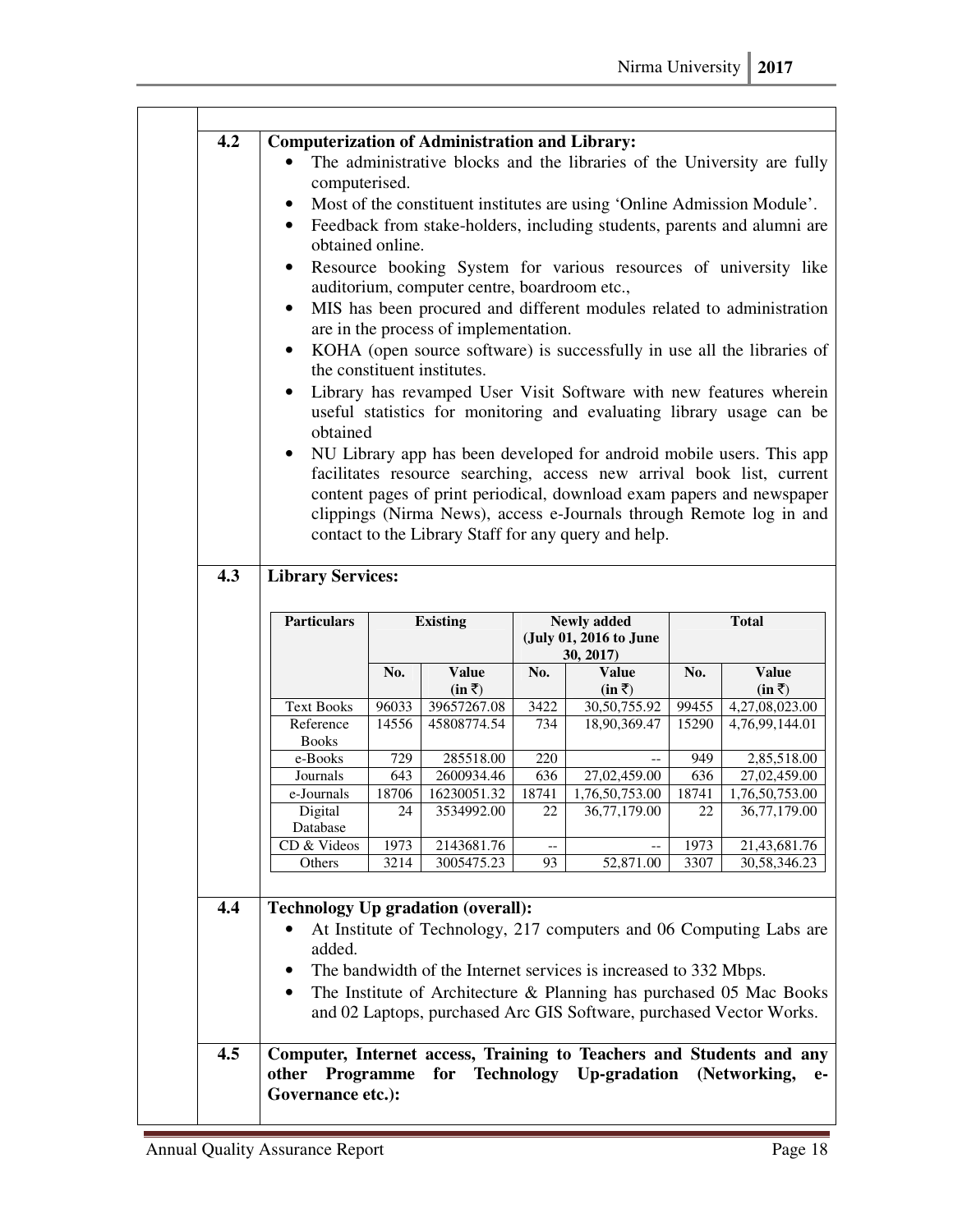|     | The University has given laptops/desktop computers to all the faculty members<br>with internet access. The following training programmes were organized<br>during the assessment period:                                                                                                                                                                                                                                                                                                                                                                                                                                                                                                                                                                                   |                                                                                                                                   |  |  |  |
|-----|----------------------------------------------------------------------------------------------------------------------------------------------------------------------------------------------------------------------------------------------------------------------------------------------------------------------------------------------------------------------------------------------------------------------------------------------------------------------------------------------------------------------------------------------------------------------------------------------------------------------------------------------------------------------------------------------------------------------------------------------------------------------------|-----------------------------------------------------------------------------------------------------------------------------------|--|--|--|
|     | Three days Training was arranged for the Computer Pperator cum<br>Programmers and other Laboratory Staff for enhancing their skills in the<br>different areas of computer engineering. Training program for Office<br>superintendent, Assistant Registrar and equivalent was organized. They<br>were given explanation about use of different ICT tools in university<br>administration work.<br>programmes<br>Microsoft Excel workshop by The E-Excel for MBA programmes.<br>$\bullet$<br>information for MIS, Blog creation and course website, Moodle<br>Training, Turnitin software training and training on Scopus<br>Institute of Pharmacy conducted various programmes titled -<br>- "Search Strategies to access pin-pointed information<br>subscribed e-content". | A week long hands-on session by NMORE on SPSS for MBA<br>Institute of Law conducted programmes on Google Class room, User<br>form |  |  |  |
|     |                                                                                                                                                                                                                                                                                                                                                                                                                                                                                                                                                                                                                                                                                                                                                                            | - "Awareness Programme for Creating Citation & Bibliography using                                                                 |  |  |  |
|     | Software".                                                                                                                                                                                                                                                                                                                                                                                                                                                                                                                                                                                                                                                                                                                                                                 | Zotero citation management software".<br>"Training of Mendeley - Reference Management Open Source                                 |  |  |  |
| 4.6 | <b>Amount Spent on Maintenance:</b>                                                                                                                                                                                                                                                                                                                                                                                                                                                                                                                                                                                                                                                                                                                                        |                                                                                                                                   |  |  |  |
|     | ICT (Computers):                                                                                                                                                                                                                                                                                                                                                                                                                                                                                                                                                                                                                                                                                                                                                           | ₹22,89,583/=                                                                                                                      |  |  |  |
|     | Campus Infrastructure and facilities:                                                                                                                                                                                                                                                                                                                                                                                                                                                                                                                                                                                                                                                                                                                                      | ₹ 4,21,27,738/ $=$                                                                                                                |  |  |  |
|     | (Including Buildings and Furniture)                                                                                                                                                                                                                                                                                                                                                                                                                                                                                                                                                                                                                                                                                                                                        |                                                                                                                                   |  |  |  |
|     | Equipment:                                                                                                                                                                                                                                                                                                                                                                                                                                                                                                                                                                                                                                                                                                                                                                 | ₹ 6,26,096/=                                                                                                                      |  |  |  |
|     | Others:                                                                                                                                                                                                                                                                                                                                                                                                                                                                                                                                                                                                                                                                                                                                                                    | ₹68,61,472/=                                                                                                                      |  |  |  |
|     | <b>Total</b>                                                                                                                                                                                                                                                                                                                                                                                                                                                                                                                                                                                                                                                                                                                                                               | ₹5,19,04,889/=                                                                                                                    |  |  |  |
|     | Note: The financial data is for the period April 01, 2016 to March 31, 2017.                                                                                                                                                                                                                                                                                                                                                                                                                                                                                                                                                                                                                                                                                               |                                                                                                                                   |  |  |  |

# **CRITERION – V**

| 5. |     | <b>Student Support and Progression:</b>                                                                                                   |
|----|-----|-------------------------------------------------------------------------------------------------------------------------------------------|
|    | 5.1 | Contribution of IQAC in Enhancing Awareness about Student Support                                                                         |
|    |     | <b>Services:</b>                                                                                                                          |
|    |     | The following Student Support Systems are established in various institutes and<br>time to time, activities are arranged under each Cell. |
|    |     | Grievances Redressal Cell: Major objective of the Cell is to make all<br>$\bullet$                                                        |
|    |     | efforts to ensure transparency in all the activities at different stages.                                                                 |
|    |     | Redressal of the grievances of students is done through this cell.                                                                        |
|    |     | • Anti-ragging Activity Cell / Anti-Drug Squad: To prevent any activities                                                                 |
|    |     | related to ragging of students. To take action against any such event. To                                                                 |
|    |     | keep a vigil watch in the campus about curbing the use of drugs by the                                                                    |
|    |     | students especially within the campus.                                                                                                    |
|    |     | Women Development Cell: To provide and maintain a dignified,<br>$\bullet$                                                                 |
|    |     | congenial working environment for women employees (including                                                                              |
|    |     | teaching, non-teaching and contractual workers) and students, where they                                                                  |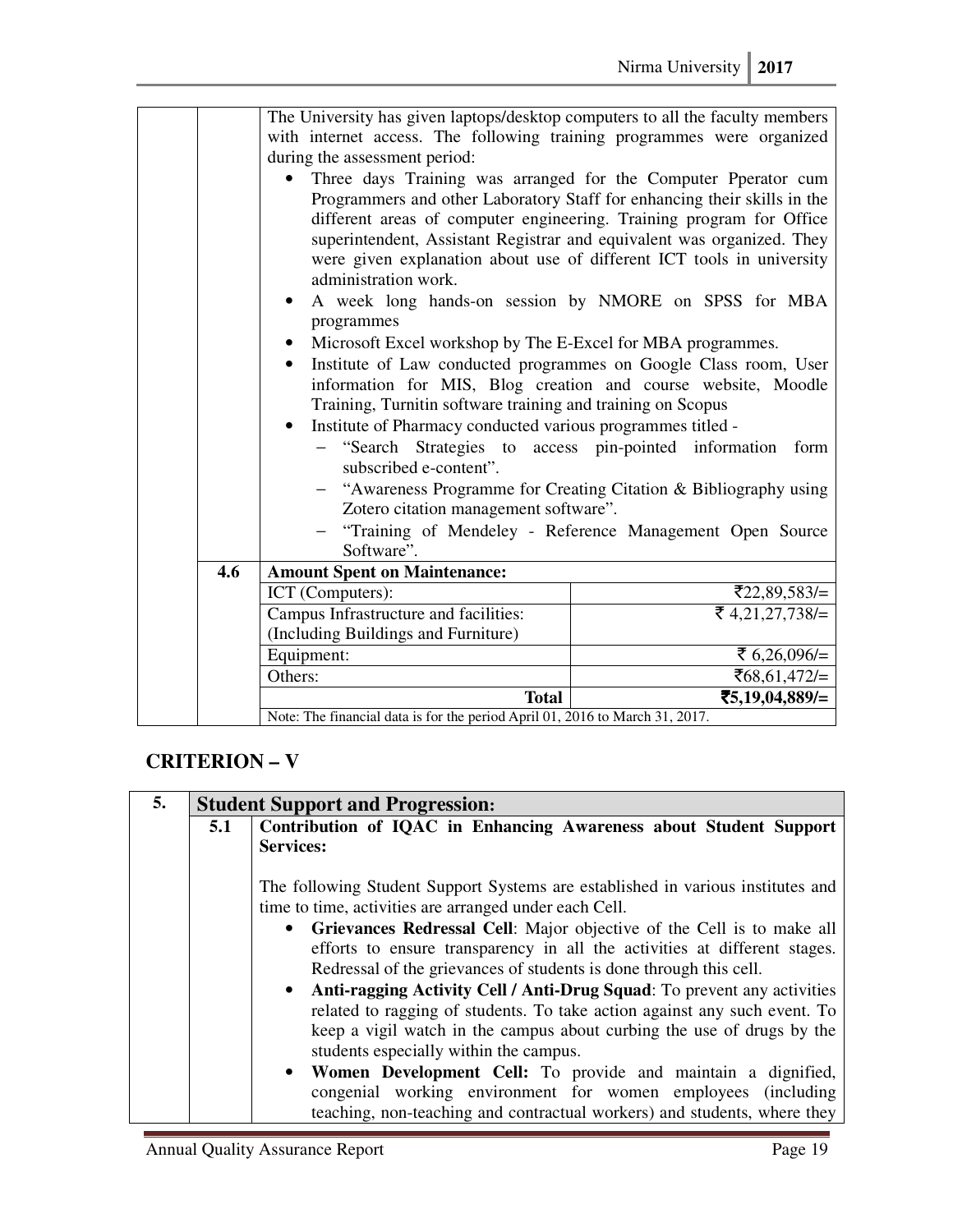|     | can work, study and explore their potential to the fullest.<br>Prevention of Sexual Harassment Cell (Cell is working at University<br>Level): To prevent discrimination and sexual harassment against women.<br>To lay down procedures for the prohibition, resolution, settlement and<br>prosecution of acts of discrimination and sexual harassment against<br>women, by the students and the employees. Committee deals with cases of<br>discrimination and sexual harassment reported by teaching/non-teaching<br>member/student.                                                           |
|-----|-------------------------------------------------------------------------------------------------------------------------------------------------------------------------------------------------------------------------------------------------------------------------------------------------------------------------------------------------------------------------------------------------------------------------------------------------------------------------------------------------------------------------------------------------------------------------------------------------|
|     | Gender Sensitization Cell: Creating awareness regarding gender biasing.<br>Provide assistance to all through conducting workshop and awareness<br>drives.<br>Women in Engineering Cell: To provide platform to women in<br>Engineering related issues. Conduct various activities related to same.                                                                                                                                                                                                                                                                                              |
| 5.2 | Efforts made by the University for Tracking the Progression:<br>To track the student progress use of social media in the form of LinkedIn,<br>Facebook was done.<br>Exit form is prepared which is filled by the student at the end of B Tech/<br>M Tech programmes.<br>Continuous evaluation of the students.<br>$\bullet$<br>Continuous feedback form various stack holders.<br>Effective counselling and continuous monitoring is done for the identified<br>slow learners for each semester. At Institute of Management, regular<br>meetings are conducted with academically weak students. |
| 5.3 | (a) Total Number of Students:<br>Ph. D.<br>PG<br>Others #<br>Total<br><b>UG</b><br>1769<br>7898<br>5798<br>331                                                                                                                                                                                                                                                                                                                                                                                                                                                                                  |
|     | (b) No. of Students Outside the State:<br>2285                                                                                                                                                                                                                                                                                                                                                                                                                                                                                                                                                  |
|     | (c) No. of International Students:<br>101                                                                                                                                                                                                                                                                                                                                                                                                                                                                                                                                                       |
|     | Men<br>Women<br>No.: 5461<br>No.: 2437                                                                                                                                                                                                                                                                                                                                                                                                                                                                                                                                                          |
|     | $\%: 30.86$<br>$\%: 69.14$<br><b>Category wise Students:</b><br>Last Year (2015-16)*<br>This Year (2016-17)*                                                                                                                                                                                                                                                                                                                                                                                                                                                                                    |
|     | Physically<br>SC<br>Physically<br>General<br>SC<br>ST<br>OBC<br>Total<br>General<br>ST<br>OBC<br>Total<br>Challenged<br>Challenged<br>68<br>43<br>270<br>$21\overline{95}$<br>38<br>293<br>2092<br>03<br>2476<br>69<br>02<br>2597                                                                                                                                                                                                                                                                                                                                                               |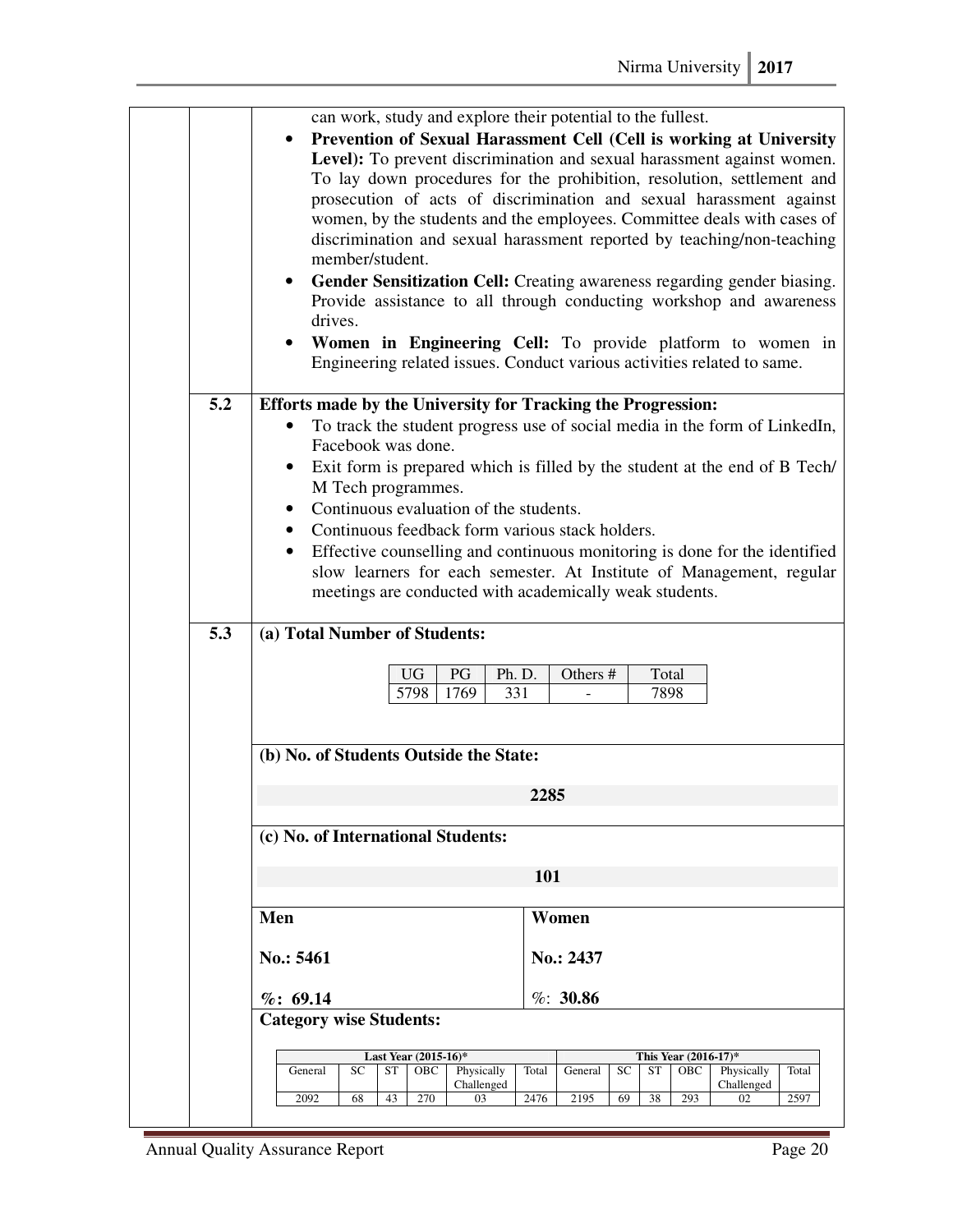|     | Based on new admission data                                                                                                                                   |                                                                                                                                                                                                                                                                                                                                                                                                                                                                                                                                                                                                                                                                                                                                                                                                                                                                                                    |
|-----|---------------------------------------------------------------------------------------------------------------------------------------------------------------|----------------------------------------------------------------------------------------------------------------------------------------------------------------------------------------------------------------------------------------------------------------------------------------------------------------------------------------------------------------------------------------------------------------------------------------------------------------------------------------------------------------------------------------------------------------------------------------------------------------------------------------------------------------------------------------------------------------------------------------------------------------------------------------------------------------------------------------------------------------------------------------------------|
|     | Demand Ratio: $1:10^{\&}$                                                                                                                                     | Dropout: 6 %                                                                                                                                                                                                                                                                                                                                                                                                                                                                                                                                                                                                                                                                                                                                                                                                                                                                                       |
|     | <sup>&amp;</sup> Considering the admissions offered by<br>Nirma University                                                                                    |                                                                                                                                                                                                                                                                                                                                                                                                                                                                                                                                                                                                                                                                                                                                                                                                                                                                                                    |
| 5.4 |                                                                                                                                                               | Details of student support mechanism for coaching for competitive                                                                                                                                                                                                                                                                                                                                                                                                                                                                                                                                                                                                                                                                                                                                                                                                                                  |
|     | examinations (If any):<br>CSIR-NET related preparation in the library.<br>$\bullet$<br>to the B.Pharm. students.<br>Examination.<br>competitive examinations. | The constituent institutes of the University and Centre for Continuing Education<br>(CCE) help the students prepare for various competitive exams. These include:<br>At Institute of Science, students are provided with study material for<br>The Institute of Pharmacy provides Pre-GPAT coaching and examination<br>Institute of Law organized awareness programme for students to know<br>about the Company Secretary Profession and Civil Services.<br>The Centre for Continuing Education conducts coaching for GATE<br>At Institute of Technology, each student chapter/associations of<br>department also organize similar activities during their technical events to<br>encourage student awareness and participation in similar activities.<br>The Placement Cell of the constituent institutes and the Students'<br>Associations also conduct workshops / awareness programmes for the |
|     | No. of Student Beneficiaries during                                                                                                                           | 1124                                                                                                                                                                                                                                                                                                                                                                                                                                                                                                                                                                                                                                                                                                                                                                                                                                                                                               |
|     | July 1, 2016 to June 30, 2017:                                                                                                                                |                                                                                                                                                                                                                                                                                                                                                                                                                                                                                                                                                                                                                                                                                                                                                                                                                                                                                                    |
| 5.5 | No. of Students Qualified in these Examinations:                                                                                                              |                                                                                                                                                                                                                                                                                                                                                                                                                                                                                                                                                                                                                                                                                                                                                                                                                                                                                                    |
|     |                                                                                                                                                               | During July 1, 2016 to June 30, 2017                                                                                                                                                                                                                                                                                                                                                                                                                                                                                                                                                                                                                                                                                                                                                                                                                                                               |
|     | <b>NET</b>                                                                                                                                                    | 002                                                                                                                                                                                                                                                                                                                                                                                                                                                                                                                                                                                                                                                                                                                                                                                                                                                                                                |
|     | <b>SET/SLET</b>                                                                                                                                               | 000                                                                                                                                                                                                                                                                                                                                                                                                                                                                                                                                                                                                                                                                                                                                                                                                                                                                                                |
|     | <b>GATE</b>                                                                                                                                                   | 078                                                                                                                                                                                                                                                                                                                                                                                                                                                                                                                                                                                                                                                                                                                                                                                                                                                                                                |
|     | <b>GPAT</b>                                                                                                                                                   | 018                                                                                                                                                                                                                                                                                                                                                                                                                                                                                                                                                                                                                                                                                                                                                                                                                                                                                                |
|     | <b>CAT</b>                                                                                                                                                    | 302 (Appeared)                                                                                                                                                                                                                                                                                                                                                                                                                                                                                                                                                                                                                                                                                                                                                                                                                                                                                     |
|     | <b>PG-CLAT</b>                                                                                                                                                | 025                                                                                                                                                                                                                                                                                                                                                                                                                                                                                                                                                                                                                                                                                                                                                                                                                                                                                                |
|     | <b>IAS/IPS</b>                                                                                                                                                | 001                                                                                                                                                                                                                                                                                                                                                                                                                                                                                                                                                                                                                                                                                                                                                                                                                                                                                                |
|     | <b>State PSC</b>                                                                                                                                              | 000                                                                                                                                                                                                                                                                                                                                                                                                                                                                                                                                                                                                                                                                                                                                                                                                                                                                                                |
|     | <b>UPSC</b>                                                                                                                                                   | 001                                                                                                                                                                                                                                                                                                                                                                                                                                                                                                                                                                                                                                                                                                                                                                                                                                                                                                |
|     | <b>Any Other</b>                                                                                                                                              | 107                                                                                                                                                                                                                                                                                                                                                                                                                                                                                                                                                                                                                                                                                                                                                                                                                                                                                                |
| 5.6 | <b>Details of Student Counselling and Career Guidance:</b>                                                                                                    |                                                                                                                                                                                                                                                                                                                                                                                                                                                                                                                                                                                                                                                                                                                                                                                                                                                                                                    |
|     | and the students.                                                                                                                                             | The University has a formal mentoring system. Each faculty member is assigned<br>a group of students to advice / guide for the duration of their study on the campus.<br>This ensures participation of all the faculty members in the counselling process.<br>The process also helps to create a healthy rapport building between the faculty                                                                                                                                                                                                                                                                                                                                                                                                                                                                                                                                                      |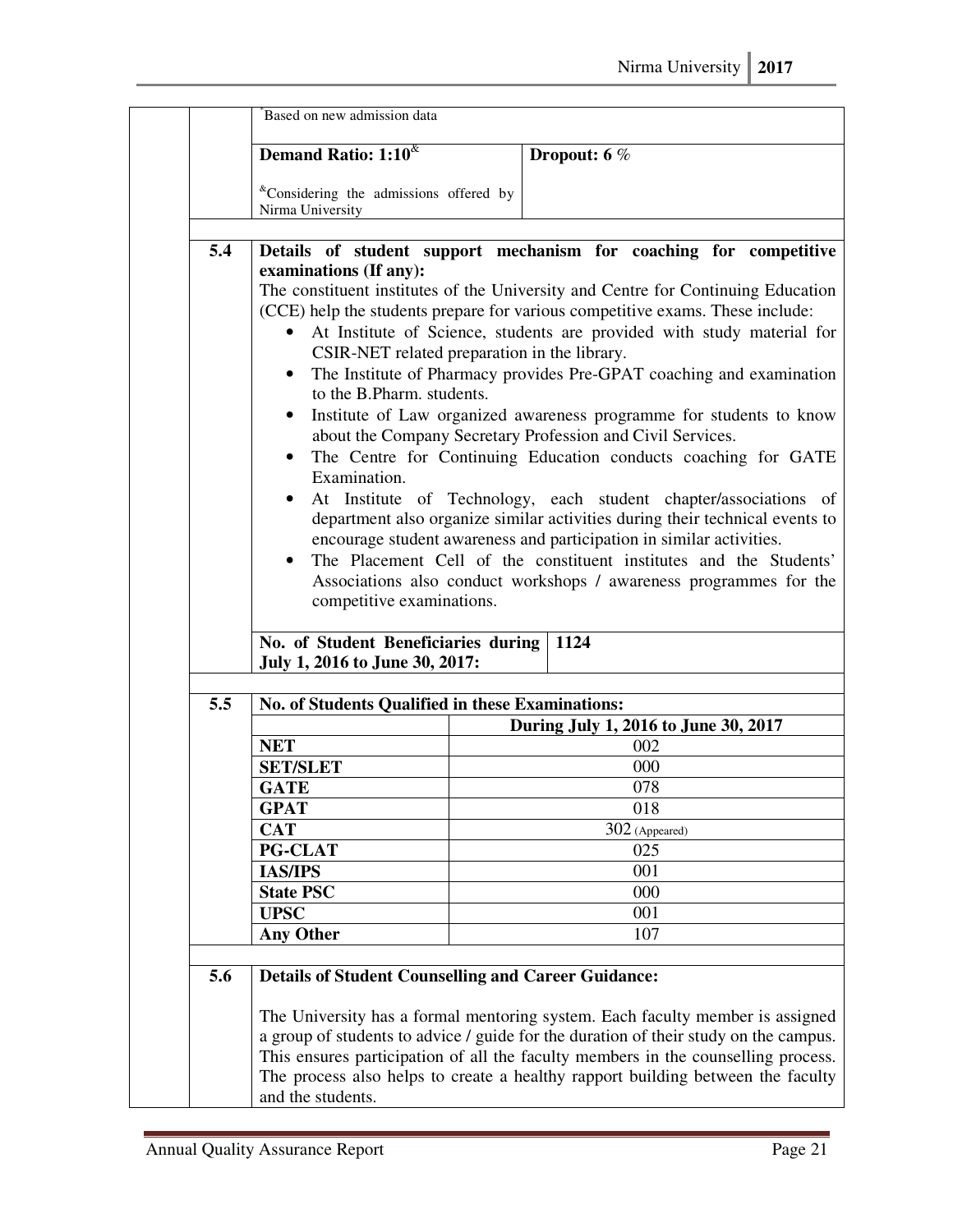| The main purpose of mentoring is to provide opportunity to the students to share<br>their concerns and get moral support and guidance for their overall development.<br><b>Student Counselling</b><br>Mentor<br>batch<br>is<br>appointed<br>wise<br>they<br>and<br>carry<br>Counselling/mentoring of students twice in each Semester.<br>During Mentoring, the problems related to academic /Career Choice/<br>$\bullet$<br>Placement/ Competitive Exams/ Personal problems are discussed and<br>students are given appropriate suggestions.<br>At the end of every Semester, Mentor's feedback is taken from the<br>$\bullet$<br>students. The Mentor's feedback is analysed and its report is submitted to<br>HoD. |                                                                              |                                                  |                                                |                                                                                                                                                                                                                                                                                                                                                                                                                                 |    |
|----------------------------------------------------------------------------------------------------------------------------------------------------------------------------------------------------------------------------------------------------------------------------------------------------------------------------------------------------------------------------------------------------------------------------------------------------------------------------------------------------------------------------------------------------------------------------------------------------------------------------------------------------------------------------------------------------------------------|------------------------------------------------------------------------------|--------------------------------------------------|------------------------------------------------|---------------------------------------------------------------------------------------------------------------------------------------------------------------------------------------------------------------------------------------------------------------------------------------------------------------------------------------------------------------------------------------------------------------------------------|----|
|                                                                                                                                                                                                                                                                                                                                                                                                                                                                                                                                                                                                                                                                                                                      | <b>Career Guidance:</b><br>$\bullet$<br>Mock Coding Test<br>domains          | <b>Resume Development Workshop</b>               | Group Discussion & Personal Interview Workshop | Mock Interviews Preparation, Panel Discussion on Careers in various                                                                                                                                                                                                                                                                                                                                                             |    |
|                                                                                                                                                                                                                                                                                                                                                                                                                                                                                                                                                                                                                                                                                                                      | <b>No. of Students Benefitted:</b>                                           |                                                  | All students                                   |                                                                                                                                                                                                                                                                                                                                                                                                                                 |    |
| 5.7                                                                                                                                                                                                                                                                                                                                                                                                                                                                                                                                                                                                                                                                                                                  | <b>Details of Campus Placement:</b><br>Number of<br>Organizations            | <b>On Campus</b><br>Number of<br><b>Students</b> | Number of<br><b>Students Placed</b>            | <b>Off Campus</b><br>Number of<br><b>Students Placed</b>                                                                                                                                                                                                                                                                                                                                                                        |    |
|                                                                                                                                                                                                                                                                                                                                                                                                                                                                                                                                                                                                                                                                                                                      | Visited<br>279                                                               | Participated<br>1145                             | 777                                            | 84                                                                                                                                                                                                                                                                                                                                                                                                                              |    |
| 5.8                                                                                                                                                                                                                                                                                                                                                                                                                                                                                                                                                                                                                                                                                                                  | <b>Details of Gender Sensitization Programmes:</b><br>$\bullet$<br>$\bullet$ | events on gender sensitivity related issues.     |                                                | The University level Women Development Cell (WDC) coordinates the<br>Women's Day Celebration was organized by WDC on 08/03/2017.<br>All First year students and faculties has attended a "Halla Bol" Season - II<br>regarding awareness generation drive for Women Safety Security, Self<br>Defense, Cyber Safety for Women, Drug Free and Healthy Life by<br>Madam Geeta Johri, Senior IPS Officer and Madam, Ruzan Khambhata, | on |
| Wajra O Force Empowerment Foundation as a keynote speaker<br>12/08/16 organized by WDC, Nirma University.<br>Dr. Niyati Acharya has delivered a talk on awareness, objectives and<br>activities of Woman Development Cell during Orientation programme<br>26/10/16 for New Entrants of B. Pharm/M. Pharm.<br>Dr. Niyati Acharya has organized a Workshop on "Self-defense for Girl<br>٠<br>students" for Semester-II of B.Pharm., M. Pharm., and Newly admitted<br>Ph.D. Girl students on 17/01/17 by inviting the experts from Rishiraj                                                                                                                                                                             |                                                                              |                                                  |                                                |                                                                                                                                                                                                                                                                                                                                                                                                                                 |    |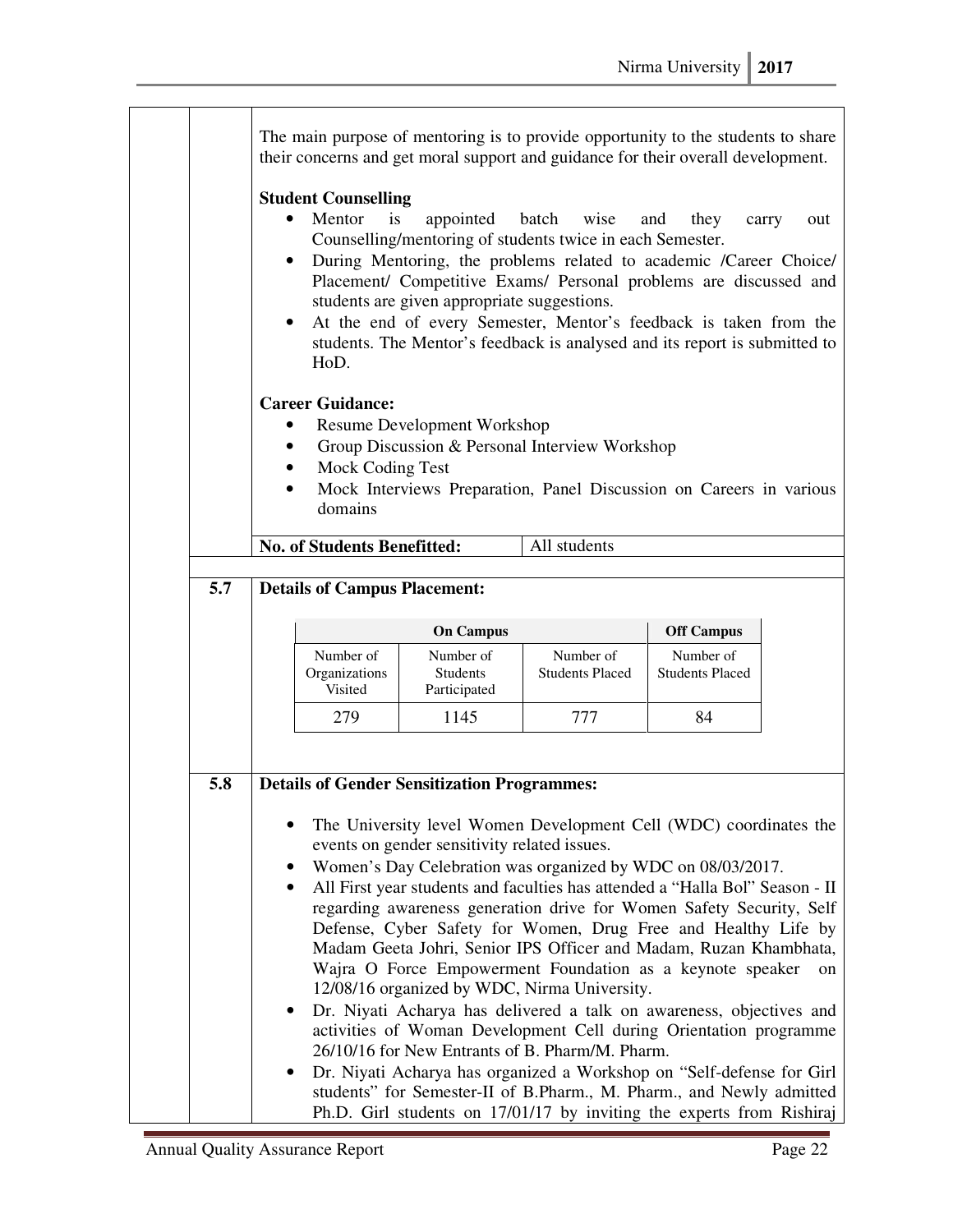|                            | 5.9  | $\bullet$<br>5.9.1                 | Kung Fu Karate Foundation.<br>Lecture on 'Women Architecture and Modernism: A Journey from the<br>Personal to the Collective' by Prof. Madhavi Desai was organised at<br>IAPNU on 1 Apirl 2017.<br><b>Students Activities</b><br>No. of Students Participated in Sports, Games and Other Events: |                              |                 |  |
|----------------------------|------|------------------------------------|--------------------------------------------------------------------------------------------------------------------------------------------------------------------------------------------------------------------------------------------------------------------------------------------------|------------------------------|-----------------|--|
|                            |      |                                    |                                                                                                                                                                                                                                                                                                  |                              |                 |  |
|                            |      |                                    | University Level                                                                                                                                                                                                                                                                                 |                              | 489             |  |
|                            |      |                                    | <b>National Level</b>                                                                                                                                                                                                                                                                            |                              | 004             |  |
|                            |      |                                    | <b>International Level</b>                                                                                                                                                                                                                                                                       |                              | $---$           |  |
|                            |      |                                    | No. of Students Participated in Cultural Events:<br>University Level<br><b>National Level</b>                                                                                                                                                                                                    |                              | 3011            |  |
| <b>International Level</b> |      |                                    |                                                                                                                                                                                                                                                                                                  | ---                          |                 |  |
|                            |      | 5.9.2<br><b>Events:</b><br>Sports: | No. of Medals / Awards Won by Students in Sports, Games and Other                                                                                                                                                                                                                                |                              |                 |  |
|                            |      |                                    |                                                                                                                                                                                                                                                                                                  |                              |                 |  |
|                            |      |                                    |                                                                                                                                                                                                                                                                                                  |                              |                 |  |
|                            |      |                                    | University Level                                                                                                                                                                                                                                                                                 |                              | 184             |  |
|                            |      |                                    | <b>National Level</b>                                                                                                                                                                                                                                                                            |                              | ---             |  |
|                            |      |                                    | <b>International Level</b>                                                                                                                                                                                                                                                                       |                              | ---             |  |
|                            |      | Cultural:                          |                                                                                                                                                                                                                                                                                                  |                              |                 |  |
|                            |      |                                    | State/ University Level                                                                                                                                                                                                                                                                          |                              | 59              |  |
|                            |      |                                    | National Level                                                                                                                                                                                                                                                                                   |                              | $-$             |  |
|                            |      |                                    | <b>International Level</b>                                                                                                                                                                                                                                                                       |                              |                 |  |
|                            | 5.10 |                                    | <b>Scholarships and Financial Support:</b>                                                                                                                                                                                                                                                       |                              |                 |  |
|                            |      |                                    | <b>Particulars</b>                                                                                                                                                                                                                                                                               | Number of<br><b>Students</b> | <b>Amount</b>   |  |
|                            |      |                                    | Financial support from institution<br>(including)<br>Scholarship,<br>Fellowship<br>and<br>Stipend)                                                                                                                                                                                               | 987                          | ₹ 6,89,73,209/= |  |
|                            |      |                                    | Financial support from government                                                                                                                                                                                                                                                                | 177                          | ₹ 85,48,570/=   |  |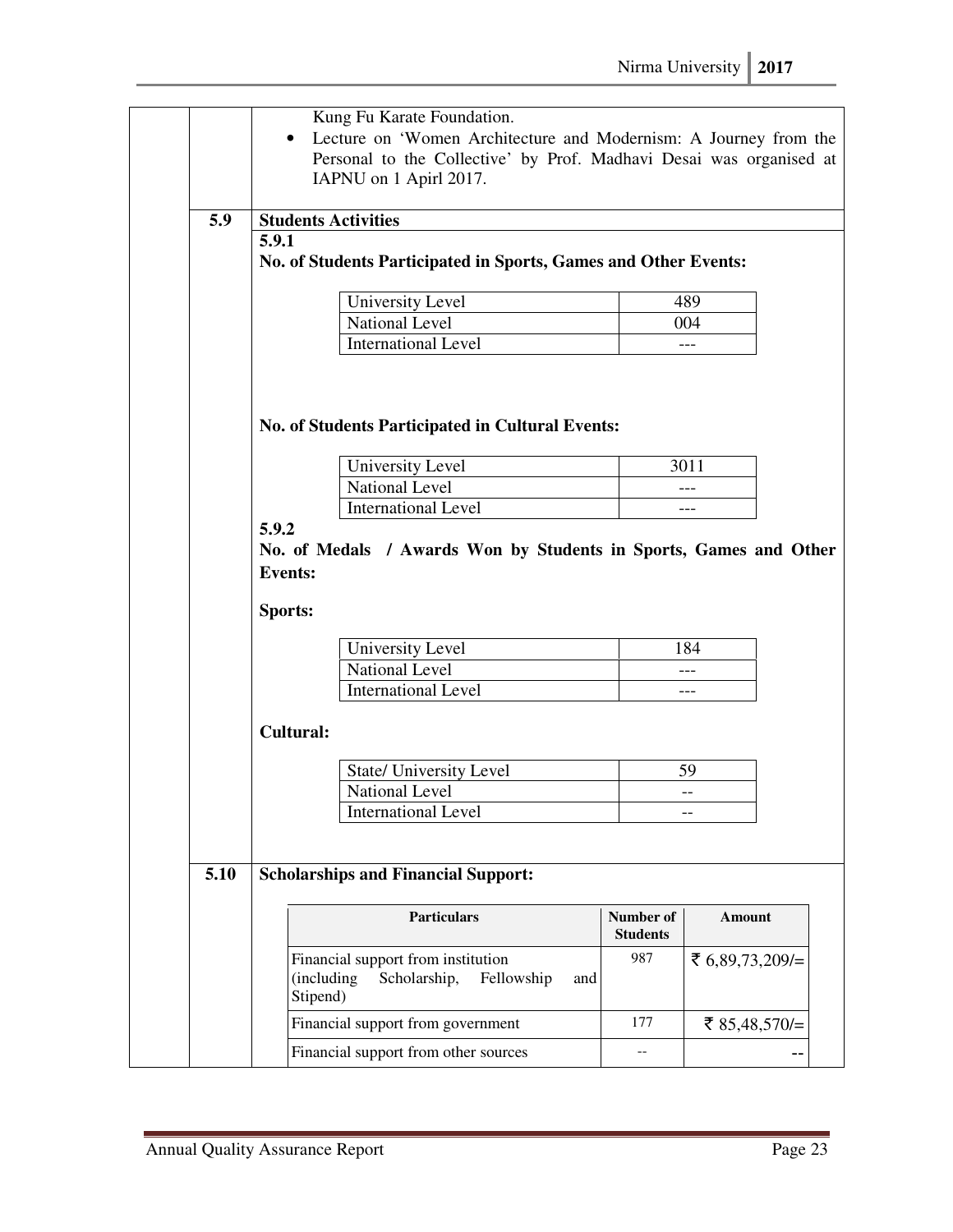|      | National<br>Fellowship,<br>Fellowship                    | Number of students who received International<br>recognitions<br>including<br>CSIR-Fellowship<br>and | 16<br>DST-<br><b>UGC</b>                                               | ₹ 46,69,564/= |
|------|----------------------------------------------------------|------------------------------------------------------------------------------------------------------|------------------------------------------------------------------------|---------------|
|      |                                                          | Note: The financial data is for the period April 01, 2016 to March 31, 2017.                         |                                                                        |               |
| 5.11 | <b>Student Organised / Initiatives:</b><br><b>Fairs:</b> |                                                                                                      |                                                                        |               |
|      |                                                          |                                                                                                      | During July 1,<br>2016 to June<br>30, 2017                             |               |
|      |                                                          | State/ University Level                                                                              | 31                                                                     |               |
|      |                                                          | <b>National Level</b>                                                                                | 26                                                                     |               |
|      |                                                          | <b>International Level</b>                                                                           | 00                                                                     |               |
|      | <b>Exhibition:</b>                                       |                                                                                                      | During July 1,<br>2016 to June<br>30, 2017                             |               |
|      |                                                          | <b>State/ University Level</b>                                                                       | 08                                                                     |               |
|      |                                                          | <b>National Level</b>                                                                                | 02                                                                     |               |
|      |                                                          | <b>International Level</b>                                                                           | 00                                                                     |               |
| 5.12 |                                                          | No. of Social Initiatives Undertaken by the Students:                                                |                                                                        |               |
|      |                                                          | 38                                                                                                   |                                                                        |               |
| 5.13 |                                                          | Major Grievances of Students (if any) Redressed:                                                     | No major grievances received from the students during July 01, 2016 to |               |

# **CRITERION – VI**

| 6. |     | <b>Governance, Leadership and Management:</b>                                                                                                                                                                                                         |  |  |  |
|----|-----|-------------------------------------------------------------------------------------------------------------------------------------------------------------------------------------------------------------------------------------------------------|--|--|--|
|    | 6.1 | State the Vision and Mission of the University:                                                                                                                                                                                                       |  |  |  |
|    |     | <b>Vision</b><br>Shaping a better future for mankind by developing effective and socially<br>responsible individuals and organizations.                                                                                                               |  |  |  |
|    |     | <b>Mission</b><br>Nirma University emphasizes on all round development of its students. It aims<br>at producing not only good professionals, but also good and worthy citizens of<br>a great country, aiding in its overall progress and development. |  |  |  |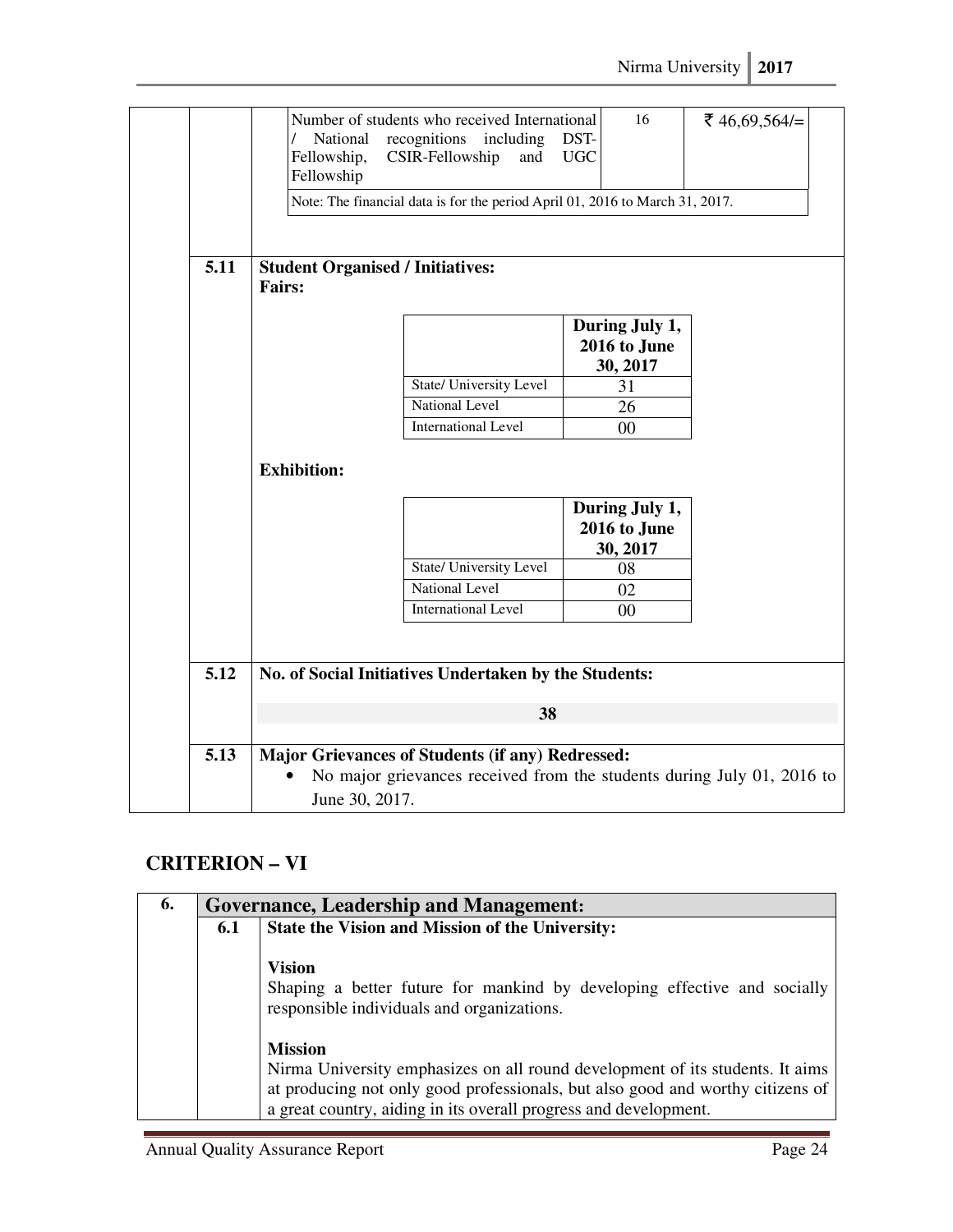|     | It endeavours to treat every student as an individual, to recognize their potential<br>and to ensure that they receive the best preparation and training for achieving<br>their career ambitions and life goals.                                                                                                                                                                                                                                                                                                                                                                                                                                                                                                                                                                                                                                                                                                                                                                                                                                                                                                                                                                                                                                                                                                                                                                                                                                                                                                                                                                                                                                                                                                                              |
|-----|-----------------------------------------------------------------------------------------------------------------------------------------------------------------------------------------------------------------------------------------------------------------------------------------------------------------------------------------------------------------------------------------------------------------------------------------------------------------------------------------------------------------------------------------------------------------------------------------------------------------------------------------------------------------------------------------------------------------------------------------------------------------------------------------------------------------------------------------------------------------------------------------------------------------------------------------------------------------------------------------------------------------------------------------------------------------------------------------------------------------------------------------------------------------------------------------------------------------------------------------------------------------------------------------------------------------------------------------------------------------------------------------------------------------------------------------------------------------------------------------------------------------------------------------------------------------------------------------------------------------------------------------------------------------------------------------------------------------------------------------------|
|     |                                                                                                                                                                                                                                                                                                                                                                                                                                                                                                                                                                                                                                                                                                                                                                                                                                                                                                                                                                                                                                                                                                                                                                                                                                                                                                                                                                                                                                                                                                                                                                                                                                                                                                                                               |
| 6.2 | Does the University has a Management Information System:                                                                                                                                                                                                                                                                                                                                                                                                                                                                                                                                                                                                                                                                                                                                                                                                                                                                                                                                                                                                                                                                                                                                                                                                                                                                                                                                                                                                                                                                                                                                                                                                                                                                                      |
|     | Yes.<br>The Management Information System is used for student registration,<br>maintaining academic & attendance records of the students, student<br>satisfaction survey, maintaining personal information of the students, etc.<br>Modules related to the student fee management, university account<br>$\bullet$<br>management, fixed asset management, human resource management,<br>purchase and inventory, student training and placement are planned to be<br>added in the Management Information System.                                                                                                                                                                                                                                                                                                                                                                                                                                                                                                                                                                                                                                                                                                                                                                                                                                                                                                                                                                                                                                                                                                                                                                                                                               |
| 6.3 | Quality Improvement Strategies Adopted by the University for each of the<br><b>Following:</b>                                                                                                                                                                                                                                                                                                                                                                                                                                                                                                                                                                                                                                                                                                                                                                                                                                                                                                                                                                                                                                                                                                                                                                                                                                                                                                                                                                                                                                                                                                                                                                                                                                                 |
|     | 6.3.2 Teaching and Learning:                                                                                                                                                                                                                                                                                                                                                                                                                                                                                                                                                                                                                                                                                                                                                                                                                                                                                                                                                                                                                                                                                                                                                                                                                                                                                                                                                                                                                                                                                                                                                                                                                                                                                                                  |
|     | The University has a mechanism of Academic Audit at three levels,<br>$\bullet$<br>namely (i) Audit at the personal level, where the senior professors and<br>the HoDs constantly audit the classroom teaching of the faculty<br>members, (ii) Audit at the institutions level by an independent committee<br>which conducts the overall audit of each department / area in academic,<br>research, extension and related matters, and (iii) Audit by the University<br>level committee for overall assessment of the different academic,<br>research, extension and related aspects of the constituent institutions<br>In addition to the above level of audits, University has planned level (iv)<br>of audit consisting of external agency/experts comprised of a visionary /<br>relevant academicians / researchers and (or) domain experts. The<br>external audit team will appraise the good practices, highlight the<br>strengths, guide to overcome weakness (es) and suggest improvements in<br>the teaching – learning, academic and administrative processes, for the<br>constituent institutes. The audit panel will conduct audit on various<br>parameters, usually based on the criteria set by national accreditation<br>agencies, bodies like the UGC, NAAC, NBA, KCG etc. The Committee<br>shall also see the compliance by the institute (or department) to the<br>findings of the previous committee visit (University level audit or<br>accreditation body) and the progress after the previous committee visit.<br>Student centric learning is implemented through a well-developed<br>٠<br>system of Outcome Based Education (OBE).<br>Formal as well as informal student feedback system is taken to obtain<br>$\bullet$ |
|     | their views about their academic, co-curricular and campus life<br>experiences.<br>There is an academic review to monitor the conduction of course every                                                                                                                                                                                                                                                                                                                                                                                                                                                                                                                                                                                                                                                                                                                                                                                                                                                                                                                                                                                                                                                                                                                                                                                                                                                                                                                                                                                                                                                                                                                                                                                      |
|     | four weeks during the semester in majority of the institutes.<br>There is a student attendance review every four weeks during the<br>semester in majority of the institutes. Parents of the students having less<br>attendance are intimated the details of the students' attendance.                                                                                                                                                                                                                                                                                                                                                                                                                                                                                                                                                                                                                                                                                                                                                                                                                                                                                                                                                                                                                                                                                                                                                                                                                                                                                                                                                                                                                                                         |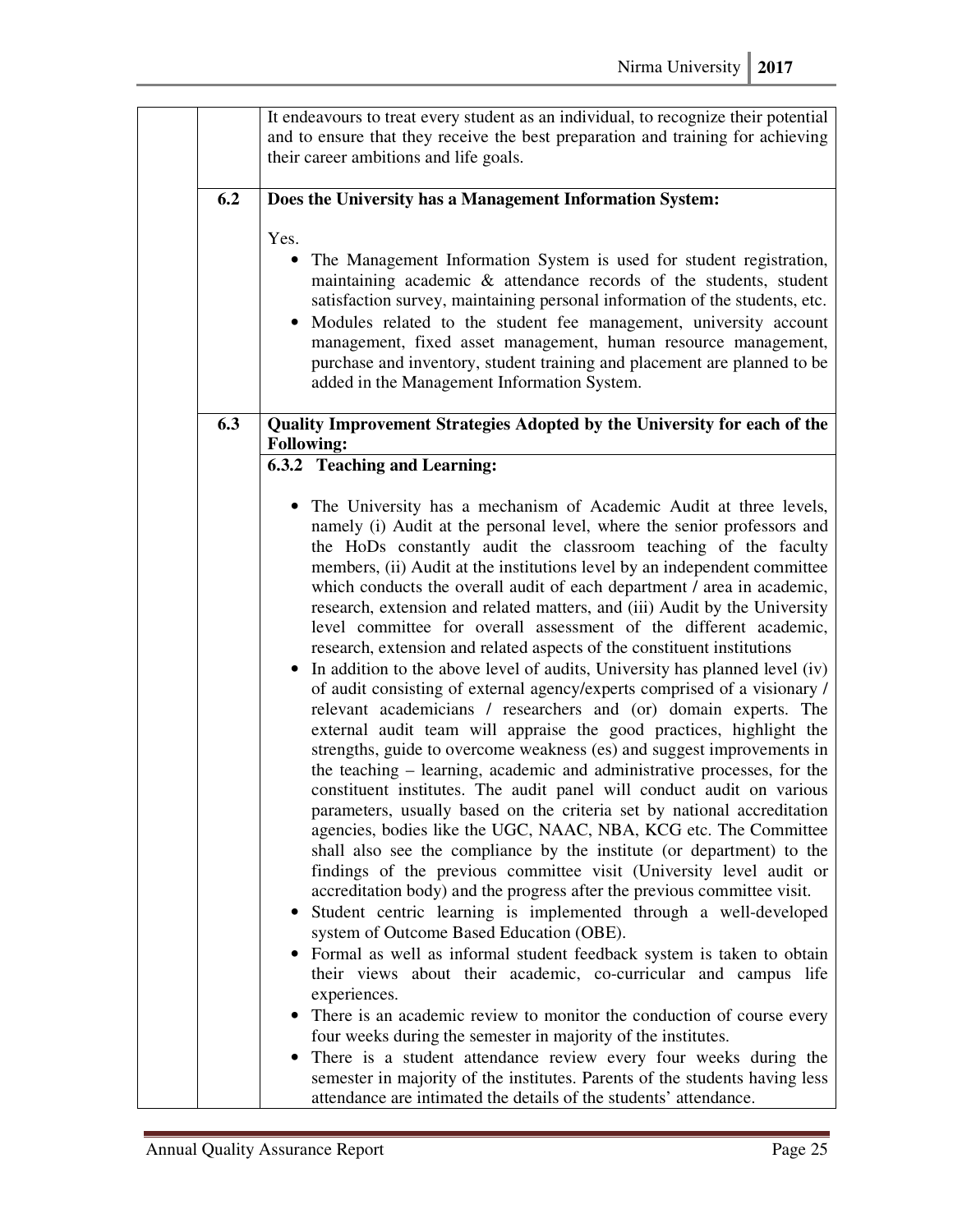| • Rigorous faculty training programmes/workshops/seminars/expert<br>lectures are conducted to improve the quality of pedagogy/teaching.<br>• Faculty members are encouraged to use the ICT in teaching-learning<br>process by creating course web-sites, blogs, conducting online tests, use<br>of google class-room etc.<br>• Faculty members and students undergo various MOOCs (Massive Online<br>Open Courses) on regular basis.<br>• Guest lectures/Expert lectures are organized for the students on regular<br>basis.<br>• Industrial/Field visits are organised for students to understand and learn<br>from real world experiences.<br>Arrangement of sessions on mock placement interviews/personality<br>development/life skills are done for final year students<br>Promotion of Interdisciplinary student projects is done in majority of the<br>institutes.<br>• Summer internship programs for students are done in majority of the<br>institutes.<br>• Consistent and continuous assessment of students' class and laboratory<br>work is carried out.<br>• Courses like Language Learning, Ethics and Values, Creativity and<br>Innovation, Critical Thinking are taught through role plays, dramas, and<br>case study.                                                                                                                                                                                                |
|----------------------------------------------------------------------------------------------------------------------------------------------------------------------------------------------------------------------------------------------------------------------------------------------------------------------------------------------------------------------------------------------------------------------------------------------------------------------------------------------------------------------------------------------------------------------------------------------------------------------------------------------------------------------------------------------------------------------------------------------------------------------------------------------------------------------------------------------------------------------------------------------------------------------------------------------------------------------------------------------------------------------------------------------------------------------------------------------------------------------------------------------------------------------------------------------------------------------------------------------------------------------------------------------------------------------------------------------------------------------------------------------------------------------------------------|
| <b>6.3.3 Examination and Evaluation:</b>                                                                                                                                                                                                                                                                                                                                                                                                                                                                                                                                                                                                                                                                                                                                                                                                                                                                                                                                                                                                                                                                                                                                                                                                                                                                                                                                                                                               |
| • Continuous Evaluation system is adopted to appreciate the formative<br>assessment of the students.<br>• The University has a very systematic Manual for Conduct and<br>Evaluation of all the Examinations.<br>Students are provided 'Student Handbook', which includes all the rules<br>and regulations of examination conduction and assessment.<br>For each subject /course of semester end examination, the Paper Setters<br>$\bullet$<br>submit two sets of the question papers and out of these two sets, the<br>Dean and the Executive Registrar pick up any one and the same is used<br>for the purpose of the respective examination.<br>In order to deal with the cases of examination malpractice, a separate<br>'Examination Reforms Committee' is appointed by the Director General.<br>For smooth and fair conduction of the semester end examinations, along<br>$\bullet$<br>with the junior and senior supervisors, observers are also appointed by<br>the university.<br>Provision is also made to show the assessed answer books of all the<br>examinations to the concerned students.<br>In order to check the quality/language/format of the question papers, all<br>the question papers are reviewed by a separate committee and the reports<br>are presented during the Board of Study Meeting.<br>Rubrics are prepared for the evaluation of different components of a<br>course and conveyed to the students. |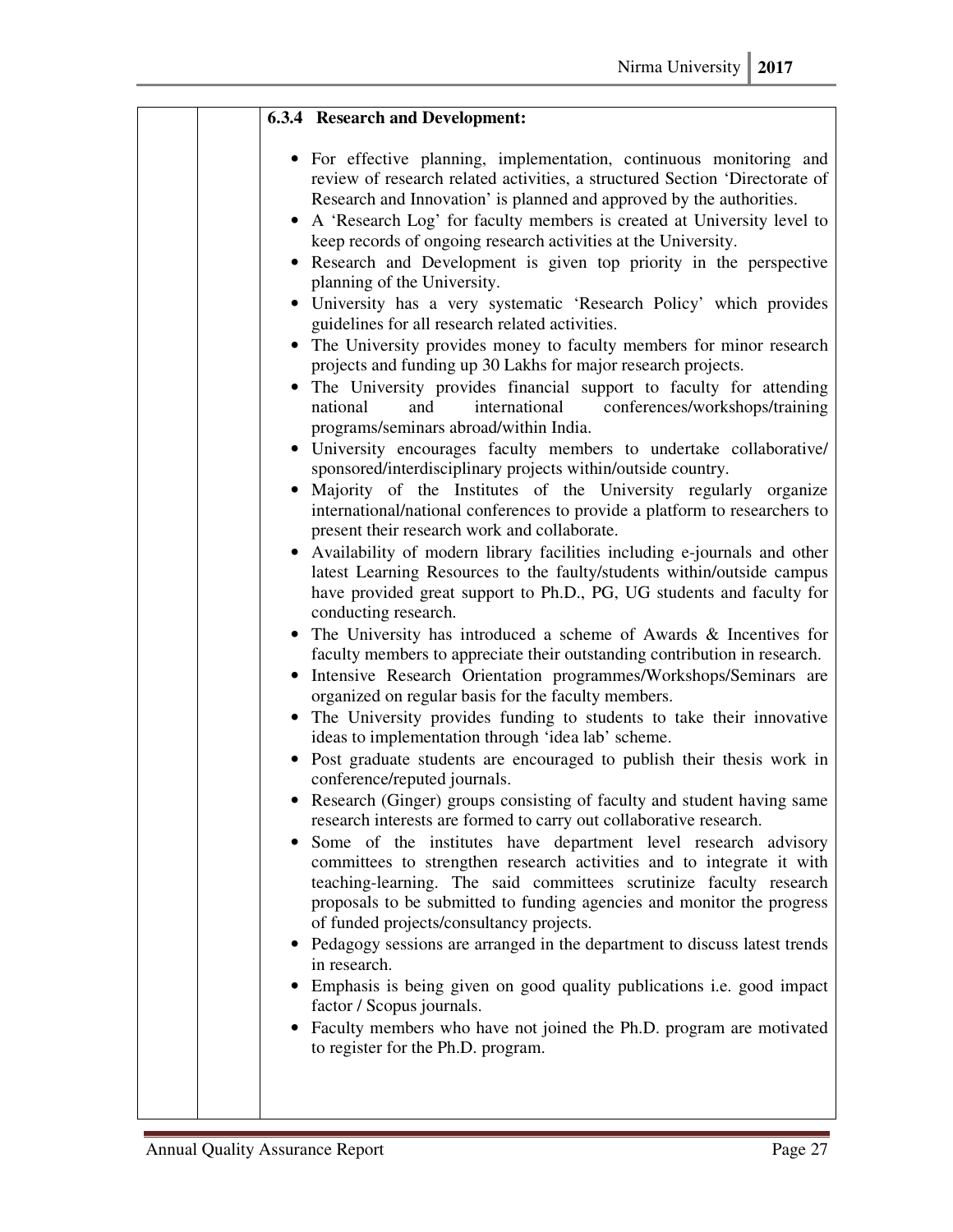| 6.3.5 Library, ICT and Physical Infrastructure / Instrumentation:                                                                                                                                                                                                                                                                                                                                                                                                                                                                                                                                                                                                                                                                                                                                                                                                                                                                                                                                                                                                                                                                                                                                                                                                                                                                                                                            |
|----------------------------------------------------------------------------------------------------------------------------------------------------------------------------------------------------------------------------------------------------------------------------------------------------------------------------------------------------------------------------------------------------------------------------------------------------------------------------------------------------------------------------------------------------------------------------------------------------------------------------------------------------------------------------------------------------------------------------------------------------------------------------------------------------------------------------------------------------------------------------------------------------------------------------------------------------------------------------------------------------------------------------------------------------------------------------------------------------------------------------------------------------------------------------------------------------------------------------------------------------------------------------------------------------------------------------------------------------------------------------------------------|
|                                                                                                                                                                                                                                                                                                                                                                                                                                                                                                                                                                                                                                                                                                                                                                                                                                                                                                                                                                                                                                                                                                                                                                                                                                                                                                                                                                                              |
| Library:<br>• The University has a Library Council as an Advisory Committee at the<br>University level for the purpose of smooth functioning, improvement and<br>coordination amongst all the libraries and the management.<br>All the constituent institutes have Library Committees for smooth<br>functioning and for regularly reviewing the growth of the libraries.<br>The Library Council and the Committees play a vital role in policy<br>$\bullet$<br>decisions related to: (i) Collection, Development and Utilization of the<br>Resources, (iii) Preservation and Archiving of Print & Electronic<br>Resources, and (iv) Library Automation.<br>• Various policies, like Library Material Purchase Policy, Book Bank<br>Policy, Electronic Resource Access Policy, Remote Login Usage Policy<br>and Weeding out Policy, etc. have been framed for quality services to<br>staff/students of the University.<br>• Every year books, journals, print periodicals, magazines, reference<br>books, online journals are added to the library repository.<br>Library has launched a mobile application for remote access of Koha<br>software to facilitate the users to view/issue/manage digital resources and<br>e-resources.<br>• Library staff regularly arranges book display on special occasions, TED<br>Talks for the faculty members, library orientation program for the newly |
| admitted students and newly joined faculty members, book review<br>sessions, book exhibition, storytellers' sessions, IEEE webinars, etc.<br>• Book bank facility is provided to the needy meritorious students of some<br>of the Institutes.<br>Library staff publishes the list of best users of the<br>library<br>$\bullet$<br>(student/faculty).                                                                                                                                                                                                                                                                                                                                                                                                                                                                                                                                                                                                                                                                                                                                                                                                                                                                                                                                                                                                                                         |
|                                                                                                                                                                                                                                                                                                                                                                                                                                                                                                                                                                                                                                                                                                                                                                                                                                                                                                                                                                                                                                                                                                                                                                                                                                                                                                                                                                                              |
| <b>ICT:</b><br>• The University has a comprehensive IT Policy regarding all IT<br>infrastructure, service, security, usage, implementation and management.<br>• The computing facilities are centrally managed with various dedicated<br>and high performance servers, so as to meet the growing demands of data<br>processing within the campus.<br>The University has a large number of licensed software to incorporate<br>the latest tools and technologies.<br>The University also promotes the usage of free open source software<br>Institute of Technology has a committee to promote the usage of open<br>source software.                                                                                                                                                                                                                                                                                                                                                                                                                                                                                                                                                                                                                                                                                                                                                          |
| A dedicated optic fibre leased line and Wi-Fi hotspots round the clock<br>provide Internet connectivity on the campus. In the current year, 18 new<br>Wi-Fi access points in the campus have been added for increasing the<br>coverage of Wi-Fi facility.<br>Majority of the classrooms of the University are ICT-enabled with<br>various audio visual and Internet facilities.<br>Mobile application for usage of library resources has been developed for<br>$\bullet$<br>android mobile users. This application facilitates resource searching,                                                                                                                                                                                                                                                                                                                                                                                                                                                                                                                                                                                                                                                                                                                                                                                                                                           |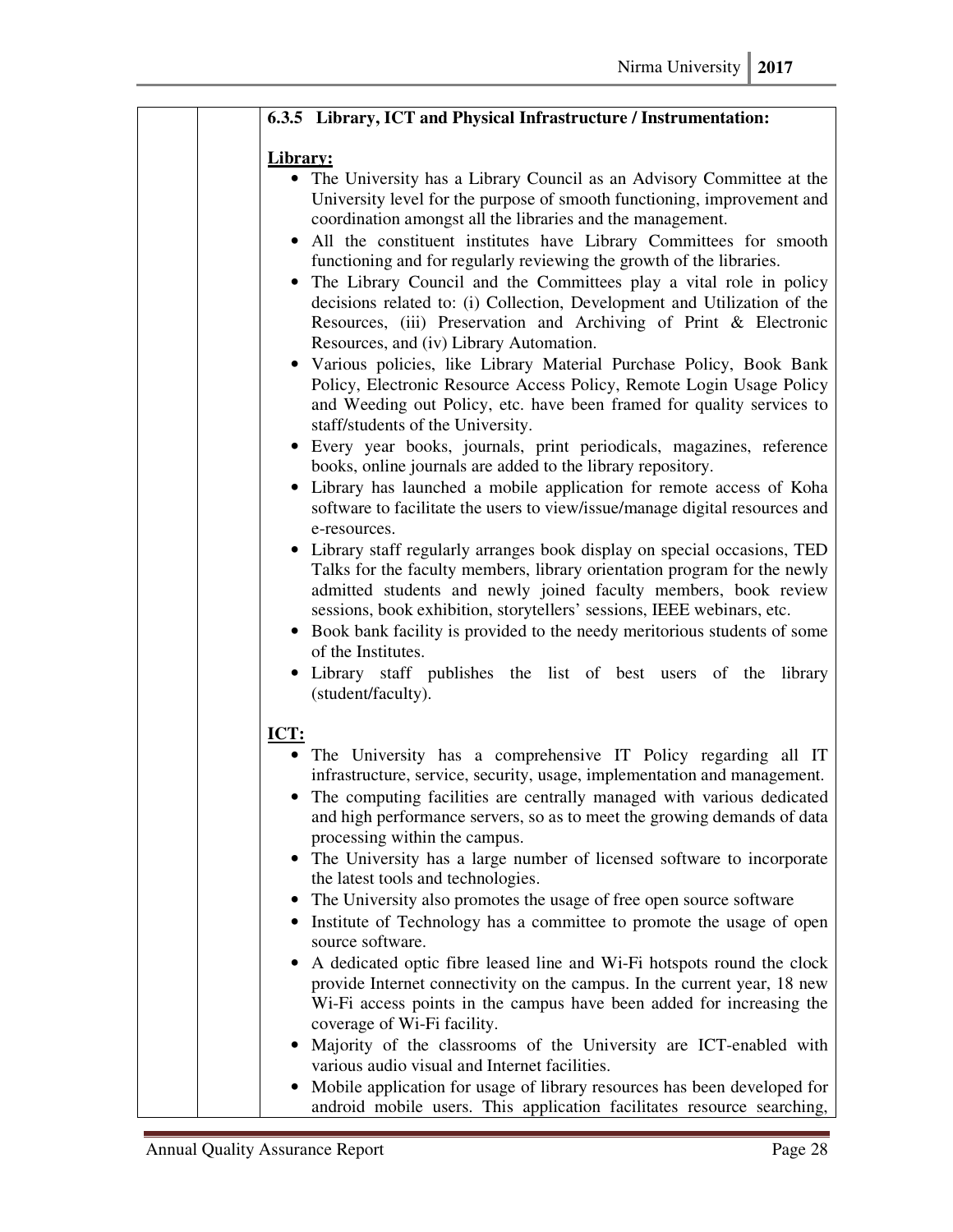| accessing list of newly arrived books, current content pages of print<br>periodicals, facility to download exam papers and newspaper clippings<br>(Nirma News), accessing e-Journals through remote log in and<br>contacting library staff.<br>• Library is providing Remote-Login facility to faculty/students to access<br>digital resources from their home through Remote Access Software.                                                                                                                                                                                                                                                                                                                                                                                                                                                                                                                                                                                                                                                                                                                                                                                                                                                                                            |
|-------------------------------------------------------------------------------------------------------------------------------------------------------------------------------------------------------------------------------------------------------------------------------------------------------------------------------------------------------------------------------------------------------------------------------------------------------------------------------------------------------------------------------------------------------------------------------------------------------------------------------------------------------------------------------------------------------------------------------------------------------------------------------------------------------------------------------------------------------------------------------------------------------------------------------------------------------------------------------------------------------------------------------------------------------------------------------------------------------------------------------------------------------------------------------------------------------------------------------------------------------------------------------------------|
| <b>Physical Infrastructure:</b><br>• The University follows a systematic process of planning, creating,<br>maintaining and utilizing its physical infrastructure.<br>The University ensures that all the constituent institutes meet with the<br>standards of physical infrastructure prescribed by the respective<br>regulatory bodies, such as AICTE, Pharmacy Council of India, Bar<br>Council of India, Council of Architecture, etc.<br>• At the University level, there is a Coordination Committee, headed by<br>Director General/Vice President for planning/reviewing the needs of<br>common infrastructure.<br>The University has a full-fledged Estate Department that looks for the<br>maintenance of buildings, classrooms, laboratories, lawns, sport fields,<br>etc. University has appointed a campus manger to monitor the ongoing<br>activities of the campus.<br>• The University allocates separate budget for the maintenance of<br>infrastructure and facilities. There is a maintenance group within the<br>Estate Department.<br>• New IP surveillance camera installed in parking area and entrance of<br>each block to enhance the security.<br>Majority of the classes are equipped with audio-visual and Internet<br>facility for effective lecture delivery. |
| <b>6.3.6 Human Resource Management:</b>                                                                                                                                                                                                                                                                                                                                                                                                                                                                                                                                                                                                                                                                                                                                                                                                                                                                                                                                                                                                                                                                                                                                                                                                                                                   |
| The faculty members are promoted to a higher level based on seniority<br>and expertise. Also, there is an attractive Career Advancement Scheme<br>(CAS) for higher scale and promotion.<br>The University regularly organizes various staff development<br>programmes, including Induction Training, Orientation Programme,<br>Workshops, Seminars, Refresher Courses, etc.<br>The University has introduced a scheme of headship of departments by<br>$\bullet$<br>rotation to inculcate leadership among the faculty members.<br>The University has taken various measures for attracting and retaining<br>eminent faculty like awards and incentives.<br>The University follows standard and transparent staff recruitment<br>٠<br>procedure.<br>Advertisements for staff recruitments are given in leading national level<br>٠<br>newspaper to attract staff from across the country.<br>Training programs for non-teaching staff members are organized<br>regularly.                                                                                                                                                                                                                                                                                                                 |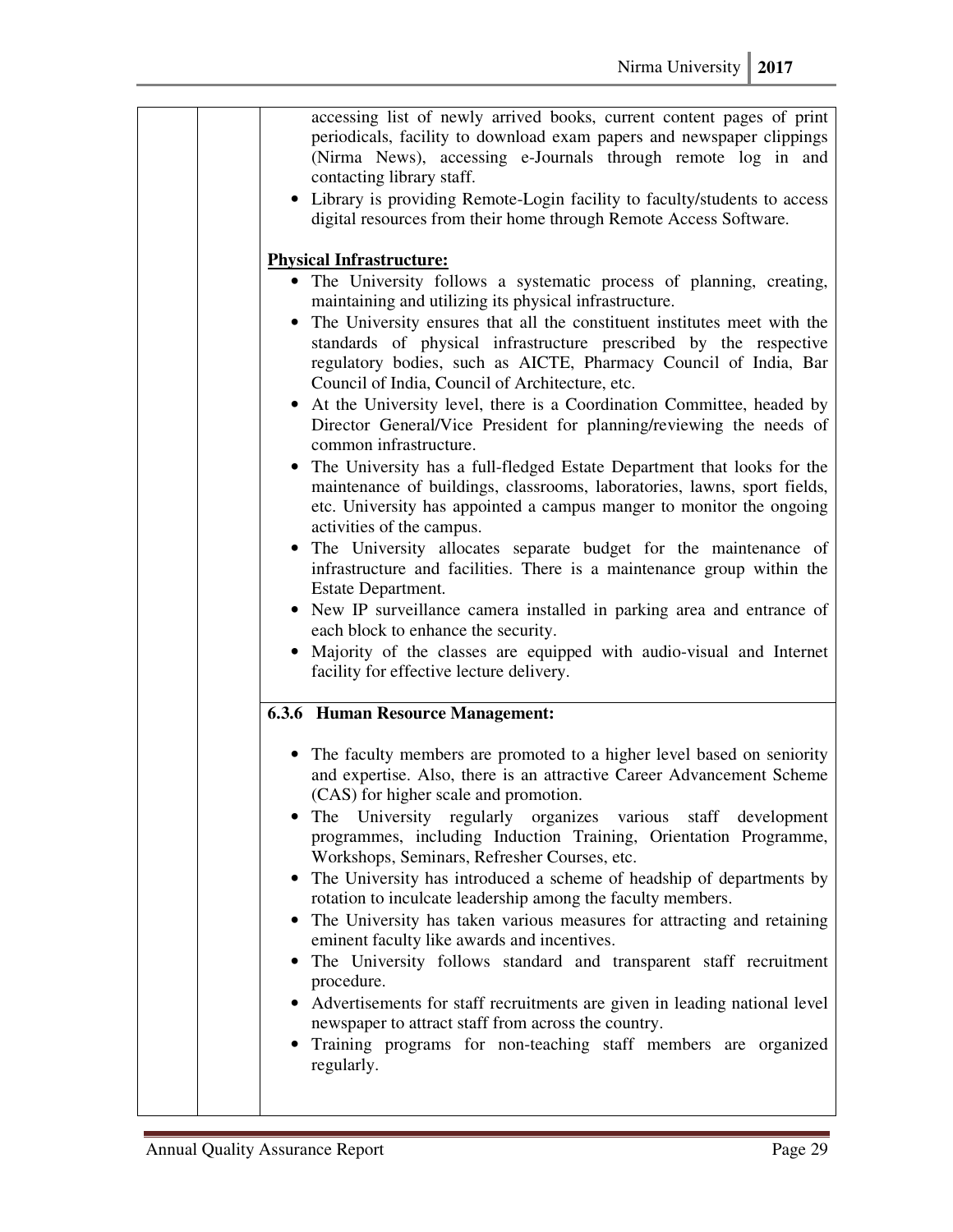| <b>6.3.7 Faculty and Staff Recruitment:</b>                                                                                                                                                                                                                                                                                                                                                                                                                                                                                                                                                                                                                                                                                                                                                                                                                                                                                                                                                                                                                                                                                                                                                                                                                                                                                                                                                                                                                                                                                                                                                                                                                                                                                                                                                                                          |  |
|--------------------------------------------------------------------------------------------------------------------------------------------------------------------------------------------------------------------------------------------------------------------------------------------------------------------------------------------------------------------------------------------------------------------------------------------------------------------------------------------------------------------------------------------------------------------------------------------------------------------------------------------------------------------------------------------------------------------------------------------------------------------------------------------------------------------------------------------------------------------------------------------------------------------------------------------------------------------------------------------------------------------------------------------------------------------------------------------------------------------------------------------------------------------------------------------------------------------------------------------------------------------------------------------------------------------------------------------------------------------------------------------------------------------------------------------------------------------------------------------------------------------------------------------------------------------------------------------------------------------------------------------------------------------------------------------------------------------------------------------------------------------------------------------------------------------------------------|--|
| • There are well defined and transparent norms for faculty and staff<br>recruitment.                                                                                                                                                                                                                                                                                                                                                                                                                                                                                                                                                                                                                                                                                                                                                                                                                                                                                                                                                                                                                                                                                                                                                                                                                                                                                                                                                                                                                                                                                                                                                                                                                                                                                                                                                 |  |
| • The cadre policy, faculty/staff qualifications and the cadre ratio are<br>maintained as per the statutory norms prescribed by the regulatory<br>bodies.                                                                                                                                                                                                                                                                                                                                                                                                                                                                                                                                                                                                                                                                                                                                                                                                                                                                                                                                                                                                                                                                                                                                                                                                                                                                                                                                                                                                                                                                                                                                                                                                                                                                            |  |
| All regular appointments are done on merits by inviting applications<br>through public advertisements in the national level newspapers /<br>advertisement on the university website.                                                                                                                                                                                                                                                                                                                                                                                                                                                                                                                                                                                                                                                                                                                                                                                                                                                                                                                                                                                                                                                                                                                                                                                                                                                                                                                                                                                                                                                                                                                                                                                                                                                 |  |
| The University has framed a very structured and systematic selection<br>$\bullet$<br>process. The regular faculty appointment is made by the Director<br>General (NU) on the recommendations of a Selection Committee. There<br>are well-defined norms for constitution of a Selection Committee.                                                                                                                                                                                                                                                                                                                                                                                                                                                                                                                                                                                                                                                                                                                                                                                                                                                                                                                                                                                                                                                                                                                                                                                                                                                                                                                                                                                                                                                                                                                                    |  |
| 6.3.8 Industry Interaction / Collaboration:                                                                                                                                                                                                                                                                                                                                                                                                                                                                                                                                                                                                                                                                                                                                                                                                                                                                                                                                                                                                                                                                                                                                                                                                                                                                                                                                                                                                                                                                                                                                                                                                                                                                                                                                                                                          |  |
| • The University has an Industry Institute Interaction (III) Cell. The<br>University Head - Corporate Relations is appointed to plan and<br>coordinate university-industry activities in the constituent institutes of<br>the University. Besides, University Level Advisory Committee has the<br>role to monitor the industry-institution related activities.<br>• Each constituent institute of the University has an Industry-Institute<br>Interaction Cell. The function of the Cell is to encourage consultancy,<br>testing, training, placement, internship and other activities.<br>At the department levels there are faculty members appointed as III Cell<br>coordinators to coordinate with the<br>Ш<br>for<br>cell<br>Industry<br>Interactions/student placement activities.<br>The University encourages its faculty members to undertake consultancy<br>$\bullet$<br>work from the industry. There is a systematic policy to undertake any<br>consultancy assignment.<br>Institute of Technology had organized Industry Academia meet, where<br>forty three industry delegates visited the Institute for panel discussion.<br>• Workshops by Industry experts from Goldman Sachs and TCS were<br>organized for the students of Institute of Technology.<br>Regular visits of faculties are arranged to industries for student project<br>follow ups and campus placements.<br>Faculties undergo the industrial trainings on regular basis.<br>$\bullet$<br>Expert lectures from industries are conducted regularly.<br>$\bullet$<br>• Industry experts are part of various academic/research/conference<br>Committees.<br>Institute of Technology has MoU with Mitsubishi electric India Pvt. Ltd.<br>$\bullet$<br>(MEI) under which the Institute has received factory automation kits<br>worth Rs. 34 Lacs from MEI. |  |
| Institute of Pharmacy has signed MoU with CPC Ltd. and Finecure<br>Pharmaceuticals Ltd. for various areas of collaborations like industry<br>visits, training and placement support, expert lectures, etc.                                                                                                                                                                                                                                                                                                                                                                                                                                                                                                                                                                                                                                                                                                                                                                                                                                                                                                                                                                                                                                                                                                                                                                                                                                                                                                                                                                                                                                                                                                                                                                                                                           |  |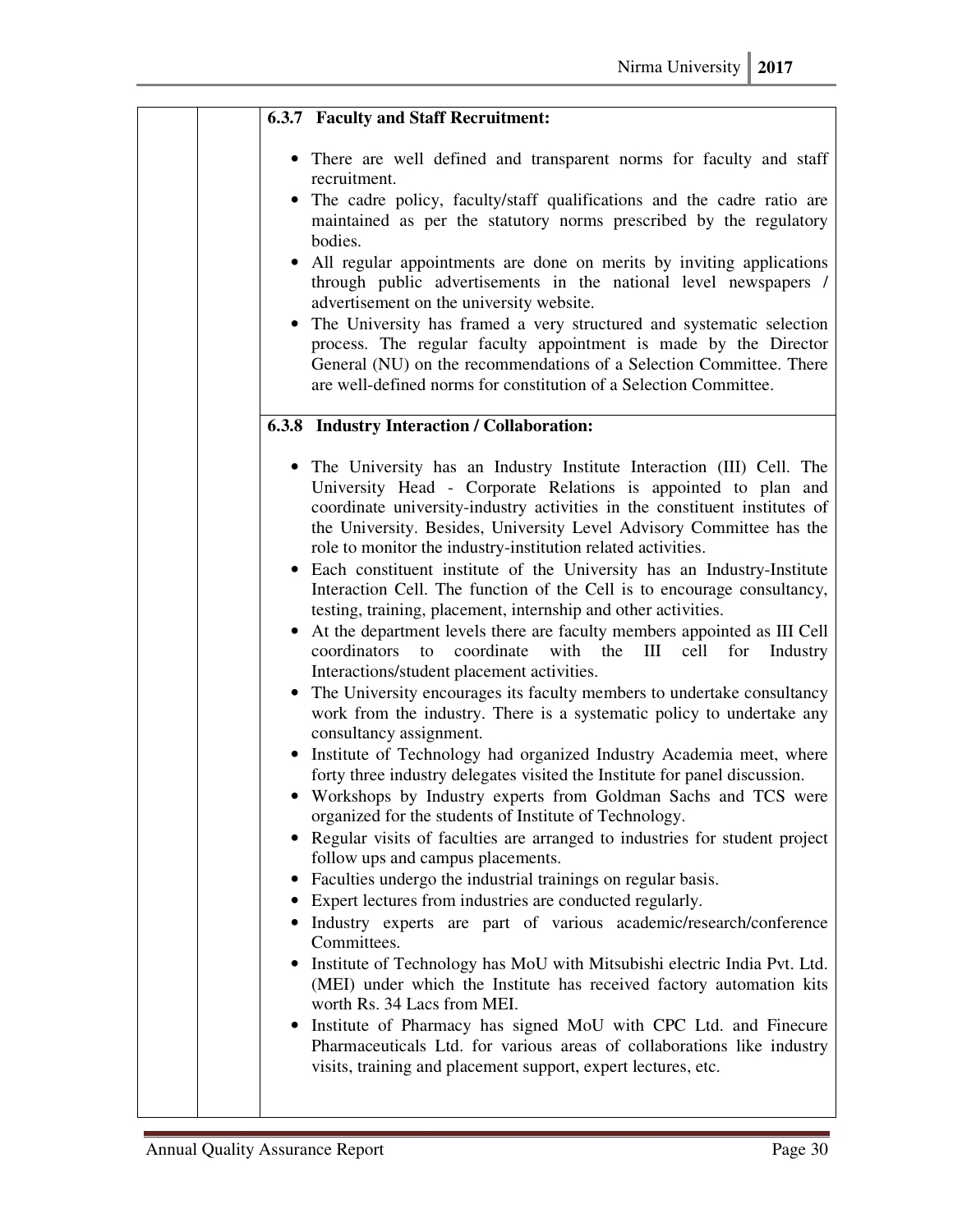|     | 6.3.9 Admission of Students:                                                                                                                                                                                                                                                                                                                                                                                                                                                                                                                                                                                                                                                                                                                                                                                                                                                                                                                                                                                                                                                                                                                                                                                                                                                                     |                                                                                                                                                                                                                                                                                                                                                                                                                            |
|-----|--------------------------------------------------------------------------------------------------------------------------------------------------------------------------------------------------------------------------------------------------------------------------------------------------------------------------------------------------------------------------------------------------------------------------------------------------------------------------------------------------------------------------------------------------------------------------------------------------------------------------------------------------------------------------------------------------------------------------------------------------------------------------------------------------------------------------------------------------------------------------------------------------------------------------------------------------------------------------------------------------------------------------------------------------------------------------------------------------------------------------------------------------------------------------------------------------------------------------------------------------------------------------------------------------|----------------------------------------------------------------------------------------------------------------------------------------------------------------------------------------------------------------------------------------------------------------------------------------------------------------------------------------------------------------------------------------------------------------------------|
|     | The University has a transparent process for admissions to all the<br>programmes at all its constituent institutes. Each programme is governed<br>by its academic regulations.<br>• For meticulously conducting the various procedures of admissions, an<br>Admission Committee for each institute is constituted.<br>• Further, wide publicity is ensured by placing advertisements in leading<br>national, regional newspapers and Institute web-site.<br>Brochures of the programmes are prepared that consist of eligibility<br>criteria and the process of admissions. Brochures are distributed along<br>with application forms.<br>In general, admissions are done using national level entrance tests. When<br>such tests are unavailable, the University conducts its own entrance tests.<br>• The procedure and criteria for admissions to various programmes are<br>displayed on the website in advance.<br>• The list of students admitted to various programmes is displayed on the<br>web-site.<br>• The University also has a mechanism to review its admissions process<br>annually.<br>• The constituent institutes of the University participate in Education Fairs<br>overseas and across India to attract meritorious students.<br>• The entire admission process is online. |                                                                                                                                                                                                                                                                                                                                                                                                                            |
| 6.4 | <b>Welfare Schemes for:</b>                                                                                                                                                                                                                                                                                                                                                                                                                                                                                                                                                                                                                                                                                                                                                                                                                                                                                                                                                                                                                                                                                                                                                                                                                                                                      |                                                                                                                                                                                                                                                                                                                                                                                                                            |
|     | Teaching                                                                                                                                                                                                                                                                                                                                                                                                                                                                                                                                                                                                                                                                                                                                                                                                                                                                                                                                                                                                                                                                                                                                                                                                                                                                                         | 1. Reimbursement of expenses towards tuition<br>fees for the employees' dependent children<br>2. Reimbursement of expenses<br>towards<br>hospitalization<br>3. Reimbursement<br>of<br>expenses<br>towards<br>purchase of books/ magazine/ subscription<br>of journals / membership etc.<br>4. Reimbursement of expenses towards LTC<br>5. Expenses towards recreation activities<br>6. Expenses towards medical allowances |
|     | Non-Teaching                                                                                                                                                                                                                                                                                                                                                                                                                                                                                                                                                                                                                                                                                                                                                                                                                                                                                                                                                                                                                                                                                                                                                                                                                                                                                     | 1. Reimbursement of expenses towards tuition<br>fees for the employees' dependent children<br>2. Reimbursement of expenses<br>towards<br>hospitalization<br>3. Reimbursement of expenses towards LTC<br>4. Expenses towards recreation activities<br>5. Expenses towards medical allowances                                                                                                                                |
|     | <b>Students</b>                                                                                                                                                                                                                                                                                                                                                                                                                                                                                                                                                                                                                                                                                                                                                                                                                                                                                                                                                                                                                                                                                                                                                                                                                                                                                  | 1. Scholarship based on Merit<br>2. Scholarship based on Merit cum Means<br>3. Interest on Bank Loan<br>4. Needy Student Fund<br>5. Book Bank Facility<br>6. Stipend to the meritorious Masters as well<br>as full-time Ph. D. students                                                                                                                                                                                    |
| 6.5 | <b>Total Corpus Fund Generated:</b>                                                                                                                                                                                                                                                                                                                                                                                                                                                                                                                                                                                                                                                                                                                                                                                                                                                                                                                                                                                                                                                                                                                                                                                                                                                              |                                                                                                                                                                                                                                                                                                                                                                                                                            |
|     | ₹ 10 Crores                                                                                                                                                                                                                                                                                                                                                                                                                                                                                                                                                                                                                                                                                                                                                                                                                                                                                                                                                                                                                                                                                                                                                                                                                                                                                      |                                                                                                                                                                                                                                                                                                                                                                                                                            |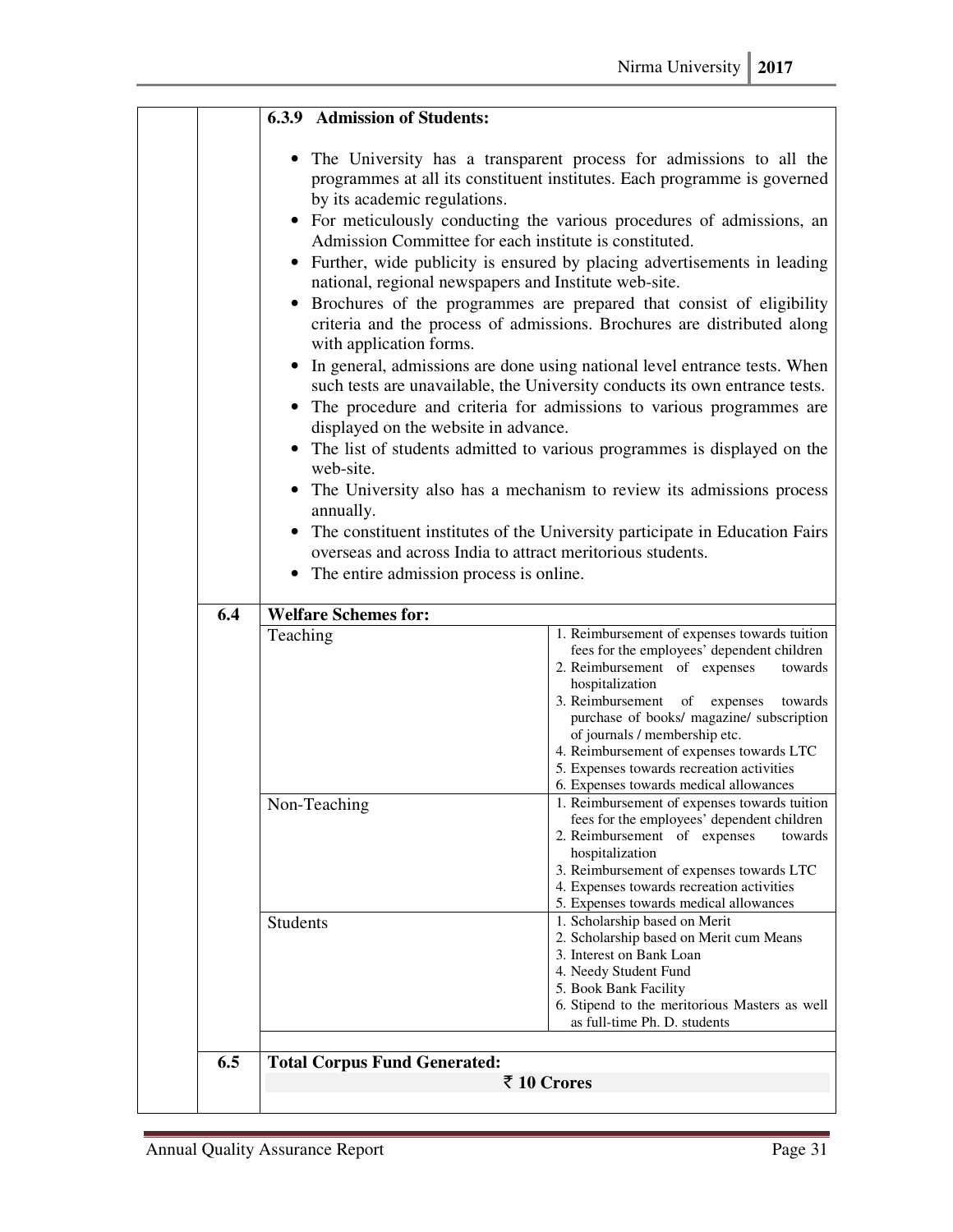| 6.6  | <b>Whether Annual Financial Audit has been done:</b>                                                                                                                                                                                                                                                                                                                                                                                                                                                                                                                                                                              |            |                      |            |                             |  |
|------|-----------------------------------------------------------------------------------------------------------------------------------------------------------------------------------------------------------------------------------------------------------------------------------------------------------------------------------------------------------------------------------------------------------------------------------------------------------------------------------------------------------------------------------------------------------------------------------------------------------------------------------|------------|----------------------|------------|-----------------------------|--|
|      |                                                                                                                                                                                                                                                                                                                                                                                                                                                                                                                                                                                                                                   |            | Yes                  |            |                             |  |
| 6.7  | Whether Academic and Administrative Audit (AAA) has been done?                                                                                                                                                                                                                                                                                                                                                                                                                                                                                                                                                                    |            |                      |            |                             |  |
|      | Audit Type                                                                                                                                                                                                                                                                                                                                                                                                                                                                                                                                                                                                                        |            | External             |            | Internal                    |  |
|      |                                                                                                                                                                                                                                                                                                                                                                                                                                                                                                                                                                                                                                   | Yes/No     | Agency               | Yes/No     | Authority                   |  |
|      | Academic                                                                                                                                                                                                                                                                                                                                                                                                                                                                                                                                                                                                                          | <b>Yes</b> | External<br>Experts  | <b>Yes</b> | IQAC                        |  |
|      | Administrative                                                                                                                                                                                                                                                                                                                                                                                                                                                                                                                                                                                                                    | <b>Yes</b> | External<br>Auditors | <b>Yes</b> | Internal<br><b>Auditors</b> |  |
| 6.8  | Does the University/Autonomous College declares results within 30 days?                                                                                                                                                                                                                                                                                                                                                                                                                                                                                                                                                           |            |                      |            |                             |  |
|      | For UG Programmes                                                                                                                                                                                                                                                                                                                                                                                                                                                                                                                                                                                                                 |            | Yes                  |            |                             |  |
|      | For PG Programmes                                                                                                                                                                                                                                                                                                                                                                                                                                                                                                                                                                                                                 |            | Yes                  |            |                             |  |
|      | The Committee also looks after the cases of malpractice by the students<br>during the examinations. For all such cases, the said Committee carries<br>out the necessary investigation and submits a detailed report to the<br>concerned Head of the Institution with recommendations of punishment,<br>if any. Based on the recommendations of the Committee, the Head of the<br>Institution issues the necessary order of punishment.<br>Institute of Law has constituted Appeal Committee to consider the<br>$\bullet$<br>grievances of students related to continuous evaluation/all examinations.                             |            |                      |            |                             |  |
| 6.10 | What efforts are made by the University to promote autonomy in the<br>affiliated/constituent colleges?                                                                                                                                                                                                                                                                                                                                                                                                                                                                                                                            |            |                      |            |                             |  |
|      | The University offers full-autonomy to all its constituent institutes with<br>respect to all academic matters. In all academic bodies like, Board of<br>Studies, Area Committees, Faculty and Academic Council; Faculty<br>Members, Deans and the Heads of Departments are the members. They<br>have full autonomy as far as academic decision making is concerned.<br>As far as administrative matters are concerned, well-defined delegation<br>of powers are given under the University regulations. The Heads of the<br>Institutes and Heads of the Departments are also given financial as well<br>as administrative powers. |            |                      |            |                             |  |
| 6.11 | <b>Activities and Support from the Alumni Association:</b>                                                                                                                                                                                                                                                                                                                                                                                                                                                                                                                                                                        |            |                      |            |                             |  |
|      | Alumni Associations are actively involved in various activities at the                                                                                                                                                                                                                                                                                                                                                                                                                                                                                                                                                            |            |                      |            |                             |  |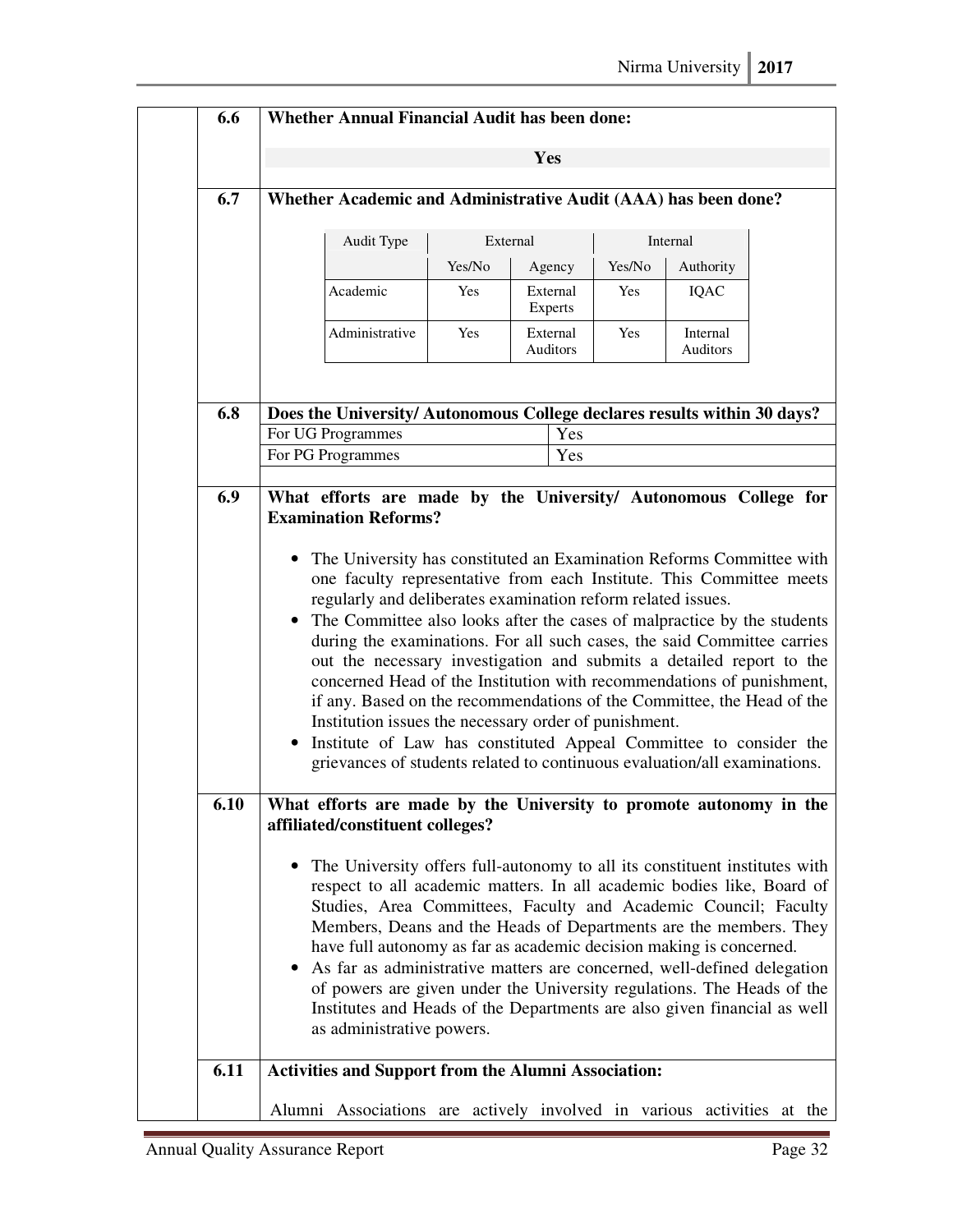|      | University, some of them are listed below:                                                                                                                                     |
|------|--------------------------------------------------------------------------------------------------------------------------------------------------------------------------------|
|      | • Career/Placement guidance to the students.                                                                                                                                   |
|      | • Help in sensitizing the students to industry needs, best practices in                                                                                                        |
|      | Industry, summer internship programs, etc.                                                                                                                                     |
|      | • Alumni members provide feedback on syllabus updating.                                                                                                                        |
|      | • Representatives of Alumni Associations participate as members of                                                                                                             |
|      | IQAC.                                                                                                                                                                          |
|      | Alumni regularly participate in the conferences, panel discussions,<br>$\bullet$<br>alumni meets of their Institute and discuss their experiences with the<br>faculty members. |
|      | Representatives of the Institute of Management alumni participate in                                                                                                           |
|      | selection of the students for admission in the MBA programme.                                                                                                                  |
|      | Alumni Association of the Institute of Technology publishes a magazine<br>SETU every year. Scholarships are given by the Institute of Technology<br>Alumni Association.        |
|      | • Financial assistance for students' participation in national/state level<br>paper presentation is provided by the Pharmacy Alumni Association.                               |
|      | Felicitation of toppers by the Institute of Pharmacy Alumni Association.                                                                                                       |
|      | • Institute of Pharmacy has started e-Newsletter (Digital Version) to share                                                                                                    |
|      | the alumni achievements to students, alumni members and faculty<br>members.                                                                                                    |
|      | Alumni members share vacancy information at their organizations to<br>placement<br>of<br>existing<br>students<br>through<br>support<br>AlmaConnect/email/whatsapp.             |
|      | • Alumni members help in the activity of arranging campus, industrial<br>training, industrial visits and placement of existing students.                                       |
|      | Alumni Members also support the final year students for preparation of<br>$\bullet$                                                                                            |
|      | National Level Entrance/Competitive Exams.<br>Alumni Members are involved as the Invited Members of the different                                                              |
|      | Boards of Studies.                                                                                                                                                             |
|      | Alumni Meets are also arranged outside the country/campus of<br>University.                                                                                                    |
|      |                                                                                                                                                                                |
| 6.12 | <b>Activities and Support from the Parent - Teacher Association:</b>                                                                                                           |
|      | The University does not have any formal Parent Teacher Association.                                                                                                            |
|      | However, the University regularly takes feedback from the parents about                                                                                                        |
|      | the academic structure and processes and incorporates their suggestions                                                                                                        |
|      | while making plans and strategies.                                                                                                                                             |
|      | • Parent Teacher meetings are organized to discuss the student progress at                                                                                                     |
|      | different institutes.                                                                                                                                                          |
| 6.13 | <b>Development Programmes for Support Staff:</b>                                                                                                                               |
|      | The support staffs are provided in-house training and are also sent to                                                                                                         |
|      | participate in training programmes organized by external agencies. Details of                                                                                                  |
|      | some of the training programmes organized by the University during the                                                                                                         |
|      | assessment period are listed below:                                                                                                                                            |
|      | • Training programme for the Laboratory Assistants, Computer Operators                                                                                                         |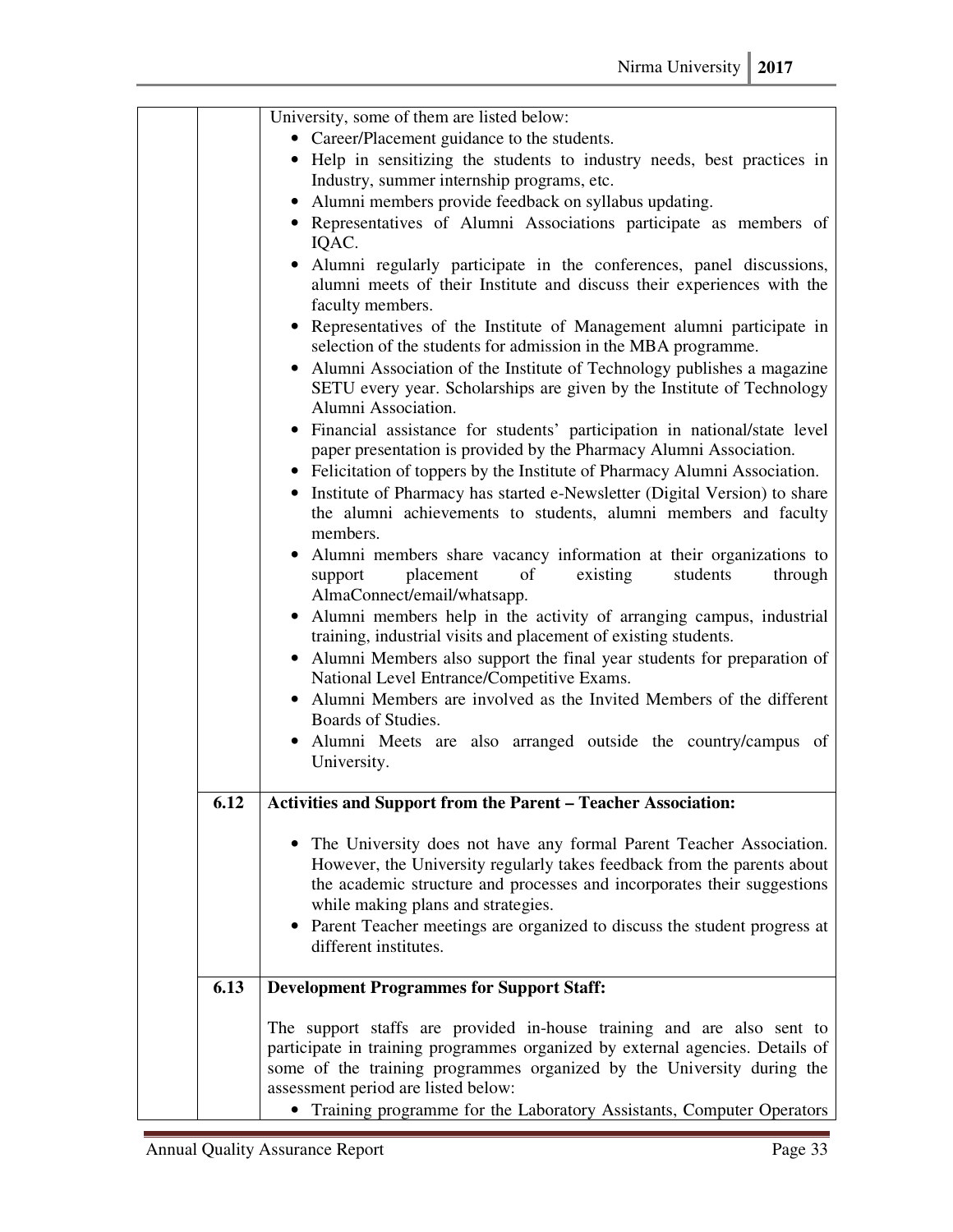|      | and Computer Programmers during August 08 - 10, 2016.                                                                                    |
|------|------------------------------------------------------------------------------------------------------------------------------------------|
|      | Intensive training programme for Improvement of English for Office                                                                       |
|      | staff for ten days.                                                                                                                      |
|      | • Training programme for the Office Assistants and staff of equivalent                                                                   |
|      | cadre during November 21-26, 2016.                                                                                                       |
|      |                                                                                                                                          |
| 6.14 | Initiatives taken by the University to make the Campus Eco-Friendly:                                                                     |
|      |                                                                                                                                          |
|      | The University has taken various measures for water harvesting, electrical                                                               |
|      | energy conservation and waste management and thus to make the campus Eco-                                                                |
|      | friendly. Some of the initiatives undertaken comprise:                                                                                   |
|      | • Majority of the circulars for University notifications/office orders/office                                                            |
|      | notices/student notices are circulated through e-mails to avoid excessive                                                                |
|      | usage of paper.                                                                                                                          |
|      | • The drinking water is supplied to all water rooms through press coke,                                                                  |
|      | which is an auto off type of coke thus ensuring no wastage of water.                                                                     |
|      | A sewage treatment plant is going to be erected in the campus having a                                                                   |
|      | capacity of four lacs litres per day. After completion of the plant, the                                                                 |
|      | treated water will be used in the gardens throughout the campus.                                                                         |
|      | • There are five percolation wells constructed in campus to percolate                                                                    |
|      | collected water from campus.                                                                                                             |
|      |                                                                                                                                          |
|      | Electrical energy conservation is being carried out through various<br>measures like implementation of Heat Ventilation and Air Control. |
|      |                                                                                                                                          |
|      | Organic waste converter machine has been installed in the University                                                                     |
|      | campus which treats waste food and dry leaves/dry flowers, etc. to                                                                       |
|      | convert it in to organic manure, which is used in maintaining garden in                                                                  |
|      | the campus.                                                                                                                              |
|      | Planting variety of trees and plants in various gardens has contributed to<br>$\bullet$                                                  |
|      | carbon neutrality in the campus.                                                                                                         |
|      |                                                                                                                                          |

# **CRITERION – VII**

| 7. |     | <b>Innovations and Best Practices:</b>                                                                                                                      |  |  |
|----|-----|-------------------------------------------------------------------------------------------------------------------------------------------------------------|--|--|
|    | 7.1 | Innovations introduced during this academic year which have created a<br>positive impact on the functioning of the institution:                             |  |  |
|    |     | • Academic audit of all the constituent institutes.                                                                                                         |  |  |
|    |     | • Training programmes for the staff (Laboratory Assistants, Computer<br>Operators, Office Superintendents, Office Assistants, etc.) and faculty<br>members. |  |  |
|    |     | • Use of social networking for better visibility and to improve the peer<br>perception.                                                                     |  |  |
|    |     | • Use of blog, course web page and blended learning for the students.                                                                                       |  |  |
|    |     | • Concept of minor specialization to the students to enhance the<br>knowledge and acceptance in a specific field.                                           |  |  |
|    |     | • Rules for preventing plagiarism.                                                                                                                          |  |  |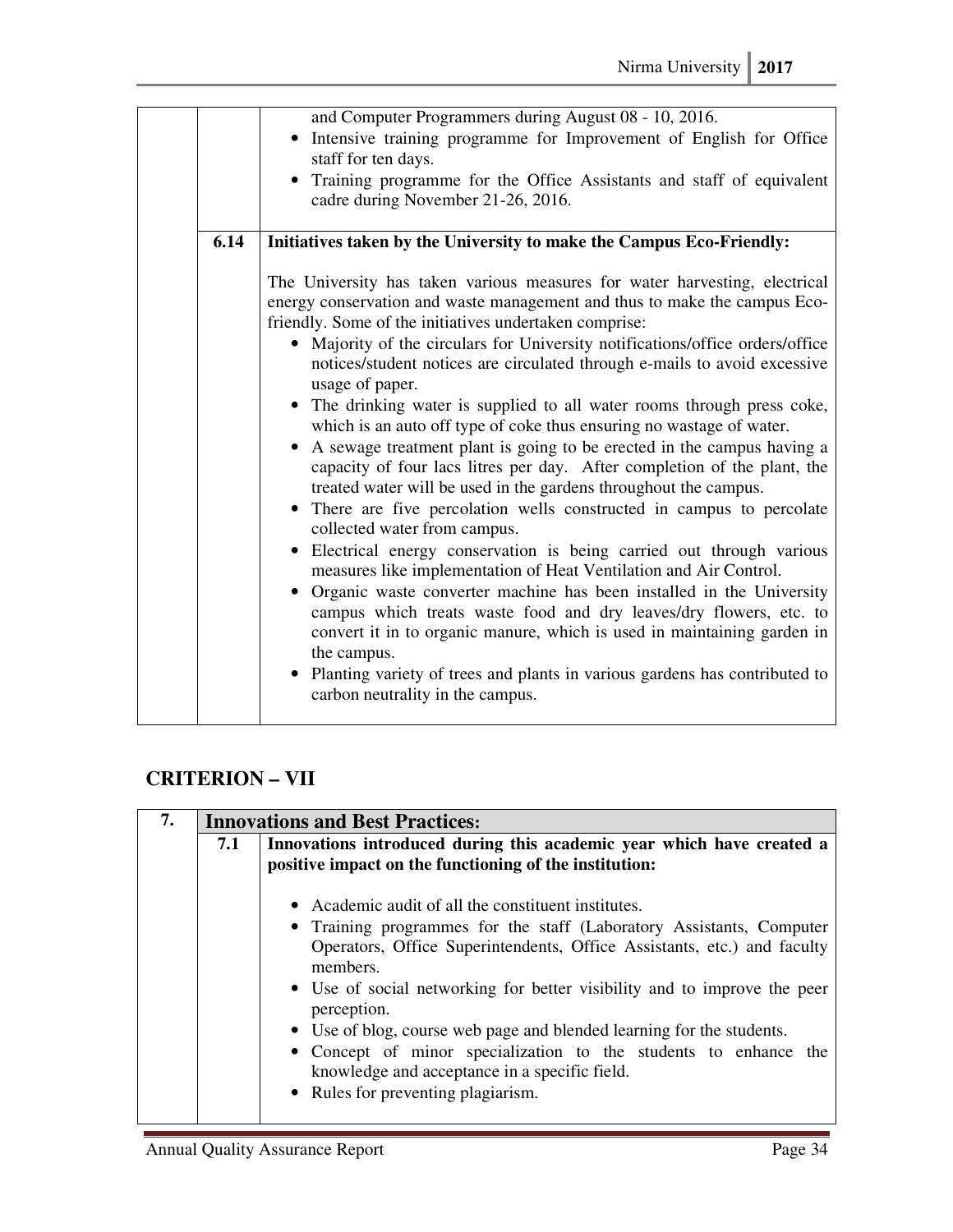| 7.2 | Provide the Action Taken Report (ATR) based on the plan of action<br>decided upon at the beginning of the year:                                                                                                                                                                                                                                                                                                                                                                                                                                                                                                                                                                                                                                                                                                                                                                                                                                                                                                                                                                                                                                                                                                  |
|-----|------------------------------------------------------------------------------------------------------------------------------------------------------------------------------------------------------------------------------------------------------------------------------------------------------------------------------------------------------------------------------------------------------------------------------------------------------------------------------------------------------------------------------------------------------------------------------------------------------------------------------------------------------------------------------------------------------------------------------------------------------------------------------------------------------------------------------------------------------------------------------------------------------------------------------------------------------------------------------------------------------------------------------------------------------------------------------------------------------------------------------------------------------------------------------------------------------------------|
|     | • Initiate the process for preparing ten-year Perspective Plan of the<br>University and constituent institutes.<br>• The Core Value Framework of the University was finalized, approved by<br>the competent bodies and notified.<br>• A structured Section - Directorate of Research & Innovation was<br>approved by the competent bodies of the University for planning,<br>implementation, and continuous monitoring of research related activities.<br>• The Management Information System (MIS) was implemented.<br>• The guidelines for the Academic Audit by external experts/ agency were<br>finalized and approved.<br>Implemented the scheme of Awards and Incentives for the faculty<br>members and staff.<br>• Implemented the scheme of funding to the faculty members for Major<br>Research Projects.<br>· Organized four-week Induction Training, two-week Research<br>Orientation and two-week Orientation Programme for the faculty<br>members of the constituent institutes.<br>• Organized a special English Language training programme for the staff<br>members of the University.<br>• Student Satisfaction Survey was carried out for all the constituent<br>institutes of the University. |
| 7.3 | <b>Give two Best Practices of the University:</b><br>For details, please refer to Annexure-7.                                                                                                                                                                                                                                                                                                                                                                                                                                                                                                                                                                                                                                                                                                                                                                                                                                                                                                                                                                                                                                                                                                                    |
| 7.4 | <b>Contribution to Environmental Awareness / Protection:</b><br>• The information regarding the need of preservation of the environment,<br>conservation of energy in the form of electricity, water, etc. is<br>disseminated to the students of all the constituent Institutes of the<br>University through following efforts:<br>- Environment related courses in the curriculum,<br>- Seminar, Workshops, and Awareness Programmes,<br>- Plantation of normal and medicinal plants, etc.                                                                                                                                                                                                                                                                                                                                                                                                                                                                                                                                                                                                                                                                                                                      |
| 7.5 | Whether environmental audit was conducted?<br>The University endeavours to maintain an environmentally sustainable campus.<br>The campus houses a healthy green cover with wide zones allocated for trees,<br>shrubs and gardens. The University undertakes a variety of initiatives to<br>preserve and enhance the natural environment on the campus. The green<br>environment is maintained by planting various types of plants which have over<br>the years grown up. The green coverage of the entire University campus has<br>significantly improved.                                                                                                                                                                                                                                                                                                                                                                                                                                                                                                                                                                                                                                                       |
| 7.6 | Any other relevant information the institution wishes to add:                                                                                                                                                                                                                                                                                                                                                                                                                                                                                                                                                                                                                                                                                                                                                                                                                                                                                                                                                                                                                                                                                                                                                    |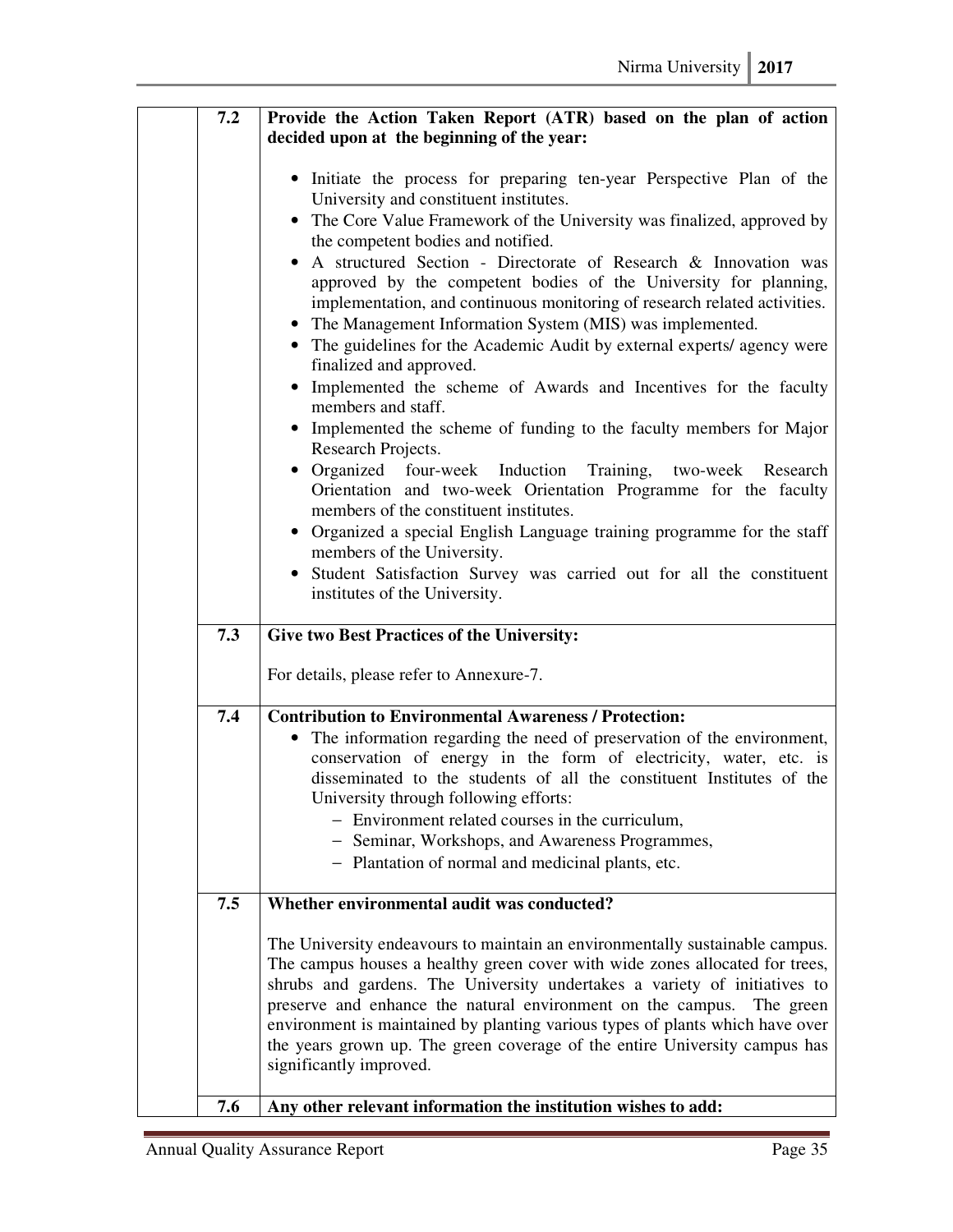| The University and three constituent institutes participated in the NIRF ranking |
|----------------------------------------------------------------------------------|
| introduced by the MHRD and obtained commendable rankings at national             |
| level.                                                                           |
| • Nirma University $75th$ Rank.                                                  |
| • Institute of Pharmacy $16th$ Rank.                                             |
| • Institute of Management $31st$ Rank.                                           |
| • Institute of Technology $79th Rank$ .                                          |
|                                                                                  |

| 8. | Plans of the University for Next Year:                                                                                                         |
|----|------------------------------------------------------------------------------------------------------------------------------------------------|
|    | • To comply with the requirements with regards to the observations made in                                                                     |
|    | NAAC report.                                                                                                                                   |
|    | • To finalize the Perspective Plan.                                                                                                            |
|    | • To establish the Directorate of Research & Innovation and to implement the<br>Research Policy.                                               |
|    | • To organize faculty development programmes on a larger scale with themes<br>related to research, use of ICT tools in teaching learning, etc. |
|    | • To strengthen collaborations with the international institutes of repute.                                                                    |
|    | • To establish a separate dedicated center for quality assurance and academic<br>development.                                                  |
|    | • To prepare Course Design Policy.                                                                                                             |
|    | • To apply for FIST (Fund for Improvement of S $&$ T Infrastructure) grant of the<br>DST by constituent institute of the University.           |
|    | • To increase publications in high impact factor journals.                                                                                     |
|    | • To start a programme for collaboration with industry and academic institution at<br>global level                                             |
|    |                                                                                                                                                |

**Dr. Dhaval Pujara Dr. Anup K. Singh** Name & Signature of IQAC Coordinator **Name & Signature of IQAC Chair Person**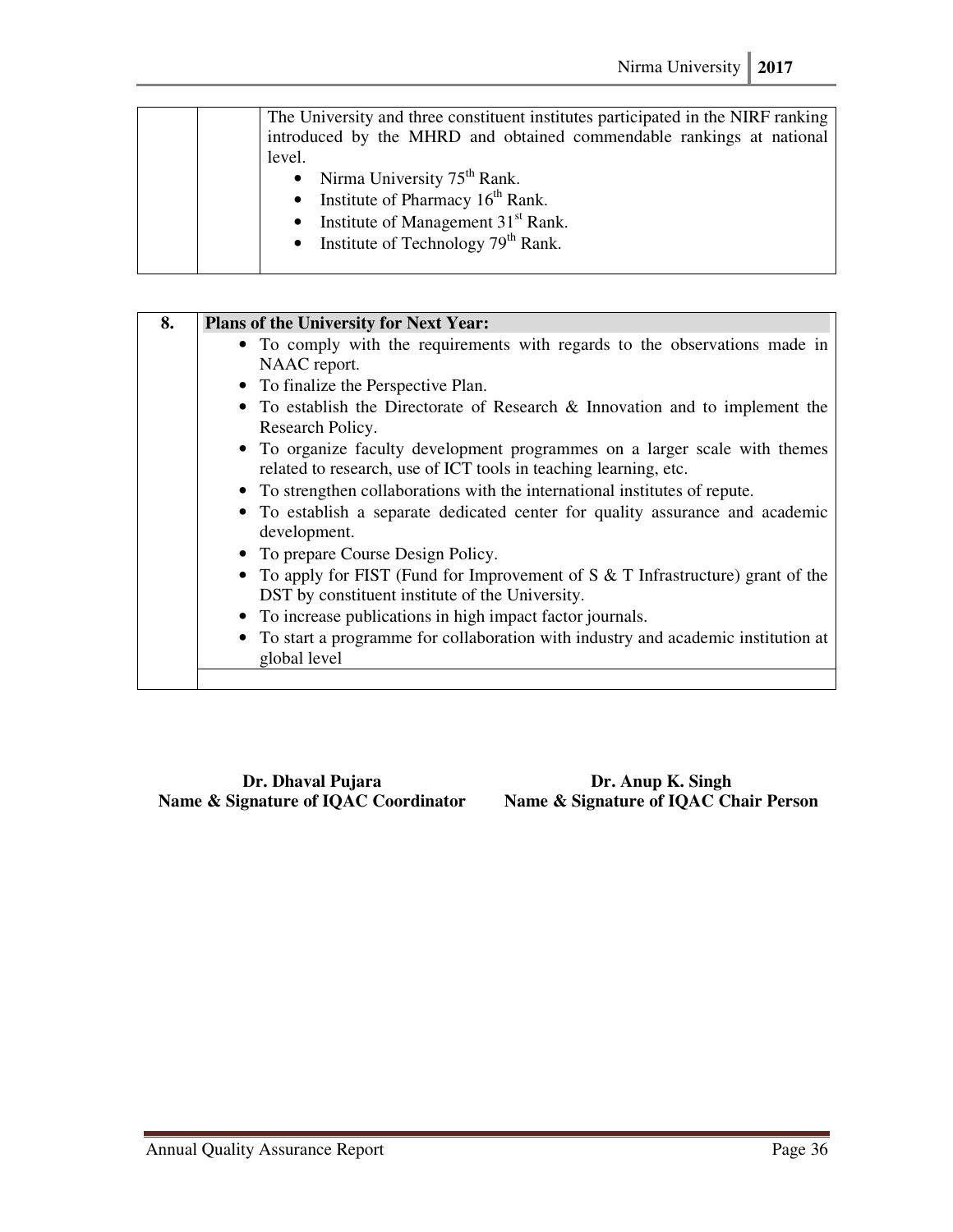| <b>ANNEXURE - 1</b> | Workshops / Seminars Organized by the IQAC                               |
|---------------------|--------------------------------------------------------------------------|
| <b>ANNEXURE - 2</b> | Analysis of Feedback received from Various Stakeholders                  |
| <b>ANNEXURE - 3</b> | Salient Features of Syllabi Updation                                     |
| <b>ANNEXURE - 4</b> | Innovative Processes adopted by the Institution in Teaching and Learning |
| <b>ANNEXURE - 5</b> | Course/Programme wise Distribution of Pass Percentage                    |
| ANNEXURE - 6        | Details of Externally Funded Major / Minor Research Projects             |
| <b>ANNEXURE - 7</b> | Best Practice – I and II                                                 |

# **LIST OF ANNEXURE**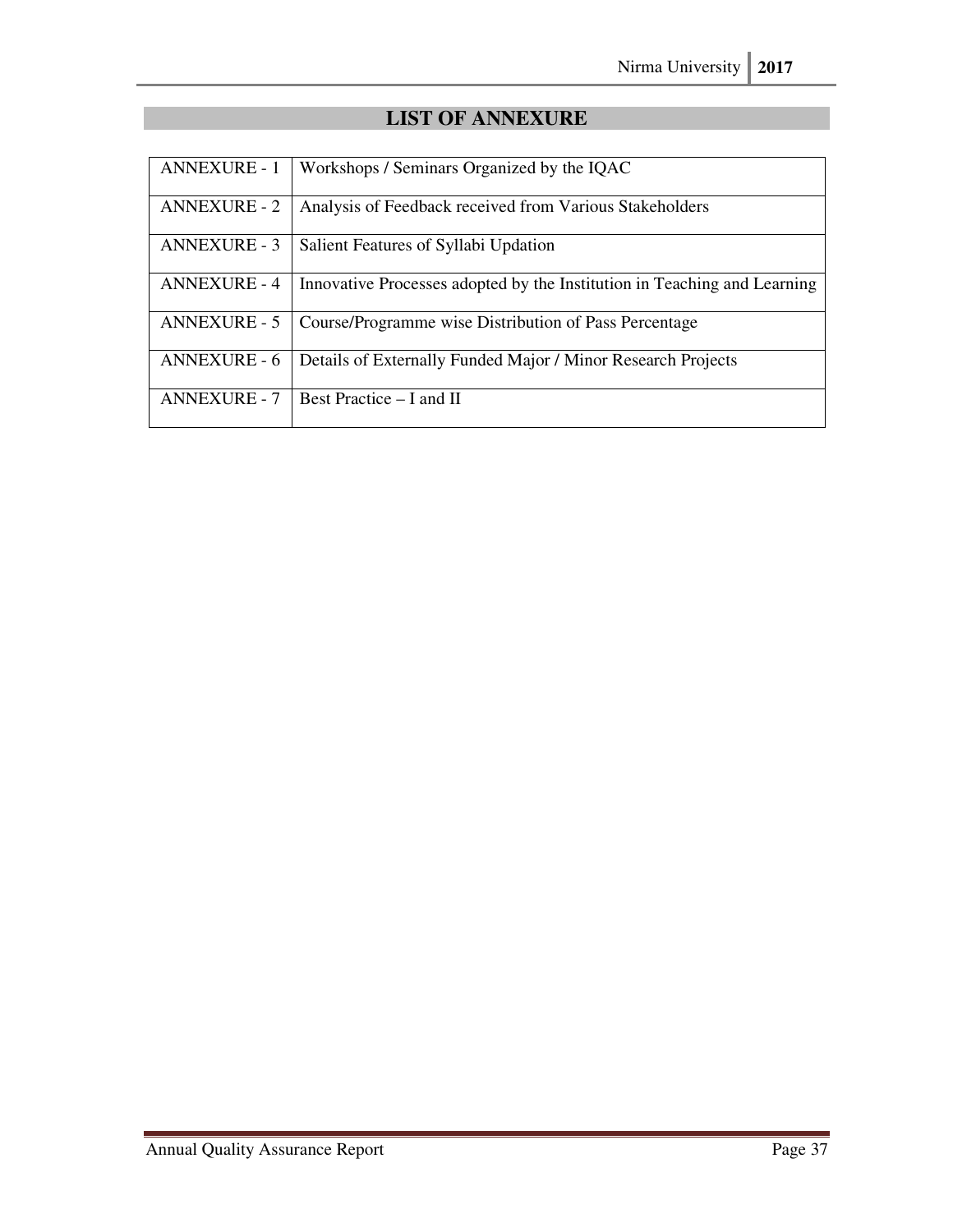#### **Workshops / Seminars Organized by the IQAC (Only quality related)**

| Sr. No. | <b>Title / Theme of the Programme</b>                                                                              | <b>Programme</b><br>Level | <b>Dates of Programme</b>   |
|---------|--------------------------------------------------------------------------------------------------------------------|---------------------------|-----------------------------|
| 1.      | NAAC Sponsored National Seminar on,<br>'Quality Initiatives: Gateways and<br>Pathways to Institutional Excellence' | National                  | 03/03/2017 to<br>04/03/2017 |
| 2.      | <b>Training Programme</b><br>On, 'Building a Better Teacher'                                                       | National                  | 19/08/2016 to<br>20/08/2016 |
| 3.      | <b>Training Programme</b><br>on, 'Honing Research Publication Skills'                                              | National                  | 07/10/2016 to<br>08/10/2016 |
| 4.      | Sixth Annual Conference on, 'Quality<br>Management'                                                                | International             | 26/09/2016 to<br>27/09/2016 |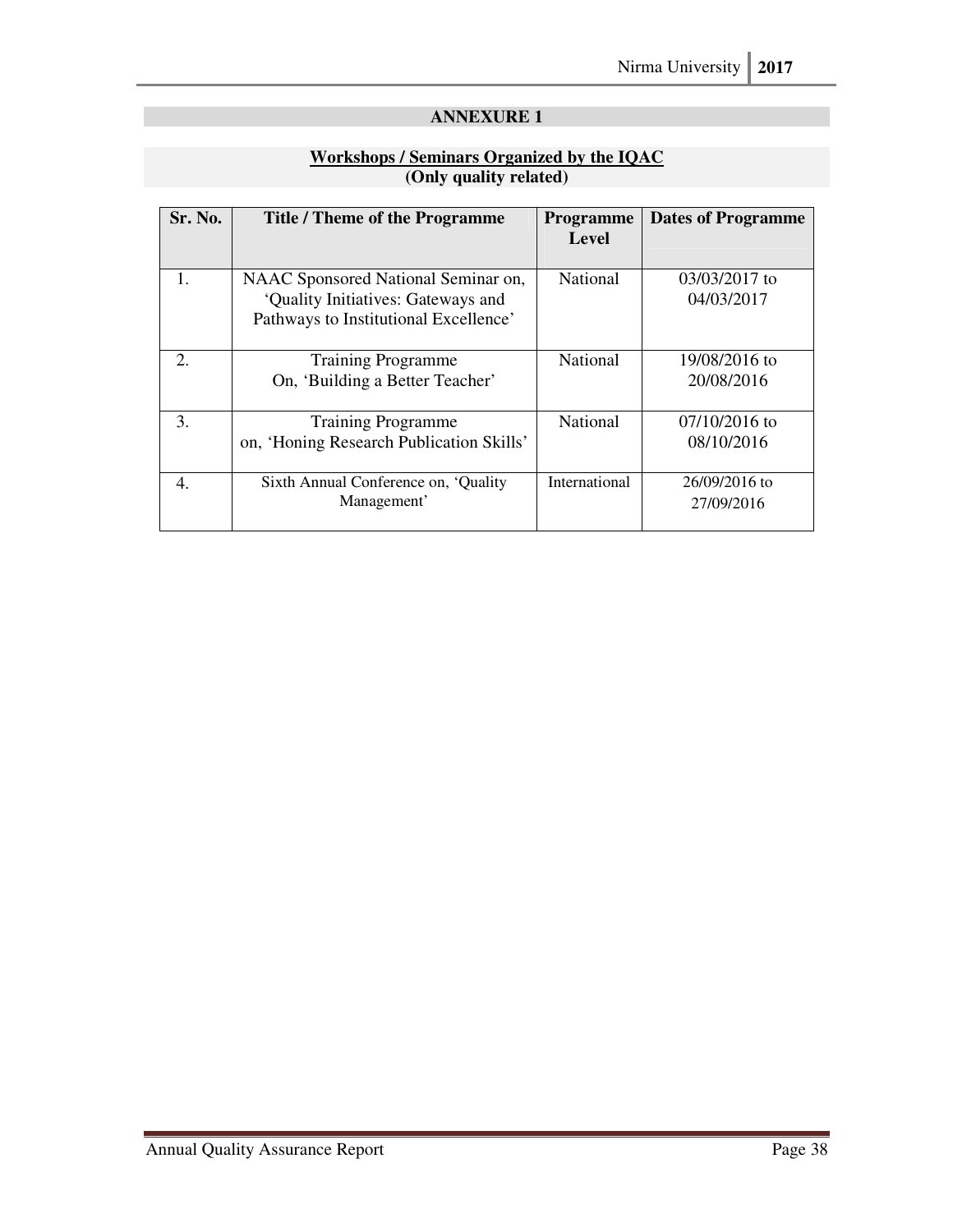# **Analysis of Feedback received from Various Stakeholders**

## **A. Brief Report on Feedback obtained from Alumni**

- The alumni of the Institute of Technology found the latest curriculum of the institute very effective and meeting the demand of the industry.
- Most of the alumni members have given feedback related to addition of recent topics in curriculum in respective branches.
- It was suggested to arrange seminars for entrepreneurship development.
- More hands-on exercises should be included in the laboratory curriculum to make the course more interesting and relevant. More industrial visits should be planned to provide better practical exposure for the relevant areas of automation.
- The alumni of the Institute of Management suggested increasing the frequency of rural projects. They also suggested including more interactive cases involving industry problems.
- The alumni of the Institute of Law emphasized more on the basic understanding and applications of law.
- Majority of the alumni members have appreciated the regular 'Alumni Meets'.

## **B. Brief Report on Feedback obtained from Parents**

- In general, the parents have given excellent rating for the curriculum design and teaching learning process, student support mechanism, infrastructure, etc. Parents have rated Attendance, Discipline and Punctuality regulations of the University as the highest. They have appreciated the conducive environment of Nirma University for overall development of the students.
- Parents suggested including a course on 'Professional Etiquettes' and one foreign language course in the syllabus.
- In order to increase the employability of the students, training programmes / workshops should be arranged on soft skill topics like, interview skills, public speaking, leadership & team building, with the support of industries/ experts.
- The parents suggested to give more emphasis on project based learning / experiential learning. Also, the institutes to focus more on student placements in core industries /companies.
- In case of Institute of Law, the institute mentorship program was highly appreciated by parents.

#### **C. Brief Report on Feedback obtained from Employers**

- In Engineering, the curriculum design is very good, but more subjects are to be added in various branches as per the need of Industry. The subjects which are dealing with environment and energy must include more insight into practical and industry related aspects.
- Introduction of mini-projects in early semesters supports the concept of Project based learning. More industrial visits can be planned to provide better practical exposure.
- The employers of the Institute of Management suggested improving the analytical skills of the students. They also suggested more emphasis on data analysis, supply chain, improving communication and presentation skills.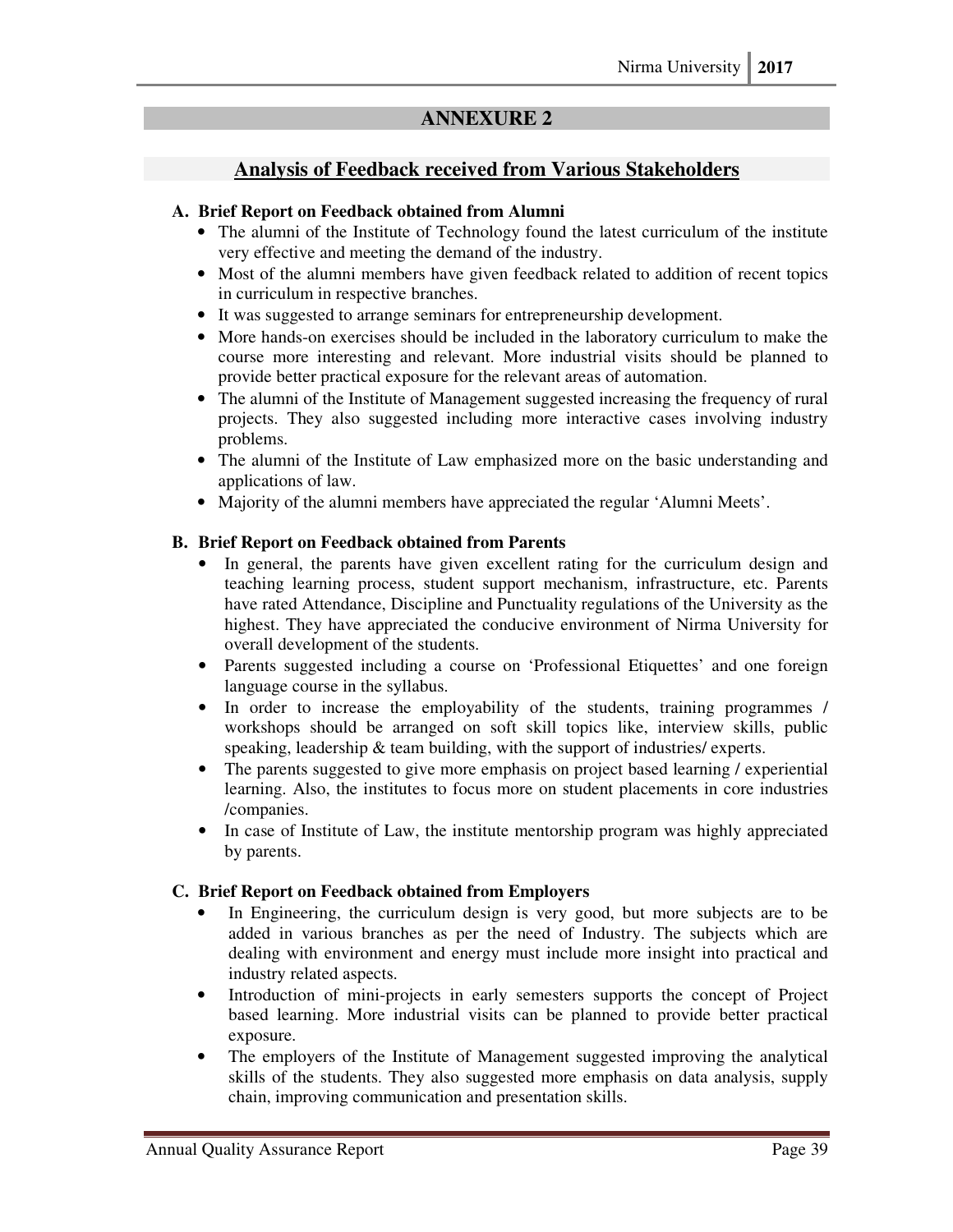• The employers suggested improving the Communication skills to ensure better job prospects.

## **D. Brief Report on Feedback obtained from the Students**

- Feedback from the student is received regularly through informal feedback, structured feedback, mentoring and interactions.
- Most of the students have expressed satisfaction for overall course structure and appreciated elective choices offered.
- In general, the students from all disciplines have suggested adding recent topics in various courses. The students of Institute of Technology have suggested organizing training for branch specific software.
- In case of Institute of Technology, the UG students should be offered projects from industry, where they can get more practical exposure.
- The students of Institute of Law suggested including more courses on Management to improve the managerial skills.
- Courses conducted by the Centre for Continuing Education are highly appreciated by the students of Institute of Law.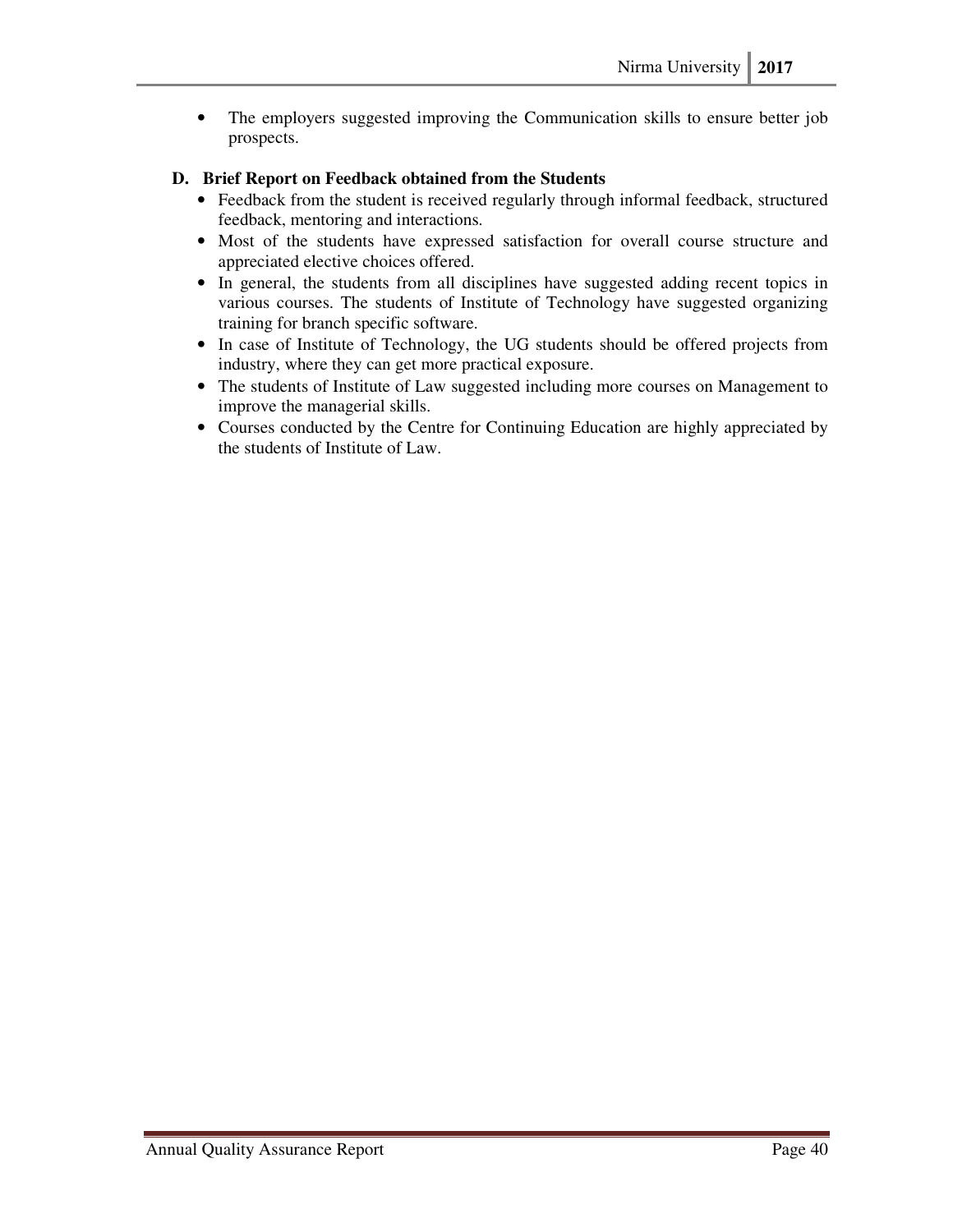# **Salient Features of Syllabi Updation**

| Name of the         | <b>Syllabi Updation</b>                                                                                                                |
|---------------------|----------------------------------------------------------------------------------------------------------------------------------------|
| <b>Institute</b>    |                                                                                                                                        |
|                     |                                                                                                                                        |
| <b>Institute of</b> |                                                                                                                                        |
|                     | <b>B.Tech:</b>                                                                                                                         |
| <b>Technology</b>   | Modification in the Teaching & Examination Scheme of a course-<br>$\bullet$<br>'Major Project (ME801)' of Semester-VIII of B. Tech. in |
|                     | Mechanical Engineering.                                                                                                                |
|                     | Modification in the Teaching & Examination Scheme Semester-VI<br>$\bullet$                                                             |
|                     | and VII of B. Tech. programmes in Computer Engineering and,                                                                            |
|                     | Information Technology.                                                                                                                |
|                     | Revision in syllabus of course- 'System Software'.<br>$\bullet$                                                                        |
|                     | Revision in Teaching and Examination Scheme of Institute Electives<br>$\bullet$                                                        |
|                     | being offered by the Computer Engineering Department and                                                                               |
|                     | Information Technology Department to the students of B. Tech.                                                                          |
|                     | Semester VI/VII (all branches except CE/IT).                                                                                           |
|                     | Revision in Teaching and Examination Scheme of Semester-VI/VII<br>$\bullet$                                                            |
|                     | of B. Tech. programmes in: Semester VI of Chemical Engineering,                                                                        |
|                     | Semester VII of Instrumentation and Control Engineering Semester                                                                       |
|                     | VI of Civil Engineering, Semester - VII of Computer Engineering,                                                                       |
|                     | Semester - VII of Information Technology, Semester VII of                                                                              |
|                     | Electrical Engineering, Semester.-VI of Mechanical Engineering                                                                         |
|                     | Revision in Teaching and Examination Scheme of Semester-VI/VII<br>of Interdisciplinary Minor Specialization in Computer Engineering    |
|                     | offered to students of all branches, except B.Tech. (CE/IT).                                                                           |
|                     | Revision in Teaching and Examination scheme of Semester-VI and<br>$\bullet$                                                            |
|                     | VII of B. Tech. in Electronics & Communication Engineering.                                                                            |
|                     | Revision in title and syllabus of a course- Electronics Design Tools<br>$\bullet$                                                      |
|                     | and Packages of Semester-IV of B.Tech. in Electronics &                                                                                |
|                     | Communication Engineering.                                                                                                             |
|                     |                                                                                                                                        |
|                     | MCA:                                                                                                                                   |
|                     | Revision in syllabus of course - Probability, Statistics and Numerical                                                                 |
|                     | Analysis of Semester-II of MCA.                                                                                                        |
|                     | M.Tech.                                                                                                                                |
|                     | Introduction of an elective course- 'Satellite Navigation Systems &<br>$\bullet$                                                       |
|                     | Applications' in M. Tech. EC Eng.                                                                                                      |
|                     | Revision in syllabus of following courses of M.Tech. programme in                                                                      |
|                     | EC Eng. (VLSI Design).                                                                                                                 |
|                     | Offering of a course-3CS1108-Advanced Computer Networks along<br>$\bullet$                                                             |
|                     | with its Syllabus in place of existing course- '3CS1101-High Speed<br>Networks' in Semester-I and revision in Teaching and Examination |
|                     | Scheme of Semester-I of all PG programmes in Computer Science &                                                                        |
|                     | Engineering.                                                                                                                           |
|                     |                                                                                                                                        |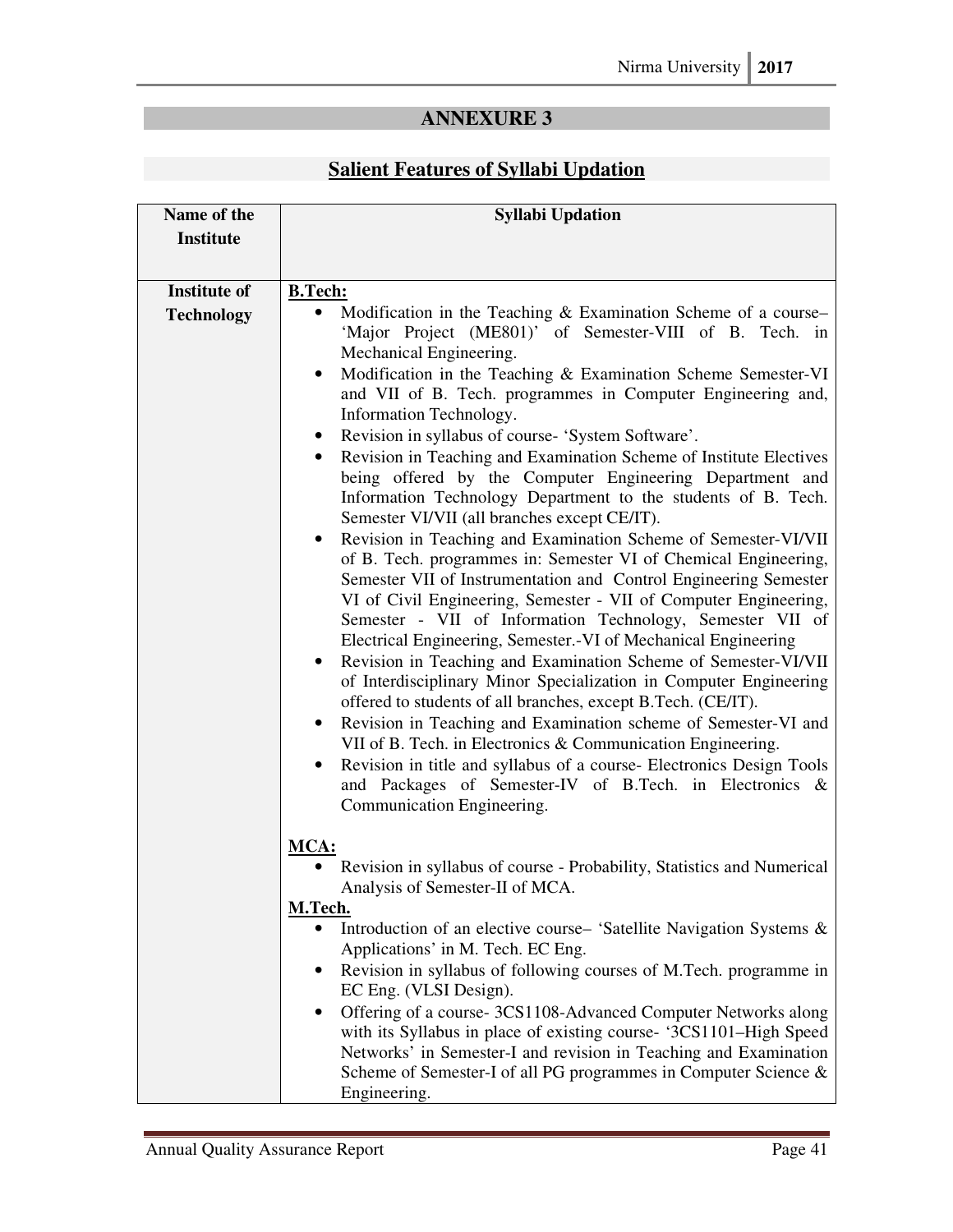| <b>Institute of</b> | <b>BBA-MBA:</b>                                                                                                                                                                             |  |
|---------------------|---------------------------------------------------------------------------------------------------------------------------------------------------------------------------------------------|--|
| <b>Management</b>   | Swapping of two courses (Financial Services, Taxation) in Semester-<br>V & VI.                                                                                                              |  |
|                     | Revision in Teaching & Examination Scheme of Semester-V & VI<br>$\bullet$<br>of BBA-MBA (Five Year Integrated) programme.                                                                   |  |
| <b>Institute of</b> | <b>B.Pharm:</b>                                                                                                                                                                             |  |
| <b>Pharmacy</b>     | Revision in syllabus of University Elective course- Health and<br>$\bullet$<br>Nutrition.                                                                                                   |  |
|                     | <b>M.Pharm:</b>                                                                                                                                                                             |  |
|                     | Revision in Nomenclature and Intake of following specializations of<br>M.Pharm. run under Institute of Pharmacy.                                                                            |  |
| <b>Institute of</b> | <u>M.Sc:</u>                                                                                                                                                                                |  |
| <b>Science</b>      | Revision in syllabus of following courses of M.Sc. programmes.<br>$\bullet$                                                                                                                 |  |
|                     | Revision in Teaching & Examination Scheme of Semester-III of<br>M.Sc. in Biotechnology.                                                                                                     |  |
| <b>Institute of</b> | LLB:                                                                                                                                                                                        |  |
| Law                 | Revision in syllabus of 'Law of Tort including Consumer Protection<br>$\bullet$<br>and MV Act' of Semester-II in B.A. LL.B. (Hons) and B.Com.<br>LL.B. (Hons.) programmes.                  |  |
|                     | Revision of syllabus of 'Money and Capital Market' of Semester-IV<br>$\bullet$<br>of B.Com. LL.B. (Hons.) programme.                                                                        |  |
|                     | Introduction of Syllabus of 'Money and Capital Market' in lieu of a<br>$\bullet$                                                                                                            |  |
|                     | course - 'Quantitative Techniques for Decision Making' and revision<br>of Teaching & Examination Scheme of Semester-II of B.A. LL.B.                                                        |  |
|                     | (Hons.) programme.                                                                                                                                                                          |  |
|                     | Revision in Teaching & Examination Scheme of Semester-IV of B.A<br>$\bullet$<br>LLB and B.Com. LL.B. programmes.                                                                            |  |
|                     | Increase in credit of a course- 'Foreign Language' from existing 2 to<br>$\bullet$<br>3 credits by way of removing existing course- 'Fundamentals of<br>Public Administration' of 1 credit, |  |
|                     | Swapping of a course 'Justice-An Introduction' from Semester-III to<br>$\bullet$                                                                                                            |  |
|                     | Semester-IV with 'Law in Changing Society' of Semester-III of<br>B.A.LL.B.,                                                                                                                 |  |
|                     | Introduction of a course- 'Contract Law-I' along with its syllabus in                                                                                                                       |  |
|                     | Semester IV of B.A. LL.B. (Hons) and B.Com. LL.B. (Hons.)<br>programmes.                                                                                                                    |  |
|                     | Revision of Teaching & Examination Scheme of of Semester-VIII<br>$\bullet$                                                                                                                  |  |
|                     | of B.A. LL.B (Hons.), B.Com. LLB (Hons.) and B.B.A. LL.B.<br>(Hons.) programmes.                                                                                                            |  |
|                     | Introduction of new courses along with syllabus in Semester-VIII of<br>$\bullet$                                                                                                            |  |
|                     | B.A. LL.B (Hons.), B.Com. LLB (Hons.) and B.B.A. LL.B. (Hons.)                                                                                                                              |  |
|                     | programmes: Labour and Industrial Law, Institute Elective Courses                                                                                                                           |  |
|                     | (Chinese Legal System, European Legal System, American Legal                                                                                                                                |  |
|                     | System), Modular Course- Drafting Skills III, Honours Course-III                                                                                                                            |  |
|                     | (Election Law, Forensic Science, Patent Drafting and Specification<br>Drafting), Professional Training-II (Judicial Services, Litigation                                                    |  |
|                     | Advocacy, Corporate Professional Training).                                                                                                                                                 |  |
|                     | Revision of syllabus of the courses- (i)'Arbitration, Conciliation &                                                                                                                        |  |
|                     | Alternate Dispute Resolution System' (Clinical Course), and (ii)                                                                                                                            |  |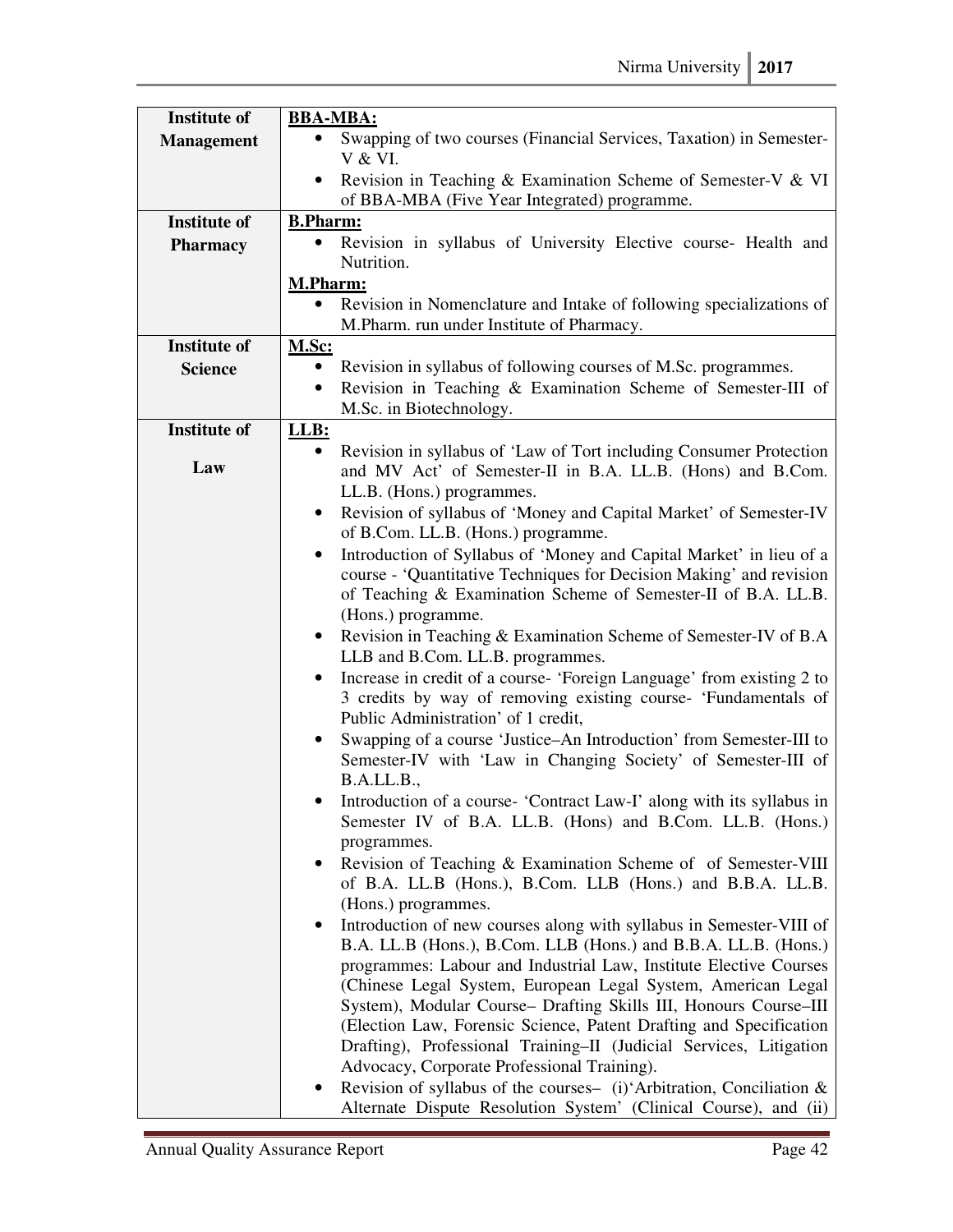|                     | 'Taxation Law-II', to be made effective for the students to be                    |
|---------------------|-----------------------------------------------------------------------------------|
|                     | registered in Semester-VIII of B.A. LL.B (Hons.), B. Com. LLB                     |
|                     | (Hons.) and B.B.A. LL.B. (Hons.) programmes.                                      |
|                     | Revision in title of a course in its syllabus from "Conception of<br>$\bullet$    |
|                     | Justice in Eastern and Western Thoughts" to Justice: An                           |
|                     | Introduction, to be made effective for the students to be registered in           |
|                     | Semester-IV of B.A, LL.B. (Hons.)                                                 |
|                     | Revision in courses of Semester-III of B.A.LL.B.(Hons.) and<br>$\bullet$          |
|                     | B.Com. LL.B. (Hons.) programmes and revision in Teaching &                        |
|                     | <b>Examination Scheme</b>                                                         |
|                     | Revision in courses of Semester-V of B.A.LL.B.(Hons.) and B.Com.<br>$\bullet$     |
|                     | LL.B. (Hons.) programmes and revision in Teaching $& Examination$                 |
|                     | Scheme.                                                                           |
|                     | Revision in Syllabus of Courses- (i) "Contract-II", (ii) "Corporate<br>$\bullet$  |
|                     | Law-I", (iii) "Law of Evidence" and (iv) "Family Law-I".                          |
|                     | Shifting of course "Drafting Skills (Civil Pleading)" from semester-<br>$\bullet$ |
|                     | VI to semester-V                                                                  |
|                     | Revision in courses of Semester-VII of B.A.LL.B.(Hons.) and<br>$\bullet$          |
|                     | B.Com. LL.B. (Hons.) programmes and revision in Teaching &                        |
|                     | <b>Examination Scheme.</b>                                                        |
|                     | Revision in Syllabus of courses- (i) "Right to Information", (ii)                 |
|                     | "Corporate Insolvency" and (iii) "Administrative Law".                            |
|                     | Introduction of a course- "Law and Public Policy".<br>$\bullet$                   |
|                     | Removal of all Institute elective courses from semester-VII and the<br>$\bullet$  |
|                     | same shifted to Semester-X.                                                       |
|                     | Revision in Teaching & Examination Scheme and Syllabus of                         |
|                     | Semester-IX of B.A.LL.B. (Hons.), B.Com. LL.B. (Hons.) and                        |
|                     | B.B.A., LL.B. (Hons.) programmes.                                                 |
| <b>Institute of</b> | <b>B.Arch.:</b>                                                                   |
| Architecture &      | Amendment in academic regulation- R.BARC.2 (Annexure-I) of<br>$\bullet$           |
| <b>Planning</b>     | Eligibility Criteria for admission to B.Arch. programme at par with               |
|                     | the similar criteria prescribed in the rules by Govt. of Gujarat.                 |
| <b>Institute of</b> | <b>B.Com</b> (Hons)                                                               |
| <b>Commerce</b>     | Revision in the Teaching & Examination Scheme and Syllabus of<br>$\bullet$        |
|                     | Semester-I and II of B.Com (Hons.).                                               |
| Department of       | B. Des.                                                                           |
| <b>Design</b>       | Academic Regulation for Bachelor of Design (B.Des.) programme                     |
|                     | under the Faculty of Design, to be made effective from the                        |
|                     | Academic Year 2017-18.                                                            |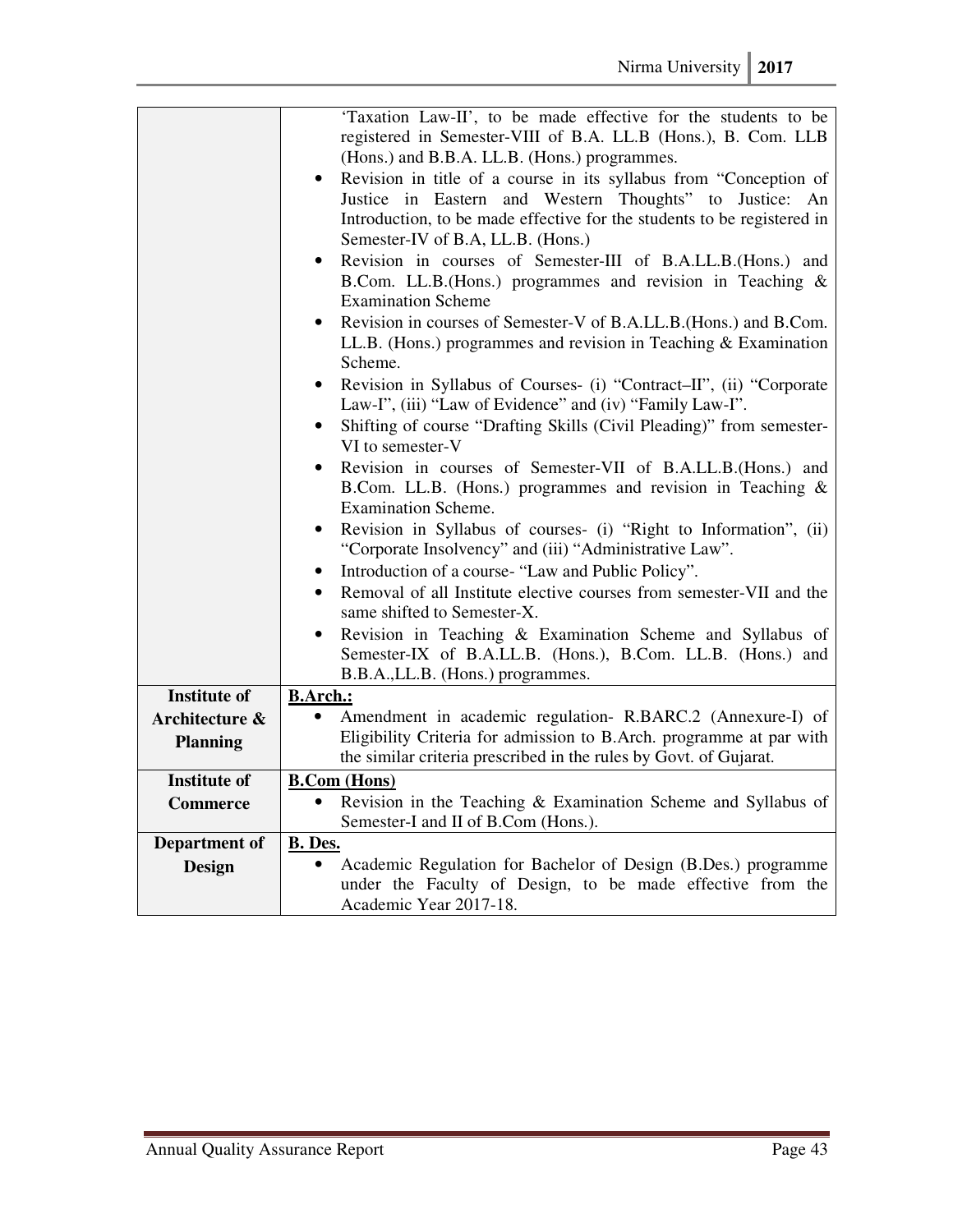# **Innovative Processes adopted by the Institution in Teaching and Learning**

| Name of the<br><b>Institute</b> | <b>Innovative Practices</b>                                                               |
|---------------------------------|-------------------------------------------------------------------------------------------|
| <b>Institute of</b>             | Practical demonstration of complex theoretical concepts<br>$\bullet$                      |
| <b>Technology</b>               | Use of blog for each course to ensure 24X7 learning                                       |
|                                 | Use of online discussion forum, like Piazza, Google Classroom, etc.<br>$\bullet$          |
|                                 |                                                                                           |
|                                 | Use of Spoken Tutorials, Virtual Labs, NPTEL Videos, etc.<br>$\bullet$                    |
|                                 | Teaching-learning<br>based on<br>case<br>studies,<br>group<br>discussion,                 |
|                                 | presentations, etc.                                                                       |
|                                 | Project based Learning                                                                    |
|                                 | Regular site visits / industrial visits<br>٠                                              |
|                                 | Promoting open source software/tools                                                      |
|                                 | Use of active learning techniques for effective student learning<br>$\bullet$             |
| <b>Institute of</b>             | Emphasis on Outcome based Education<br>$\bullet$                                          |
| <b>Management</b>               | Field projects<br>$\bullet$                                                               |
|                                 | Regular short-term workshops on variety of topics, including Business<br>$\bullet$        |
|                                 | Analytical, Big Data, Analysing Financial Statements, Entrepreneurship                    |
|                                 | & New Venture Creation, Sales Management, Mind Mapping, Excel,                            |
|                                 | Business Etiquette, Design Driven Innovations, Habits of Highly                           |
|                                 | Effective People, and Cyber Security, etc.                                                |
|                                 | Continuous evaluation through group assignments, quizzes, class tests,                    |
|                                 | etc.                                                                                      |
|                                 | More emphasis on case methodology and simulations in pedagogy.<br>٠                       |
|                                 | International and national industrial visits<br>٠                                         |
| <b>Institute of</b>             | Massive Online Open Courses (MOOCs) were made compulsory for 2 <sup>nd</sup><br>$\bullet$ |
| <b>Pharmacy</b>                 | year M.Pharm. students.                                                                   |
|                                 | OBE based syllabus revision for B.Pharm. and M.Pharm. programmes                          |
|                                 | Use of blog for each course to ensure 24X7 learning                                       |
| <b>Institute of</b>             | Cooperative and Collaborative teaching.<br>$\bullet$                                      |
| <b>Science</b>                  | Involvement of alumni and industry representatives in curriculum                          |
|                                 | design and teaching.                                                                      |
|                                 | Rubrics based assessment in different components of continuous                            |
|                                 | evaluation.                                                                               |
| <b>Institute of</b>             | Use of blog for each course to ensure 24X7 learning.<br>$\bullet$                         |
| Law                             | Use of Experiential Learning Mechanism.                                                   |
|                                 | Assessment Rubrics for mapping the progress of the student.                               |
| <b>Institute of</b>             | Teaching and learning based on case studies and working model<br>$\bullet$                |
| <b>Architecture</b>             | preparation.                                                                              |
| and Planning                    | Use of videos.                                                                            |
|                                 | Use of ICT tools for teaching-learning.<br>٠                                              |
|                                 | Field visits to develop better understanding.                                             |
|                                 | Exposure to stalwarts in the field by way of organizing lectures.                         |
|                                 | Project based learning in all courses.                                                    |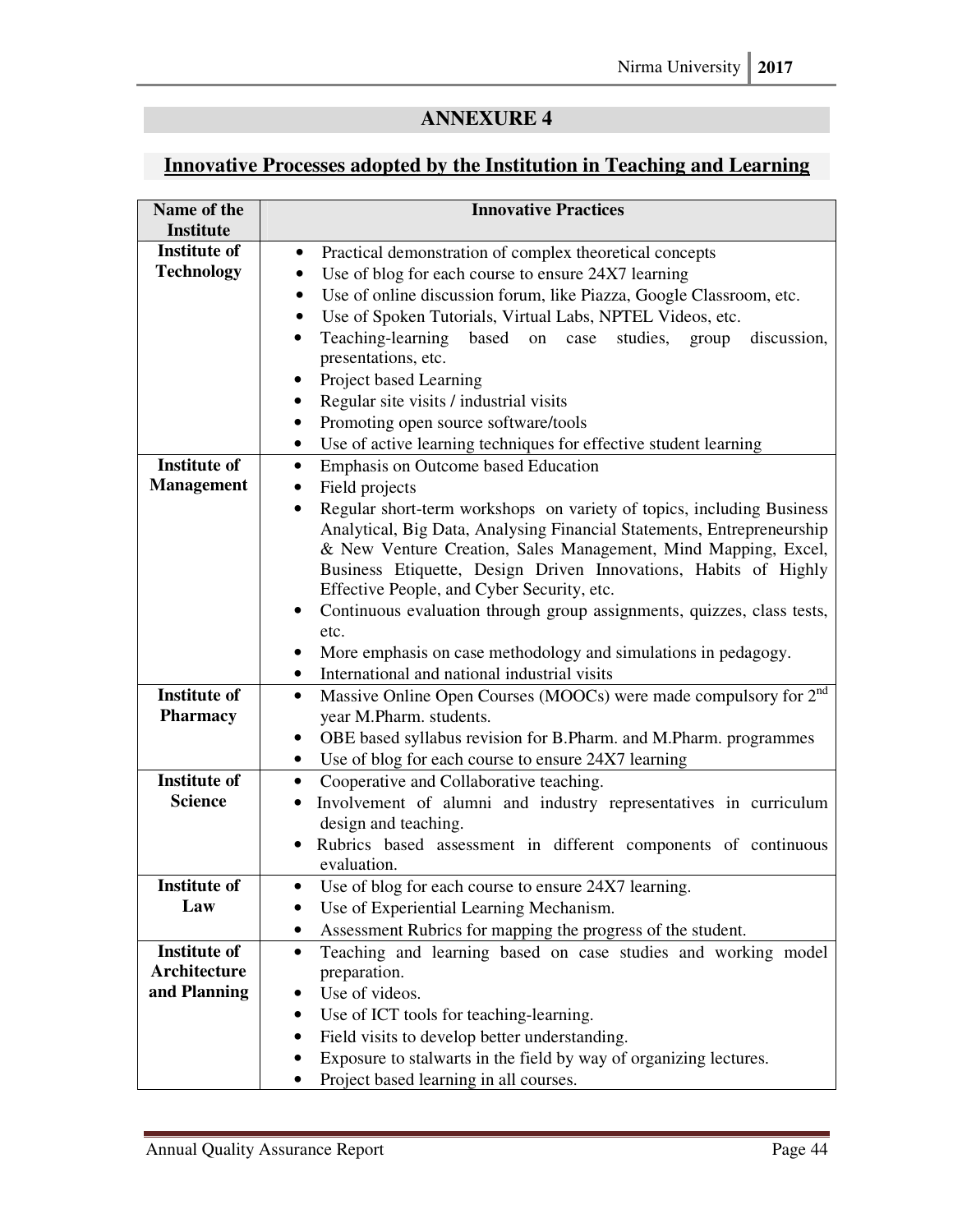# **Course / Programme wise Distribution of Pass Percentage**

| <b>Title of the Programme</b>       | Total no.       | <b>Division</b>    |             |                          |                   |              |
|-------------------------------------|-----------------|--------------------|-------------|--------------------------|-------------------|--------------|
|                                     | <b>of</b>       |                    |             |                          |                   |              |
|                                     | <b>Students</b> | <b>Distinction</b> | $\mathbf I$ | $\mathbf{I}$             | III               | <b>Total</b> |
|                                     | <b>Appeared</b> | $\%$               | $\%$        | $\%$                     | $\%$              | Pass %       |
| B.Tech.                             | 148             | 41.22              | 49.32       | 8.11                     | $-$               | 98.65        |
| Civil Engineering                   |                 |                    |             |                          |                   |              |
| B.Tech.                             | 63              | 52.38              | 33.33       | 11.11                    | $-$               | 96.83        |
| <b>Chemical Engineering</b>         |                 |                    |             |                          |                   |              |
| B.Tech.                             | 140             | 57.14              | 30.00       | 12.86                    | $-$               | 100.00       |
| Mechanical Engineering              |                 |                    |             |                          |                   |              |
| B.Tech.                             | 138             | 51.45              | 41.30       | 7.25                     | $-$               | 100.00       |
| <b>Electrical Engineering</b>       |                 |                    |             |                          |                   |              |
| B.Tech.                             | 69              | 46.38              | 44.93       | 8.70                     | $-$               | 100.00       |
| Instrumentation<br>and<br>Control   |                 |                    |             |                          |                   |              |
| Engineering                         |                 |                    |             |                          |                   |              |
| B.Tech.                             | 130             | 50.00              | 42.31       | 6.92                     | $-$               | 99.23        |
| Electronics and Communication       |                 |                    |             |                          |                   |              |
| Engineering                         |                 |                    |             |                          |                   |              |
| B.Tech.                             | 140             | 59.29              | 34.29       | $\overline{5.71}$        | $-$               | 99.29        |
| <b>Computer Engineering</b>         |                 |                    |             |                          |                   |              |
| B.Tech.                             | 69              | 44.93              | 43.48       | 11.59                    | $-$               | 100.00       |
| <b>Information Technology</b>       |                 |                    |             |                          |                   |              |
| B. Pharm.                           | 90              | 61.11              | 36.67       | 2.22                     | $-$               | 100.00       |
| B.A. LL.B. (Hons.)                  | 117             | 59.83              | 30.77       | 0.85                     | $-$               | 91.45        |
| B. Com LLB (Hons.)                  | 67              | 53.73              | 37.31       | 5.97                     | $-$               | 97.01        |
| B.B.A. LLB (Hons.)                  | 53              | 60.38              | 26.42       |                          |                   | 86.79        |
| <b>MCA</b>                          | 70              | 64.29              | 32.86       |                          | $-$               | 97.14        |
| M.Tech.                             | 30              | 66.67              | 30.00       |                          |                   | 96.67        |
| Aided<br>Computer<br>Structural     |                 |                    |             |                          |                   |              |
| Analysis and Design                 |                 |                    |             |                          |                   |              |
| M.Tech.                             | 09              | 88.89              | $-$         | 11.11                    | $-$               | 100.00       |
| <b>Environmental Process Design</b> |                 |                    |             |                          |                   |              |
| M.Tech.                             | 29              | 86.21              | 13.79       | $-$                      | $-$               | 100.00       |
| CAD / CAM                           |                 |                    |             |                          |                   |              |
| M.Tech.                             | 09              | 66.67              | 22.22       | 11.11                    | $-$               | 100.00       |
| Computer<br>Integrated              |                 |                    |             |                          |                   |              |
| Manufacturing                       |                 |                    |             |                          |                   |              |
| M.Tech.                             | 17              | 88.24              | 11.76       | $- -$                    | $\qquad \qquad -$ | 100.00       |
| Design Engineering                  |                 |                    |             |                          |                   |              |
| M.Tech.                             | 03              | 100.00             | --          | $\overline{\phantom{m}}$ | $\qquad \qquad -$ | 100.00       |
| Energy System (Mechanical)          |                 |                    |             |                          |                   |              |
| M.Tech.                             | 26              | 69.23              | 30.77       | $-$                      | $-$               | 100.00       |
| <b>Thermal Engineering</b>          |                 |                    |             |                          |                   |              |
| M.Tech.                             | 28              | 42.86              | 57.14       | $-$                      | $-$               | 100.00       |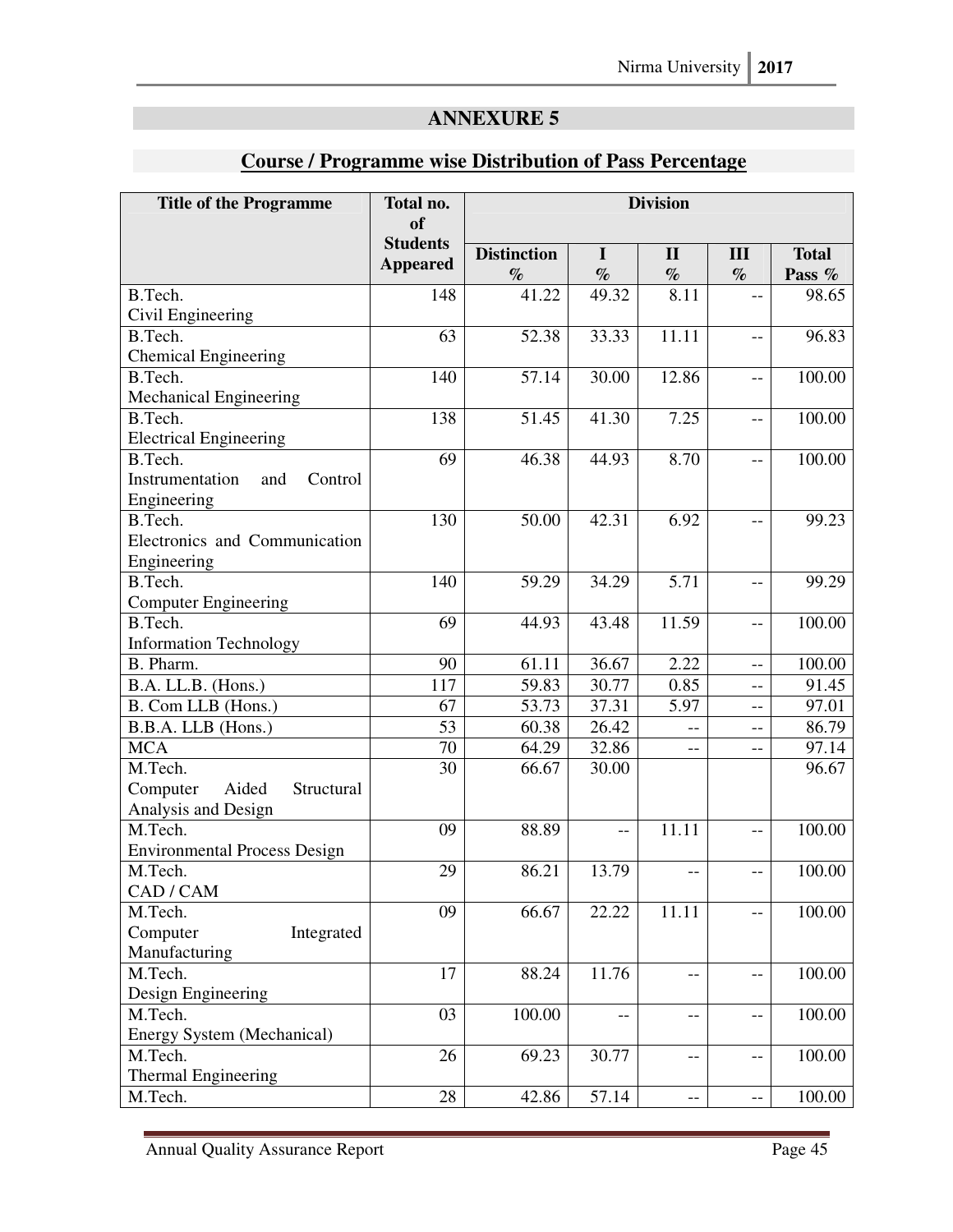| <b>Electrical Power Systems</b>              |     |                          |       |     |       |        |
|----------------------------------------------|-----|--------------------------|-------|-----|-------|--------|
| M.Tech.                                      | 04  | 75.00                    | 25.00 | --  | --    | 100.00 |
|                                              |     |                          |       |     |       |        |
| <b>Energy System (Electrical)</b><br>M.Tech. | 21  | 47.62                    | 52.38 |     |       | 100.00 |
|                                              |     |                          |       | $-$ | --    |        |
| <b>Power Electronics</b>                     |     |                          |       |     |       |        |
| M.Tech.                                      | 10  | 80.00                    | 20.00 | --  | --    | 100.00 |
| Control and Automation                       |     |                          |       |     |       |        |
| M.Tech.                                      | 26  | 80.77                    | 19.23 | $-$ | --    | 100.00 |
| <b>Communication Engineering</b>             |     |                          |       |     |       |        |
| M.Tech.                                      | 30  | 100.00                   | $-$   | $-$ | --    | 100.00 |
| <b>Embedded System</b>                       |     |                          |       |     |       |        |
| M.Tech.                                      | 30  | 100.00                   | $-$   | --  | $-$   | 100.00 |
| VLSI Design                                  |     |                          |       |     |       |        |
| M.Tech.                                      | 27  | 100.00                   | $-$   | $-$ | $-$   | 100.00 |
| <b>Computer Science</b>                      |     |                          |       |     |       |        |
| $\overline{M}$ . Tech.                       | 02  | 50.00                    | 50.00 | --  | --    | 100.00 |
| Computer Science (Split)                     |     |                          |       |     |       |        |
| M.Tech.                                      | 28  | 85.71                    | 14.29 | --  | --    | 100.00 |
| Information<br>Network<br>and                |     |                          |       |     |       |        |
| Security                                     |     |                          |       |     |       |        |
| M.Tech.                                      | 29  | 86.21                    | 13.79 | --  | --    | 100.00 |
| <b>Networking Technologies</b>               |     |                          |       |     |       |        |
|                                              |     |                          |       |     |       |        |
| M. B. A. (Full Time)                         | 252 | Not Applicable           |       |     | 88.49 |        |
| MBA(FB&E)                                    | 64  |                          |       |     |       | 73.44  |
| M.Pharm.                                     | 05  | 60.00                    | 40.00 | $-$ | --    | 100.00 |
| <b>Clinical Pharmacy</b>                     |     |                          |       |     |       |        |
| M.Pharm.                                     | 12  | 66.67                    | 33.33 | --  | --    | 100.00 |
| Regulatory Affairs and Quality               |     |                          |       |     |       |        |
| Assurance                                    |     |                          |       |     |       |        |
| M. Pharm.                                    | 06  | 50.00                    | 50.00 | --  | --    | 100.00 |
| <b>Pharmaceutical Analysis</b>               |     |                          |       |     |       |        |
| M. Pharm.                                    | 04  | 75.00                    | 25.00 | --  | --    | 100.00 |
| Pharmacology                                 |     |                          |       |     |       |        |
| M. Pharm                                     | 12  | 91.67                    | 8.33  | --  | --    | 100.00 |
| Pharmaceutical Technology and                |     |                          |       |     |       |        |
| <b>Bio-Pharmaceutics</b>                     |     |                          |       |     |       |        |
| M.Sc.                                        | 18  | 72.22                    | 27.28 | --  | $-$   | 100.00 |
| Biochemistry                                 |     |                          |       |     |       |        |
| M.Sc.                                        | 34  | 79.41                    |       |     |       |        |
|                                              |     |                          | 14.71 | $-$ | $-$   | 94.12  |
| Biotechnology                                |     |                          |       |     |       |        |
| M.Sc.                                        | 22  | 72.73                    | 18.18 | $-$ | --    | 90.91  |
| Microbiology                                 |     |                          |       |     |       |        |
| M.Sc.                                        | 11  | 81.82                    | 18.18 | $-$ | --    | 100.00 |
| <b>Cosmetic Technology</b>                   |     |                          |       |     |       |        |
| LL.M. (Criminal and Security                 | 03  | $\overline{\phantom{m}}$ | 66.67 | $-$ | $-$   | 66.67  |
| Law)                                         |     |                          |       |     |       |        |
| (Constitutional<br>LL.M.<br>and              | 08  | 25.00                    | 62.50 | --  | --    | 87.50  |
| Administrative Law)                          |     |                          |       |     |       |        |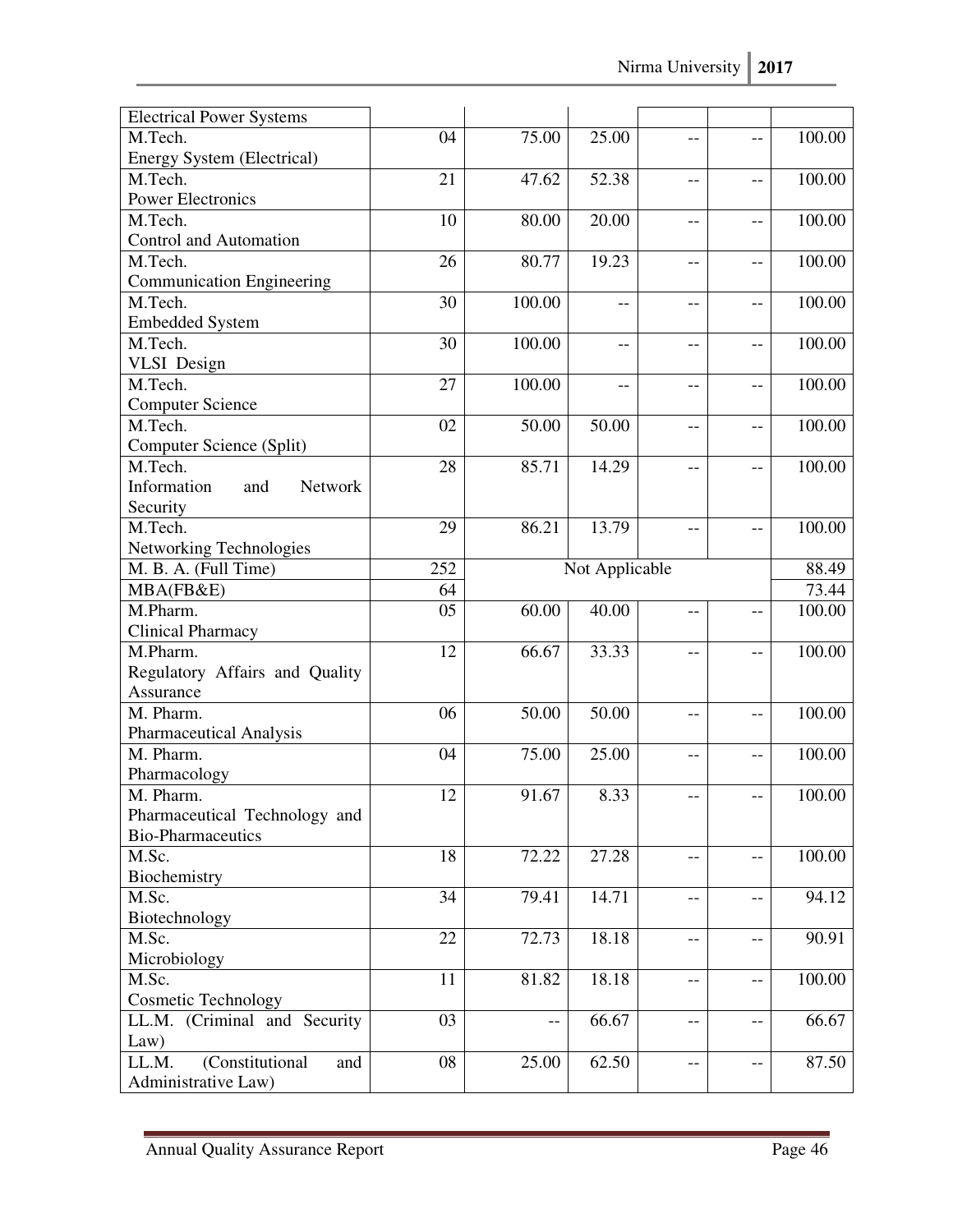#### **Sr. No.**  Title of the Project **Project Investigator/s**  Funding Agency Grant **(in** `**)**  1. Radiation Harden by Design (RHBD) Standard Cell Library Development Dr. N. M. Devashrayee, Dr. U. S. Mehta ISRO - RESPOND  $21,36,000/=$ 2. Isolation of bioactive compound from fruit juice of Emblica officinalis and investigation into the molecular mechanism of action. Dr. Snehal Patel Department of Science and Technology  $24,74,680/=$ 3. Understanding the Nature of Liver-Stage Specific CD8+T Cells Generated<br>following Infectious Sporozite Infectious Sporozite Challenge that Ensue Long—Lived Protection against Plasmodia Infection Dr. Sarat K Dalai Department of Biotechnology 42,89,000/= 4. Biochemical Basis of Repression of MPS Phenotype in Rhizobia Dr. Shalini Rajkumar Gujarat State Biotechnology Mission 13,30,160/= 5. Identification of CD8+T Cell – Specific to Liver-Stage Antigens of Plasmodium Berghei to Understand Anti-Malarial Protective Immunity Dr. Sarat K Dalai Gujarat State Biotechnology Mission  $19,75,000/\equiv$ 6. Generation of Thermostable Variants of a Mesophilic Amylase by Directed Evolution and their Characterization Dr. Mili Das Gujarat State Biotechnology Mission  $15,95,000/=$ **TOTAL 1,37,99,840/=**

## **Completed Externally Funded Major Research Projects**

#### **Ongoing Externally Funded Major Research Projects**

| Sr.<br>No. | <b>Title of the Project</b>             | Project<br>Investigator/s | <b>Funding</b><br><b>Agency</b> | Grant<br>$(in \bar{z})$ |
|------------|-----------------------------------------|---------------------------|---------------------------------|-------------------------|
| 1.         | Calibration and Validation of RISAT-1   | Dr. P. R. Patel           | <b>ISRO</b>                     | 29,80,000/              |
|            | SAR Sensor and RISAT-1 Derived Soil     |                           |                                 |                         |
|            | Moisture                                |                           |                                 |                         |
| 2.         | Development of Passive Damping Surface  | S.<br>P.<br>Dr.           | <b>ISRO</b>                     | $12,71,000/=$           |
|            | Coating for Advanced Materials based    | Purohit,                  | <b>RESPOND</b>                  |                         |
|            | Structural System using PZT (Piezo)     | Dr. P. V. Patel           |                                 |                         |
|            |                                         |                           |                                 |                         |
|            | Powder                                  |                           |                                 |                         |
| 3.         | Application of Precast Products Made    | $V_{\cdot}$<br>$Dr.$ U.   | <b>IC-IMPACTS</b>               | 40,65,000/              |
|            | Using Bottom Ash and Fly Ash for Rural  | Dave,                     |                                 |                         |
|            | Pavements and Other Infrastructure in   | Rishi<br>$Dr_{\perp}$     |                                 |                         |
|            | India -PI From University Of Victoria,  | Gupta                     |                                 |                         |
|            | Canada                                  |                           |                                 |                         |
| 4.         | Optimization of Corrugated Horn Antenna | Dr. D. A.                 | <b>ISRO</b><br>-                | $11,04,000/=$           |
|            | Using Adaptive Neuro-Fuzzy Inference    | Pujara,                   | <b>RESPOND</b>                  |                         |
|            | System                                  | Dr. D. M.                 |                                 |                         |
|            |                                         | Adhyaru                   |                                 |                         |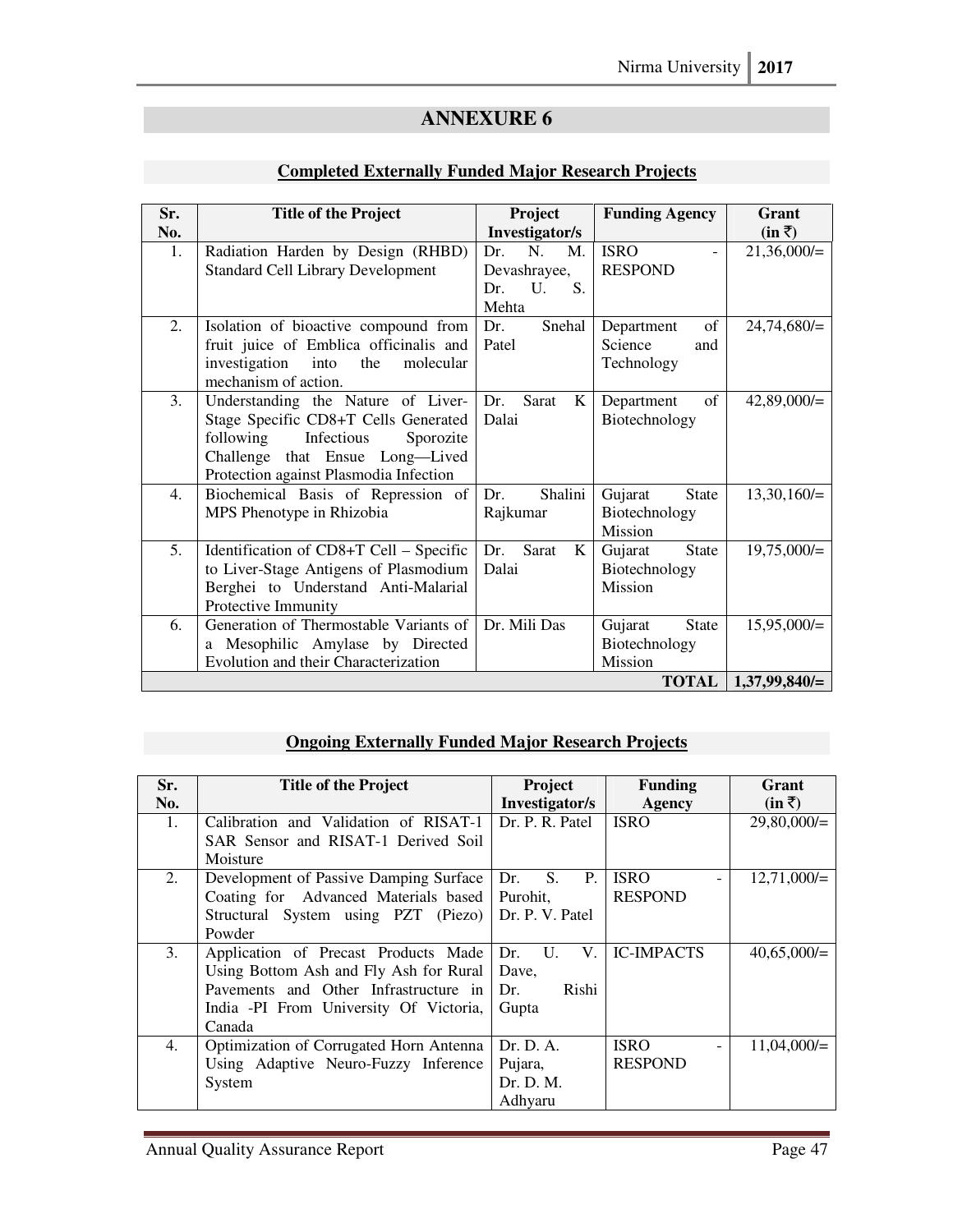| 5.  | Oceanic Pollution<br>and<br>Other<br>Ocean                                          | T.<br>Dr.<br>Н.                 | <b>ISRO</b>                  | $18,26,000/=$   |
|-----|-------------------------------------------------------------------------------------|---------------------------------|------------------------------|-----------------|
|     | Phenomenon Monitoring using Feature                                                 | Zaveri,                         | <b>RESPOND</b>               |                 |
|     | <b>Extraction from Multi-Polarized SAR Data</b>                                     | Prof.<br>Pooja                  |                              |                 |
|     |                                                                                     | Shah                            |                              |                 |
| 6.  | Process Development for Minimization of                                             | $\overline{S}$ .<br>Prof.<br>J. | <b>ISRO</b>                  | $14,52,000/=$   |
|     | Springback<br>Deformation<br>and                                                    | Joshi,                          | <b>RESPOND</b>               |                 |
|     | Enhancement of Profile Accuracy of                                                  | <b>B.</b><br>Dr.<br>А.          |                              |                 |
|     | <b>CFRP Reflectors</b>                                                              | Modi,                           |                              |                 |
|     |                                                                                     | K.<br>Dr.<br>M.                 |                              |                 |
|     |                                                                                     | Patel                           |                              |                 |
| 7.  | Study the Behavior of Precast Beam-                                                 | Dr. P. V. Patel,                | DST, SERB                    | $20,50,000/=$   |
|     | Junction<br>Under<br>Progressive<br>Column                                          | Prof.<br>Digesh                 |                              |                 |
|     | Collapse Scenario - An Experimental and                                             | Joshi                           |                              |                 |
|     | Analytical Investigations                                                           |                                 |                              |                 |
| 8.  | Understanding the Immersed Friction Stir<br><b>Welding of Aluminum Alloys</b>       | Prof.<br>N.<br>D.<br>Ghetiya,   | DST, SERB                    | $13,00,000/=$   |
|     |                                                                                     | K.<br>M.<br>Dr.                 |                              |                 |
|     |                                                                                     | Patel,                          |                              |                 |
|     |                                                                                     | Dr. B. A. Modi                  |                              |                 |
| 9.  | effect<br>the<br>of<br>histone<br>Exploring                                         | Dr. Bhoomika                    | Science<br>$\&$              | $27,00,000/$ =  |
|     | deacetylases (HDAC) in cancer-cachexia                                              | Patel                           | Engineering                  |                 |
|     | and their downstream targets                                                        |                                 | Research Board               |                 |
| 10. | Glutathione Appended Polymer Nano                                                   | Niyati<br>Dr.                   | Department<br>of             | $45,56,800/=$   |
|     | constructs of Asiatic acid for efficacious                                          | Acharya                         | Biotechnology                |                 |
|     | Neuro protective agents                                                             |                                 |                              |                 |
| 11. | FIST Grant to Institute of Pharmacy,                                                |                                 | Department<br>of             | $55,00,000/$ =  |
|     | Nirma University                                                                    |                                 | Science<br>and               |                 |
|     |                                                                                     |                                 | Technology                   |                 |
| 12. | Liquid Phase combinatorial synthesis of<br>benzimidazole library for antitubercular | Dr. Manjunath<br>Ghate          | of<br>Department<br>Science  | $34,00,000/$ =  |
|     | activity                                                                            |                                 | and<br>Technology            |                 |
| 13. | Infectious<br>Nature<br>of<br>Plasmodia                                             | Sarat<br>Dr.<br>K               | of<br>Department             | $52,10,000/=$   |
|     | Modulating the Innate Response of Host in                                           | Dalai                           | Science<br>and               |                 |
|     | Liver Stage Infection Deciding the Fate of                                          |                                 | Technology                   |                 |
|     | Adaptive Immunity                                                                   |                                 |                              |                 |
| 14. | Development of Chimeric<br>$IL-15$<br>to                                            | Sarat<br>Dr.<br>K               | Department<br>of             | $34,18,000/=$   |
|     | Improve its Bioavailability and Efficacy                                            | Dalai                           | Biotechnology                |                 |
| 15. | Molecular Basis of Succinate Mediated                                               | Shalini<br>Dr.                  | Science<br>and               | $28,88,000/=$   |
|     | (Catabolite)<br>Mineral<br>Repression<br>of                                         | Rajkumar                        | Engineering                  |                 |
|     | Phosphate<br>Solubilization<br>in<br>Nitrogen                                       |                                 | Research Board               |                 |
|     | Fixing Klebsiella Pneumoniae                                                        |                                 |                              |                 |
| 16. | Role of Synaptogenic Adhesion Molecules                                             | Dr. Amee K.                     | Department<br>of             | $29,40,000/=$   |
|     | (SAMs) in Insulin Secretion: Effect of<br>Diabetes and Hypoglycemia                 | Nair                            | Science<br>and<br>Technology |                 |
| 17. | 'Humanized Liver' to Study Liver Stage                                              | Rajeev<br>Dr.                   | Department<br>of             | $43,00,000/=$   |
|     | Infection of Plasmodium Falciparum                                                  | Tyagi                           | Science<br>and               |                 |
|     |                                                                                     |                                 | Technology                   |                 |
| 18. | Idiopathic<br>Mental<br>Retardation<br>and                                          | Dr. Sonal R.                    | Gujarat<br><b>State</b>      | $15,27,000/=$   |
|     | Dysmorphisms:<br><b>UPD</b><br>Karyotypic<br>and                                    | Bakshi                          | Biotechnology                |                 |
|     | Analysis                                                                            |                                 | Mission                      |                 |
|     |                                                                                     |                                 | <b>TOTAL</b>                 | $5,24,87,800/=$ |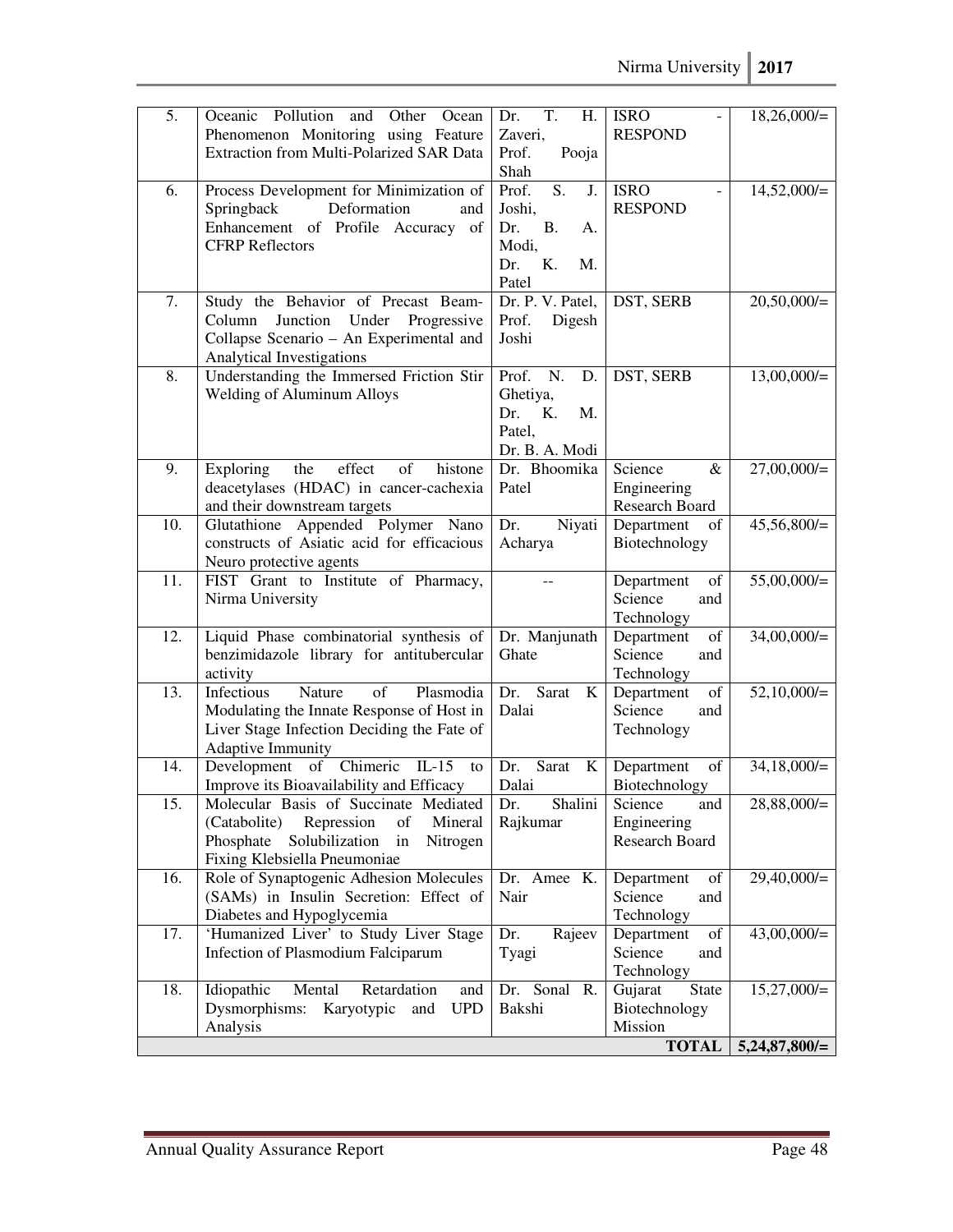| Sr.<br>No. | <b>Title of the Project</b>                                                                                                                                                                                                           | Project<br>Investigator/s                     | <b>Funding Agency</b>                                       | Grant<br>$(in \bar{z})$ |
|------------|---------------------------------------------------------------------------------------------------------------------------------------------------------------------------------------------------------------------------------------|-----------------------------------------------|-------------------------------------------------------------|-------------------------|
| 1.         | of<br>Development<br>Low<br>Cost<br>Methodology for Surveying and<br>Mapping with Navic                                                                                                                                               | Dr. P. R. Patel,<br>Prof. H.<br>A.<br>Dalwadi | <b>ISRO</b>                                                 | $17,05,000/=$           |
| 2.         | Using Deep Learning to Understand<br>and Predict the Dynamics of<br><b>Tokamak Discharges</b>                                                                                                                                         | Dr.<br>Priyanka<br>Sharma                     | Board of Research in<br>Fusion Science and<br>Technology    | $26,00,000/=$           |
| 3.         | Development<br>and<br>of<br>Design<br>Scalable Data Mining Algorithms<br>for Big Earth Data                                                                                                                                           | Dr. Sanjay<br>Garg                            | <b>ISRO - RESPOND</b>                                       | $10,70,000/=$           |
| 4.         | Discrimination<br>Spectral<br>and<br>Separability Analysis of Crops and<br>using Deep Learning<br>Weeds<br>Techniques                                                                                                                 | Dr. Vibha<br>Patel                            | <b>ISRO - RESPOND</b>                                       | $10,00,000/$ =          |
| 5.         | Design Fabrication and Testing of A<br>Transition<br>From<br>Free<br>Space<br>Gaussian Beam to Fundamental D-<br><b>Band Wave Guide</b>                                                                                               | Dhaval<br>Dr.<br>Pujara                       | Board of Research in<br>Fusion Science<br>and<br>Technology | $23,79,000/=$           |
| 6.         | of radio<br>protective<br>Evaluation<br>potential of medicinally important<br>Indian bamboo plants in cancer                                                                                                                          | Dr. Priti Mehta                               | Ministry of Ayush,<br>Government of India                   | $42,12,250/=$           |
| 7.         | Determination of specific absorption<br>coefficient for the dominant macro<br>algal species of Indian coastal water<br>- A step towards developing<br>biomarkers & community based<br>chlorophyll and accessory pigments<br>algorithm | Dr. Priti Mehta                               | Applications<br>Space<br>Centre, ISRO                       | $15,90,000/=$           |
| 8.         | Evaluation of DNA Polymerase<br>Inhibitors<br>for<br>Treatment<br>of<br>Alzheimer's Disease                                                                                                                                           | Dr. Jigna Shah                                | Gujarat<br>State<br>Biotechnology<br>Mission                | $20,81,920/=$           |
| 9.         | Epidemiology of anemia in pre-<br>school tribal children of eastern<br>Gujarat with reference to etiology,<br>pathophysiology<br>and<br>nutritional<br>impact                                                                         | Shital<br>Dr.<br>Panchal                      | Council<br>Indian<br>of<br><b>Medical Research</b>          | $18,60,610/=$           |
| 10.        | Determination<br>of<br>Specific<br>Absorption Coefficient<br>the<br>for<br>Dominant Macro Algal Species of<br>Indian Coastal Water- A Step<br>Towards Developing Bio Markers<br>and Pigments Algorithm                                | Dr.<br>Nasreen<br>Munshi                      | <b>ISRO</b>                                                 | $16,00,000/=$           |
| 11.        | Development of Neoadjuvant from<br>Medicinally<br>Important<br>Bamboo<br>Plants for Radiotherapy in Cancer                                                                                                                            | Dr.<br>Sonal<br>Bakshi                        | Ministry of AYUSH                                           | $42,12,000/=$           |
| 12.        | Elucidating the Role of Short Chain<br>Fatty<br>Acids<br>(Scfas)<br>and<br>its<br>Receptors in<br>High Sugar<br>Diet<br><b>Induced Type II Diabetes</b>                                                                               | Dr.<br>Sriram<br>Seshadri                     | Gujarat<br><b>State</b><br>Biotechnology<br>Mission         | $22,51,000/=$           |
| 13.        | Investigation of the regulatory role   Dr.                                                                                                                                                                                            | Sriram                                        | Department of Science                                       | $9,35,000/=$            |

# **Sanctioned Externally Funded Major Research Projects**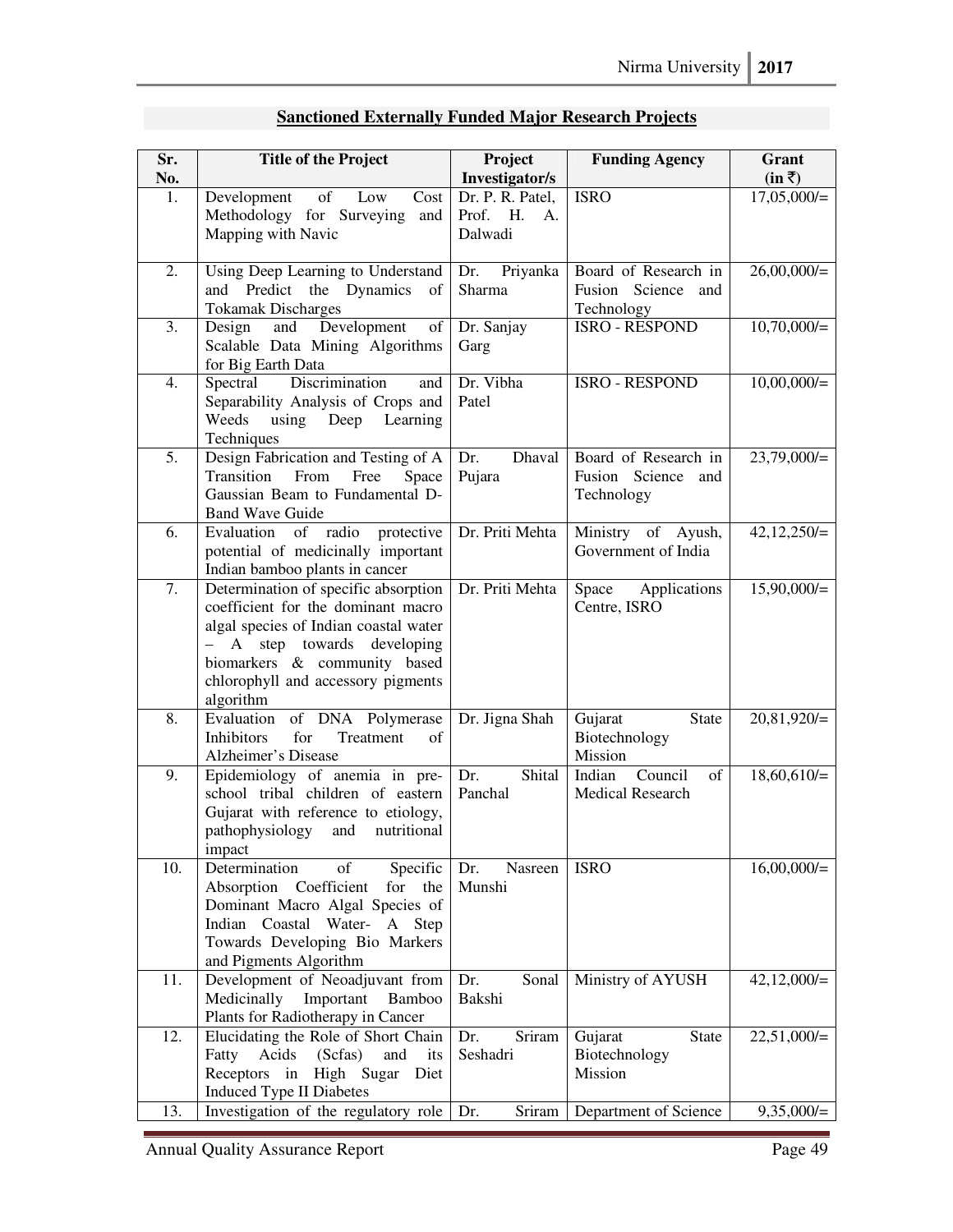|                                 | of miR-712 in inflammation induced<br>skeletal muscle insulin resistance | Seshadri        | and Technology                                                                                 |               |  |
|---------------------------------|--------------------------------------------------------------------------|-----------------|------------------------------------------------------------------------------------------------|---------------|--|
| 14.                             | Regulation of MHC II Expression:<br><b>Immunity to Malaria</b>           | Dr. Pranati Sar | Department of Science<br>Technology-<br>and<br>Science<br>and<br>Engineering Research<br>Board | $35,10,000/=$ |  |
| $3,10,06,780/=$<br><b>TOTAL</b> |                                                                          |                 |                                                                                                |               |  |

**Completed Externally Funded Minor Research Projects**

#### **Sr. No.**  Title of the Project Project **Investigator/s Funding Agency Grant**   $(in \overline{\tau})$ 1. Use of Marine Sand in Concrete Construction Dr. U. V. Dave Adani Infrastructure Limited  $2,50,000/=$ 2. Design and Development of Automated and Reliable Service Provisioning Cloud Architecture for Engineering Educational Domain Dr.Madhuri Bhavsar, Prof. Lata Gadhavi Gujarat Council on Science and Technology (GUJCOST)  $3,00,000/$ = 3. New Testing Methods at Design Level for Improvement in Performance of VLSI in Nanometre Region Dr. U. S. Mehta, Prof. P. M. Bhatasana Gujarat Council on Science and Technology (GUJCOST) 4. Design of ADC for Biomedical Applications Dr. N. M. Devashrayee, Dr. A. P. Naik Gujarat Council on Science and Technology (GUJCOST)

|     | for<br>Engineering<br>Educational<br>Domain                                                                                                                         | Gadhavi                                                   | (GUJCOST)                                                        |              |
|-----|---------------------------------------------------------------------------------------------------------------------------------------------------------------------|-----------------------------------------------------------|------------------------------------------------------------------|--------------|
| 3.  | New Testing Methods at Design<br>Improvement<br>Level<br>for<br>in<br>Performance of VLSI in Nanometre<br>Region                                                    | Dr. U. S. Mehta,<br>Prof. P. M.<br><b>Bhatasana</b>       | Gujarat Council on<br>Science and<br>Technology<br>(GUJCOST)     | $4,35,000/=$ |
| 4.  | Design of ADC for Biomedical<br>Applications                                                                                                                        | Dr. N. M.<br>Devashrayee,<br>Dr. A. P. Naik               | Gujarat Council on<br>Science and<br>Technology<br>(GUJCOST)     | $4,50,000/=$ |
| 5.  | Low Temperature Synthesis and<br>Characterization<br>of<br>Magnetic<br>Nanoparticles                                                                                | Dr. Chetna<br>Chauhan                                     | Gujarat Council on<br>Science and<br>Technology<br>(GUJCOST)     | $4,95,000/=$ |
| 6.  | Process Development for Hydrogen<br>Production through Solar Thermal<br>Energy                                                                                      | K.<br>$\mathbf{R}$ .<br>Dr.<br>Mewada,<br>Dr. S. S. Patel | Gujarat Council on<br>Science and<br>Technology<br>(GUJCOST)     | $4,00,000/=$ |
| 7.  | Determination and Predictions of<br>Thermophysical<br>Properties<br>of<br><b>Biodiesel and its Blends</b>                                                           | M.<br>Η.<br>Dr.<br>Joshipura,<br>Dr.<br>A. P. Vyas        | Gujarat Council on<br>Science and<br>Technology<br>(GUJCOST)     | $3,30,000/=$ |
| 8.  | Investigation into the prevalence of<br>pre-diabetic<br>status in gujarati<br>population and evaluation of its<br>association<br>with<br>various<br>risk<br>factors | Dr. Snehal Patel                                          | <b>Research Society</b><br>for the Study of<br>Diabetes in India | $1,95,000/=$ |
| 9.  | Development of self-emulsifying<br>drug delivery systems for poorly<br>soluble antihypertensive drug                                                                | Shital<br>Dr.<br><b>Butani</b>                            | Gujarat Council on<br>Science and<br>Technology<br>(GUJCOST)     | $3,60,000/=$ |
| 10. | Isolation and characterization of<br>marker<br>from<br>polyherbal<br>formulation                                                                                    | Dr.<br>Charmy<br>Kothari                                  | Gujarat Council on<br>Science and<br>Technology                  | $5,00,000/=$ |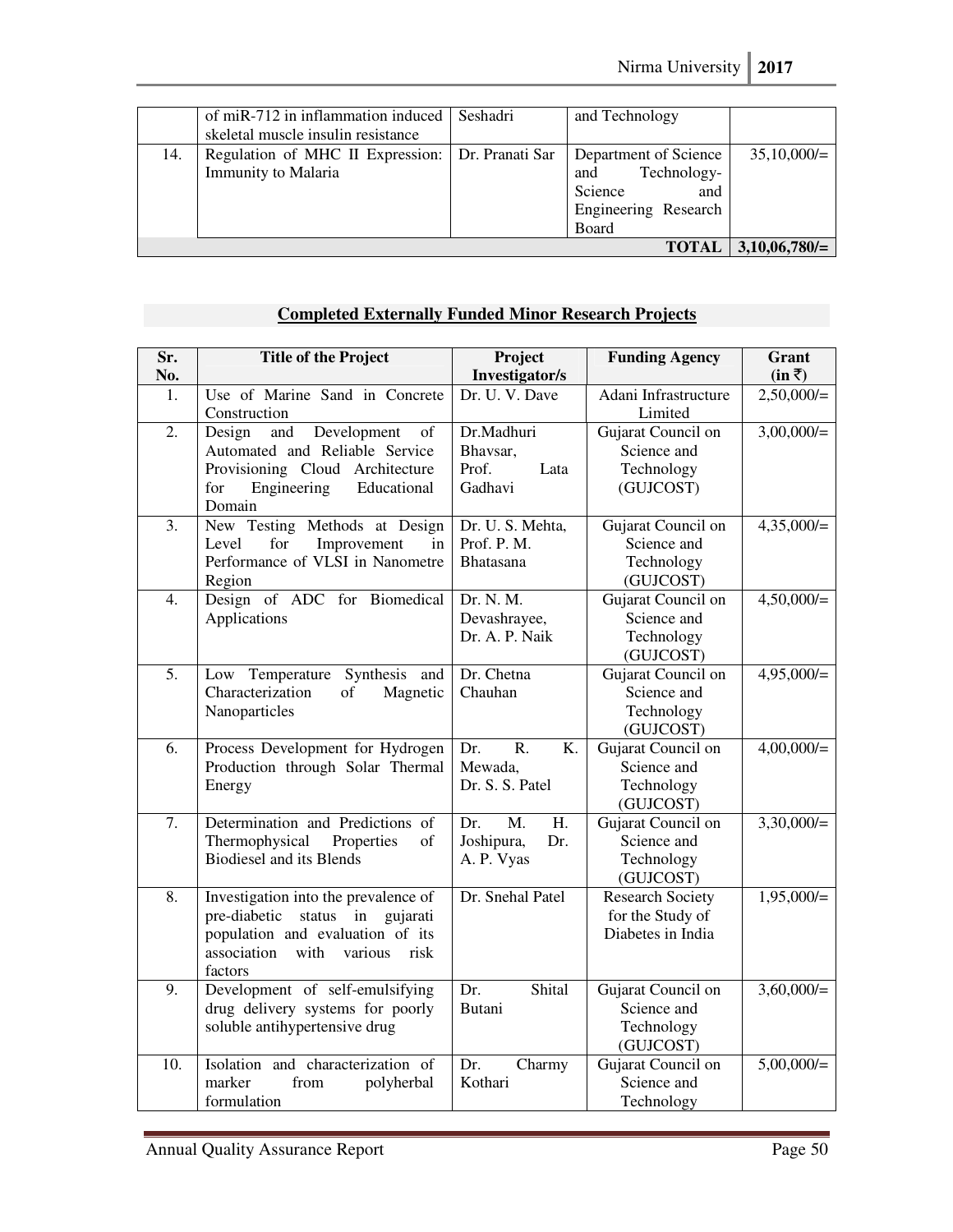|     |                                                                                                                                                                                                                                                        |                                 | (GUJCOST)                                                    |                             |
|-----|--------------------------------------------------------------------------------------------------------------------------------------------------------------------------------------------------------------------------------------------------------|---------------------------------|--------------------------------------------------------------|-----------------------------|
| 11. | Investigation into the prevalence of<br>pre-diabetic status in school going<br>children in Gujarati population and<br>evaluation of its association with<br>various risk factors.                                                                      | Dr. Snehal Patel                | Gujarat Council on<br>Science and<br>Technology<br>(GUJCOST) | $3,50,000/=$                |
| 12. | Computer aided drug design and<br>pharmacological<br>evaluation<br>of<br>cyclooxygenase-2<br>$(COX-2)$<br>inhibitors: An Efficient conversion<br>of<br>Non-steroidal<br>Anti-<br>inflammatory drugs to potent and<br>highly selective COX-2 inhibitors | Dr.<br>Jignasa<br>Savjani       | Gujarat Council on<br>Science and<br>Technology<br>(GUJCOST) | $3,50,000/=$                |
| 13. | Development and Optimization of<br>Formulations<br>containing Glycin<br>max (Soyabean), Moringa oleifera<br>and Phoenix dactylifera for the<br><b>Treatment of Malnutrition</b>                                                                        | Vimal<br>Dr.<br>Kumar           | Gujarat Council on<br>Science and<br>Technology<br>(GUJCOST) | $5,00,000/=$                |
| 14. | Investigating the role of histone<br>deacetylase(HDAC) inhibitors in<br>diabetes and colon cancer, and<br>development of site specific drug<br>delivery systems                                                                                        | Dr. Mayur M.<br>Patel           | Gujarat Council on<br>Science and<br>Technology<br>(GUJCOST) | $4,00,000/=$                |
| 15. | In-silico designing, synthesis and<br>pharmacological<br>screening<br>of<br>Dipeptidyl peptidase-4 (DPP-4)<br>inhibitors as novel antidiabetic<br>agents                                                                                               | Prof. Manjunath<br>Ghate        | Gujarat Council on<br>Science and<br>Technology<br>(GUJCOST) | $5,00,000/$ =               |
| 16. | Training programme for<br>Legal<br>pharma company: Issues under<br>drugs and cosmetics act.                                                                                                                                                            | Prof. (Dr.) Purvi<br>Pokhariyal | Wockhardt Limited<br>Mumbai<br><b>TOTAL</b>                  | $35,519/=$<br>$58,50,519/=$ |
|     |                                                                                                                                                                                                                                                        |                                 |                                                              |                             |

# **Ongoing Externally Funded Minor Research Projects**

| Sr.No. | <b>Project Title</b>                                                                                                            | <b>Project</b><br>Investigator                                  | <b>Funding Agency</b>                                        | Grant<br>$(in \bar{z})$ |
|--------|---------------------------------------------------------------------------------------------------------------------------------|-----------------------------------------------------------------|--------------------------------------------------------------|-------------------------|
| 1.     | Synthesis of Cross Linked Starch and<br>Study its Application of in Taste<br>Masking / Coating for Drug Delivery<br>Application | Prof. Nimish<br>Shah                                            | Stabicoat Vitamins,<br>Ahmedabad                             | 71,000/                 |
| 2.     | Dynamic Characterization of Shock<br>Table                                                                                      | P.<br>S.<br>Dr.<br>Purohit,<br>$V_{\cdot}$<br>$Dr.$ P.<br>Patel | Gujarat Council on<br>Science and<br>Technology<br>(GUJCOST) | $7,40,000/=$            |
| 3.     | Establishment of Free Space Optical<br>Communication Link for Real Time<br>Audio Transmission                                   | Prof. D. G.<br>Shah,<br>Dr. D. K.<br>Kothari                    | Gujarat Council on<br>Science and<br>Technology<br>(GUJCOST) | $3,41,000/=$            |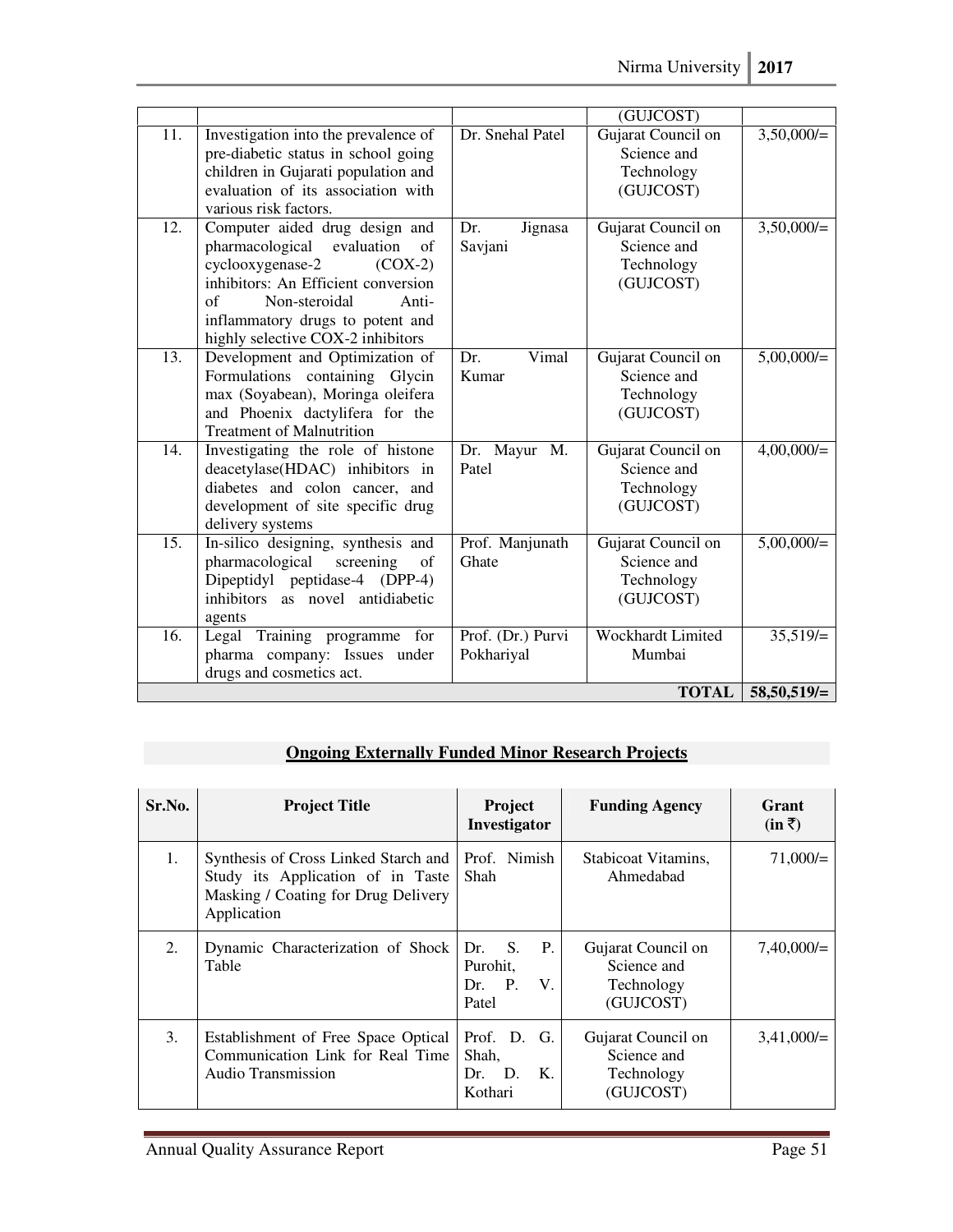| 4.  | Design of Low Noise, Low Power,<br>Automatic Gain Controlled Amplifier<br>for Biomedical Applications                                                                                                                        | Prof.<br>D.J.Panchal,<br>Prof.<br>$\boldsymbol{A}$<br>I.<br>Mecwan,<br>Prof.<br>V.<br>G.Savani | Gujarat Council on<br>Science and<br>Technology<br>(GUJCOST) | $3,20,000/=$  |
|-----|------------------------------------------------------------------------------------------------------------------------------------------------------------------------------------------------------------------------------|------------------------------------------------------------------------------------------------|--------------------------------------------------------------|---------------|
| 5.  | of<br>Development<br>Microscopic<br>Technique<br>For<br>Automatic<br>Characterization<br>of<br>the<br>Cell<br>Organisation for Authentication of<br>Few Indian Herbal Plants                                                 | T.<br>Η.<br>Dr.<br>Zaveri,<br>Prof.<br><b>B.</b><br>D.Fataniya                                 | Gujarat Council on<br>Science and<br>Technology<br>(GUJCOST) | $2,30,000/=$  |
| 6.  | Precision Agriculture Support System<br>using Wireless Sensor and Actuator<br>Network                                                                                                                                        | Κ.<br>Dr.<br>D.<br>Kothari,<br>Prof. S.<br>Η.<br>Gajjar,<br>Prof.<br>M.A.<br>Upadhyay          | Gujarat Council on<br>Science and<br>Technology<br>(GUJCOST) | $4,50,000/=$  |
| 7.  | Design of A Hybrid System for<br>Communication<br><b>Seamless</b><br>Across<br><b>DVB-RCS</b> and LTE Networks                                                                                                               | Y.<br>Dr.<br>N.Trivedi,<br>N.<br>P.<br>Dr.<br>Gajjar                                           | Gujarat Council on<br>Science and<br>Technology<br>(GUJCOST) | $3,00,000/=$  |
| 8.  | Spectrum Sensing<br>Techniques<br>in<br>Cognitive Radio                                                                                                                                                                      | Υ.<br>N.<br>Dr.<br>Trivedi,<br>Prof. Hardik<br>Joshi                                           | Gujarat Council on<br>Science and<br>Technology<br>(GUJCOST) | $3,00,000/=$  |
| 9.  | Experimental Investigation of Life<br>Cycle<br>Analysis<br>Combustion<br>and<br><b>Of</b><br>Characteristic<br>CI<br>Engine<br>Operating On Esterified Oil And Its<br>with<br>Bio<br>Additives<br><b>Blends</b><br>(GUJCOST) | R.<br>N.<br>Dr.<br>Patel,<br>Prof. A. M.<br>Lakdawala<br>Prof. N. K.<br>Shah                   | Gujarat Council on<br>Science and<br>Technology<br>(GUJCOST) | $8,10,000/=$  |
| 10. | Experimental<br>Investigation<br>on<br>Ultrasonic Single Point Incremental<br>Forming                                                                                                                                        | Dr.<br>B.A.<br>Modi,<br>Prof.<br>A.M.<br>Gohil,<br>Κ.<br>Dr<br>M.<br>Patel                     | Gujarat Council on<br>Science and<br>Technology<br>(GUJCOST) | $5,30,000/=$  |
| 11. | Reduction of E-Factor in Dyes and<br>Pigment Industries (Environmental<br>Pollution Control)                                                                                                                                 | Parin<br>Dr.<br>Shah                                                                           | Green Environment<br>Services Co-op. Soc.<br>Ltd. - CETP     | $7,50,000/=$  |
| 12. | Strengthening State Plans for human<br>Development                                                                                                                                                                           | Prof.<br>M.<br>Mallikarjun                                                                     | Gujarat Social<br>Infrastructure<br>Development Society      | $6,00,000/$ = |
| 13. | Screening & characterization of Anti-                                                                                                                                                                                        | Dr.<br>Priti                                                                                   | Gujarat Council on                                           | $3,00,000/=$  |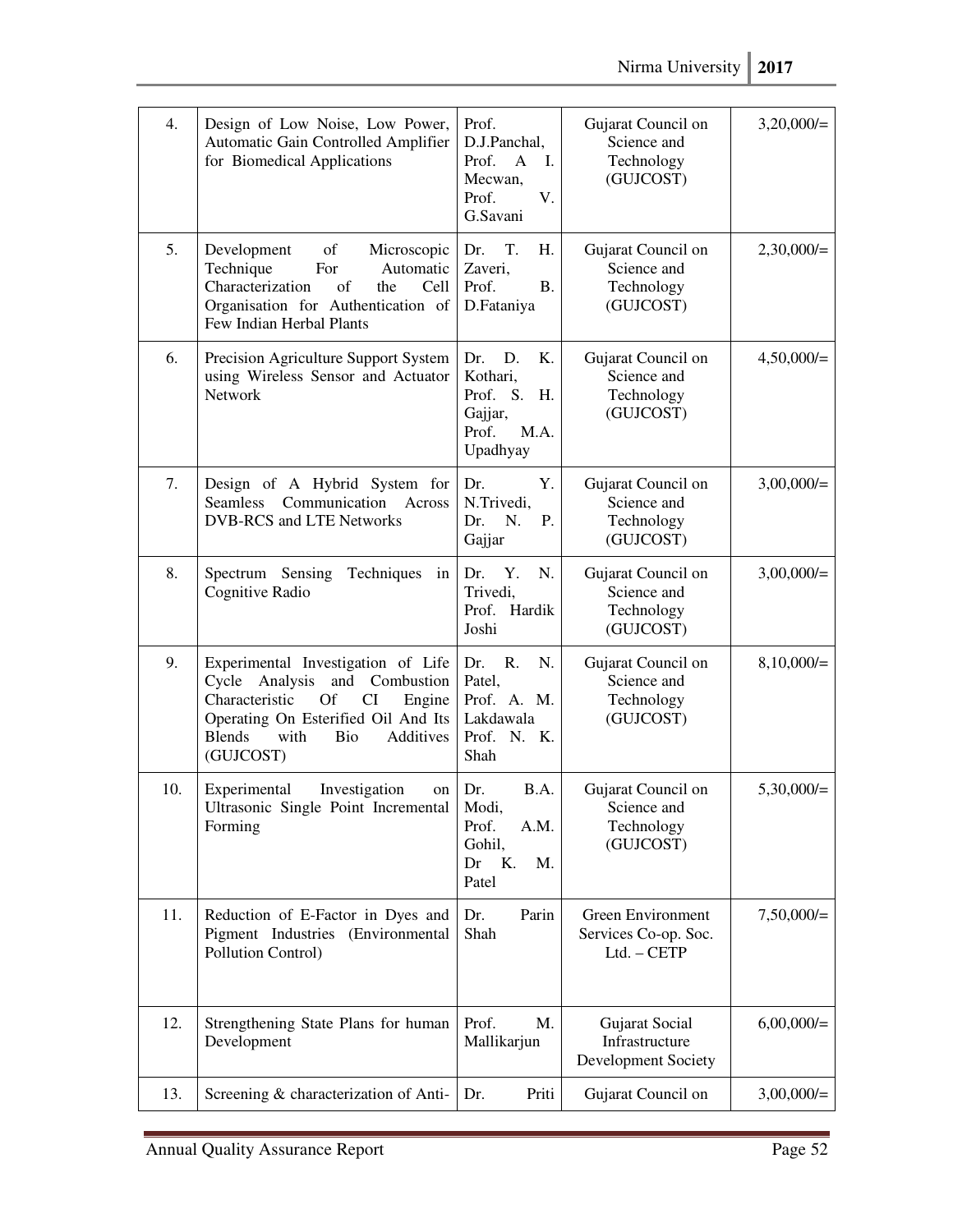|     | cancer bioactive Principle from the<br>indigenous plants of Dang Forest,<br>Gujarat                                                                                       | Mehta                          | Science and<br>Technology                                    |               |
|-----|---------------------------------------------------------------------------------------------------------------------------------------------------------------------------|--------------------------------|--------------------------------------------------------------|---------------|
| 14. | Effect of polyphenols containing<br>plant extracts in the treatment and<br>prevention of age related neuro-<br>degenerative disorders                                     | Shital<br>Dr.<br>Panchal       | Gujarat Council on<br>Science and<br>Technology              | $5,35,000/=$  |
| 15. | synthesis<br>and<br>of novel<br>Design<br>pteridine derivatives as Auora Kinase<br>inhibitors for the treatment of cancer                                                 | Hardik<br>Dr.<br><b>Bhatt</b>  | Gujarat Council on<br>Science and<br>Technology              | $2,70,000/=$  |
| 16. | Investigation of the role of Tephrosia<br>the<br>purpurea in<br>cardiovascular<br>complications in rats                                                                   | Dr. Shraddha<br><b>Bhadada</b> | Gujarat Council on<br>Science and<br>Technology              | $3,90,000/=$  |
| 17. | of<br>Evaluation<br>chemoprotective<br>potential of active constituent of L.<br>usitatissimum<br>colon<br>in<br>cancer<br>associated with diabetes mellitus               | Dr.<br>Bhoomika<br>Patel       | Gujarat Council on<br>Science and<br>Technology              | $2,80,000/=$  |
| 18. | Investigation into<br>neuroprotective<br>effects of Bergenia ciliate roots in<br>Alzheimer's disease<br>with<br>special<br>reference to bergenin                          | Niyati<br>Dr.<br>Acharya       | Gujarat Council on<br>Science and<br>Technology              | $3,22,000/=$  |
| 19. | Ocular iontophoretic delivery<br>of<br>nanoparticles via transscleral route<br>for posterior disease                                                                      | Dr.<br>Jigar<br>Shah           | Gujarat Council on<br>Science and<br>Technology              | $7,00,000/=$  |
| 20. | Development and Optimization of<br>mucoadhesive film for treatment of<br>vaginal candidiasis                                                                              | Renuka<br>Dr.<br>Mishra        | Gujarat Council on<br>Science and<br>Technology              | $4,85,000/=$  |
| 21. | Investigation of mechanism of action<br>of selected herbal drugs for the<br>of<br>attention<br>deficit<br>treatment<br>hyperactivity disorder (ADHD)                      | Dr.<br>Jigna<br>Shah           | Gujarat Council on<br>Science and<br>Technology              | $4,80,000/=$  |
| 22. | Design and synthesis of quinoline<br>derivatives<br>novel<br>apoptosis<br>as<br>inducers                                                                                  | Vivek<br>Dr.<br>Vyas           | Gujarat Council on<br>Science and<br>Technology              | $6,55,000/=$  |
| 23. | Syndrome<br>Gujarat:<br>Downs<br>In<br>Molecular Probing In Origin                                                                                                        | Dr. Sonal R.<br>Bakshi         | Gujarat Council on<br>Science and<br>Technology<br>(GUJCOST) | $6,00,000/$ = |
| 24. | Investigation of the Molecular Basis<br>of<br>Enhanced<br>Exopolysaccharide<br>(EPS) Production by Xanthomonas<br>Campestris<br>under<br>Influence<br>of<br>Audible Sound | Dr.<br>Vijay<br>Kothari        | Gujarat Council on<br>Science and<br>Technology<br>(GUJCOST) | $3,99,000/=$  |
| 25. | Demographic Survey of Major Cities                                                                                                                                        | Dr. Amee K.                    | Gujarat Council on                                           | $1,46,000/=$  |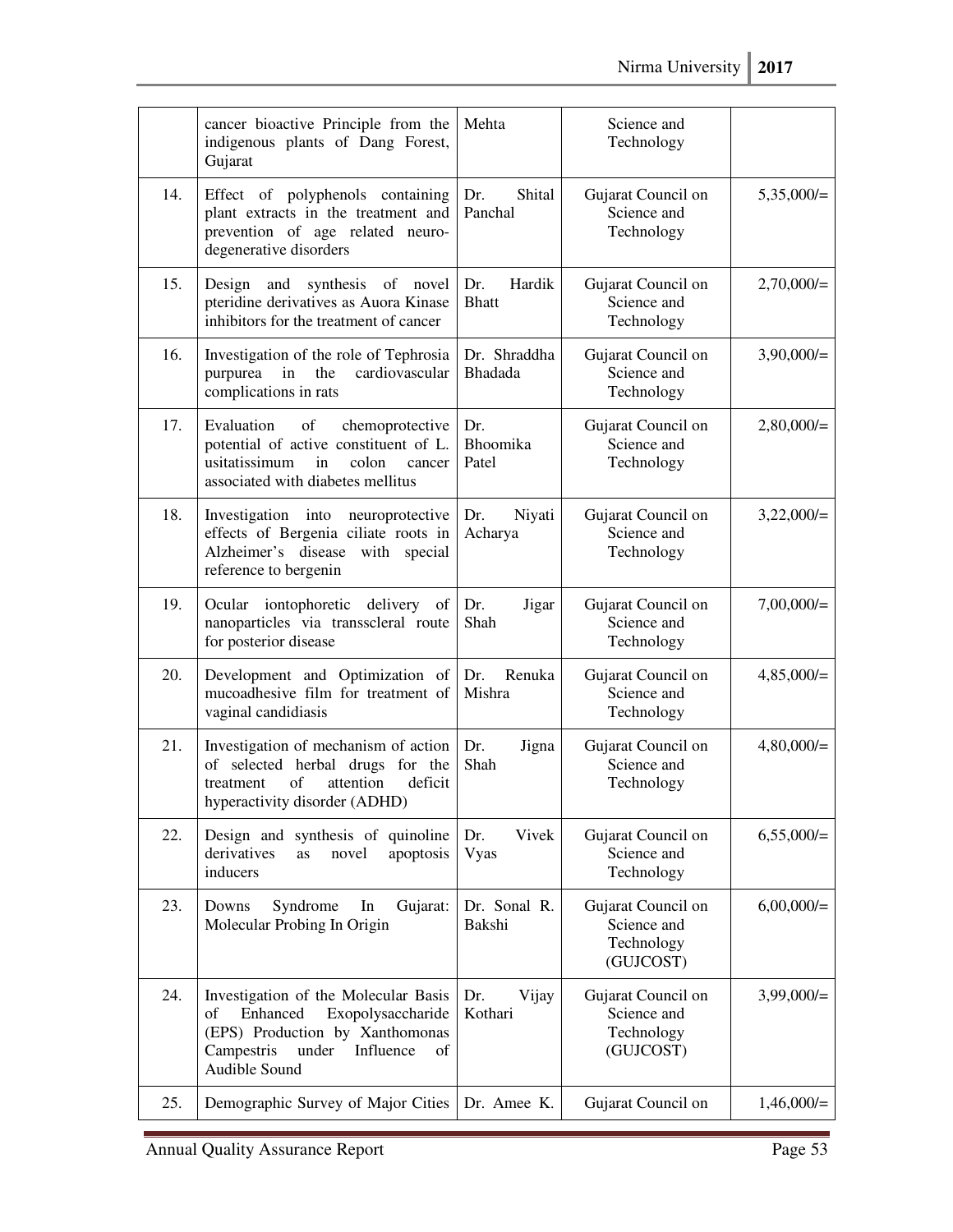| Map                                        | Technology<br>(GUJCOST) | TOTAL   $1,10,04,000/=$ |
|--------------------------------------------|-------------------------|-------------------------|
| of Gujarat for Creation of Diabetic   Nair | Science and             |                         |

# **Sanctioned Externally Funded Minor Research Projects**

| Sr.              | <b>Title of the Project</b>                        | Project                  | <b>Funding</b> | Grant          |
|------------------|----------------------------------------------------|--------------------------|----------------|----------------|
| No.              |                                                    | Investigator/s           | <b>Agency</b>  | $(in \bar{z})$ |
| 1.               | Development of Blind<br>Hyper<br>Spectral          | T.<br>Н.<br>Dr.          | $ISRO-$        | $9,00,000/$ =  |
|                  | Unmixing (BSU) Algorithm for Water Pollutant       | Zaveri,                  | <b>RESPOND</b> |                |
|                  | Identification Due to Sewage and Industry          | Prof.<br>Pooja           |                |                |
|                  | Disposals for South Karnataka Coast, Manglore      | Shah                     |                |                |
|                  | Region                                             |                          |                |                |
| $\overline{2}$ . | Development of Reinforced Aerated Blocks           | V.<br>U.<br>Dr.          | <b>ISRO</b>    | 8,00,000/      |
|                  | with Innovative Composite Ingredients as           | Dave                     | <b>RESPOND</b> |                |
|                  | for<br>Members<br>Compression<br>Structural        |                          |                |                |
|                  | Applications<br>with<br>Stringent<br>Design        |                          |                |                |
|                  | Specifications                                     |                          |                |                |
| 3.               | Identification of Existing Road Material,          | P.<br>$R_{\cdot}$<br>Dr. | <b>ISRO</b>    | $9,00,000/$ =  |
|                  | Condition and Potential Parking Area of            | Patel,                   |                |                |
|                  | Ahmedabad City using AVIRIS Data and               | Tanish<br>Dr.            |                |                |
|                  | <b>Updation Plan of Undeveloped Road</b>           | Zaveri                   |                |                |
| $\overline{4}$ . | Validation of the in vitro and in vivo efficacy ol | Vijay<br>Dr.             | <b>BIRAC</b>   | $1,00,000/=$   |
|                  | Herboheal against wound-infective bacteria,        | Kothari                  | <b>SRISTI</b>  |                |
|                  | with respect to its possible quorum-modulatory     |                          | Appreciation   |                |
|                  | potential, and elucidation of the underlining      |                          | Grant          |                |
|                  | molecular mechanism                                |                          |                |                |
| <b>TOTAL</b>     |                                                    |                          |                | 27,00,000/     |

# **Ongoing Nirma University Funded Major Research Projects**

| Sr. No. | <b>Title of the Project</b>                                                                                           | Project<br>Investigator/s                                | <b>Grant</b><br>$(in \bar{z})$ |
|---------|-----------------------------------------------------------------------------------------------------------------------|----------------------------------------------------------|--------------------------------|
| 1.      | Affordable Pd doped Perovskite based catalytic converter<br>for abating automotive emission                           | Dr. Femina Patel,<br>Dr. Sanjay Patel,<br>Prof. N K Shah | $27,00,000/=$                  |
| 2.      | Formulation<br>evaluation<br>development and<br>Nanoparticulate systems for targeted delivery of anticancer<br>agents | of Dr. Mayur Patel                                       | $28,92,400/=$                  |
|         |                                                                                                                       |                                                          | TOTAL $55,92,400/=$            |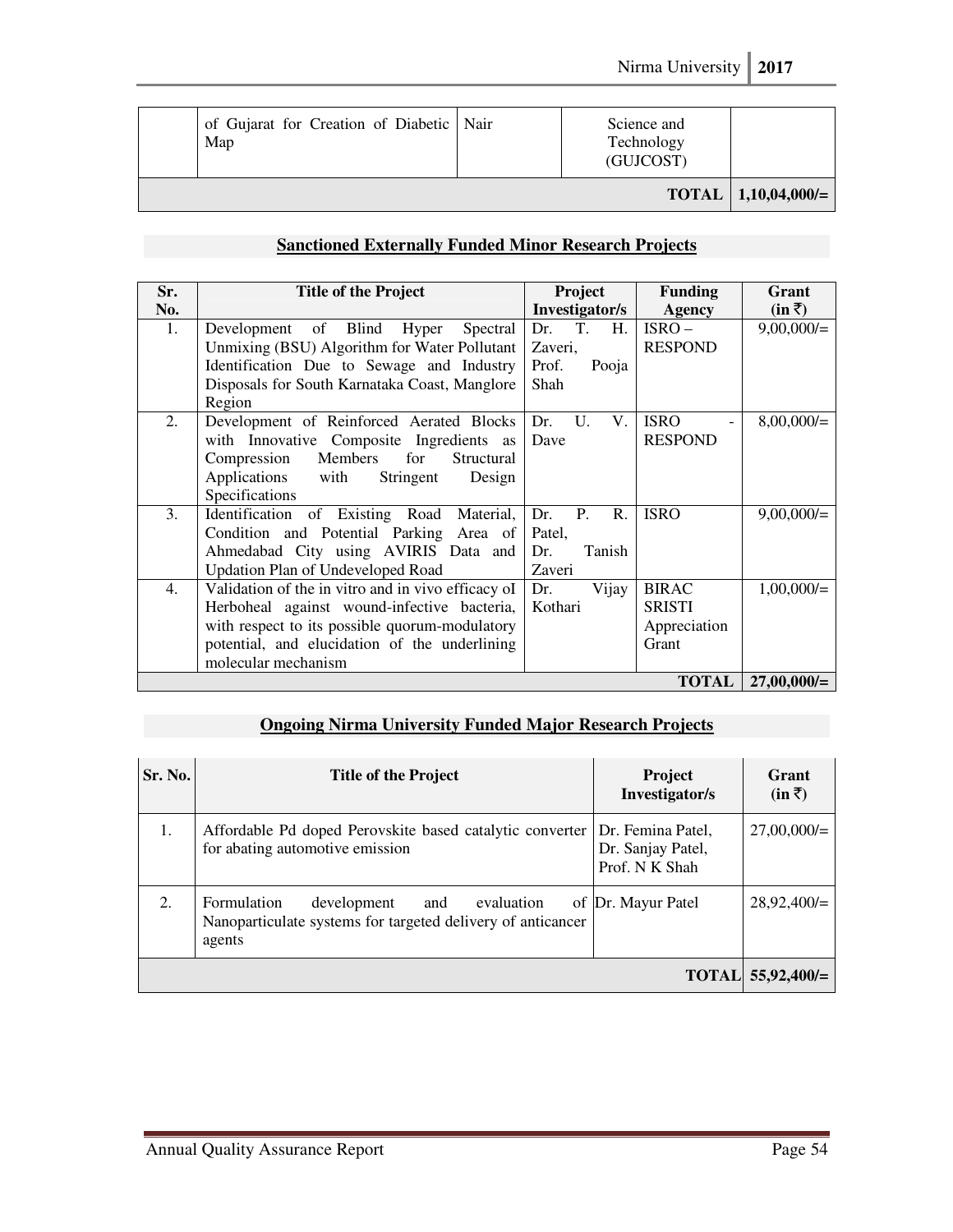| Sr.<br>No. | <b>Title of the Project</b>                                                                                                                                               | <b>Project Investigator/s</b>                                  | Grant<br>$(in \bar{z})$ |
|------------|---------------------------------------------------------------------------------------------------------------------------------------------------------------------------|----------------------------------------------------------------|-------------------------|
| 1.         | Design and Development of intelligent Infrastructure Dr. Kamal Mehta<br>prototype Model for Monitoring Railway Track                                                      |                                                                | $77,000/$ =             |
| 2.         | Characterization<br>Synthesis,<br>and<br>Application<br>Functionalised Macromolecule as Chemical Sensor                                                                   | of Prof. Neha Patni                                            | $1,00,000/=$            |
| 3.         | Synthesis of Spinels MFe2-xB'xO4 ( $M = Ni$ , Cu, Zn) and Dr. Femina Patel<br>MFe2-xB'xO4/TiO2<br>Nano-composite<br>Novel<br>as<br>Photocatalysts for Degradation of Dyes |                                                                | $1,00,000/=$            |
| 4.         | Fabrication, Characterization and Application of Electrodes Prof. Priya Saxena<br>for Electrochemical Waste Water Treatment                                               |                                                                | $1,00,000/=$            |
| 5.         | Studies on Exploring Novel Excipients for Dmg Delivery Prof. Nimish Shah,<br>in Oral Cavity                                                                               | Dr. Dhaivat Parikh                                             | $1,80,000/=$            |
| 6.         | Evaluation of Mechanical and Durability<br>Properties on Fly ash and Rice Husk based Geo Polymer<br>Concrete                                                              | Prof. S. P. Thakkar                                            | $72,187/=$              |
| 7.         | Design and Fabrication of Radial Flux Permanent Magnet Prof. A. N. Patel,<br><b>Brushless DC Motor</b>                                                                    | Prof. T. H. Panchal                                            | $80,000/=$              |
| 8.         | Trend Analysis and Inclusion of HOTS in Engineering Dr. Richa Mishra<br>Education                                                                                         |                                                                | $1,00,000/=$            |
| 9.         | Test-Rig for Experimental Investigations of Bearing Faults Prof.<br>in Rolling Bearings                                                                                   | V.<br>M.<br>Bhojawala,<br>Prof. D.V. Patel,<br>Prof. D.J. Shah | $1,00,000/=$            |
| 10.        | Development of Experimental Set Up for<br>Determination of Stiffness Properties of Fibre Reinforced Prof. D. B. Shah<br>Composite using Vibration Testing                 | Prof. S. J. Joshi,                                             | $1,00,000/=$            |
| 11.        | Performance Evaluation of Solid Lubricants<br>Mixed With SAE - 40 Oil Machining of EN- 31 Steel Prof.<br>Material                                                         | Dr. K. M. Patel,<br>M.<br>А.<br>Makhesana                      | $90,000/$ =             |
| 12.        | Robust Methods for Income Distribution Models                                                                                                                             | Prof. Mahesh K.C.,<br>Prof. Dhiren Jotwani                     | $21,000/=$              |
| 13.        | A Study of HR Practices and Issues in Gaglani Metal Prof. Reena Shah<br>Industries in Ahmedabad                                                                           |                                                                | 17,800/                 |
| 14.        | Needs and Barriers of Online Shopping – An Exploratory Dr. Ashwini Awasthi,<br><b>Study of Indian Shoppers</b>                                                            | Dr. Sunita Guru                                                | $34,000/=$              |
| 15.        | Employee Work Passion: Creating a Motivating Work Prof. Nina Muncherji<br>Environment                                                                                     |                                                                | $73,000/=$              |
| 16.        | Study of Devotees and Prasadalaya Management at Shri Sai Prof. Nityesh Bhatt<br>Baba Temple, Shirdi                                                                       |                                                                | $40,000/=$              |
| 17.        | Studies on Exploring Novel Excipients for Drug Delivery Dr. Dhaivat C. Parikh<br>in Oral Cavity(Colloborative project with Chemical<br>Engineering, ITNU)                 |                                                                | $1,80,000/=$            |

# **Completed Nirma University Funded Minor Research Projects**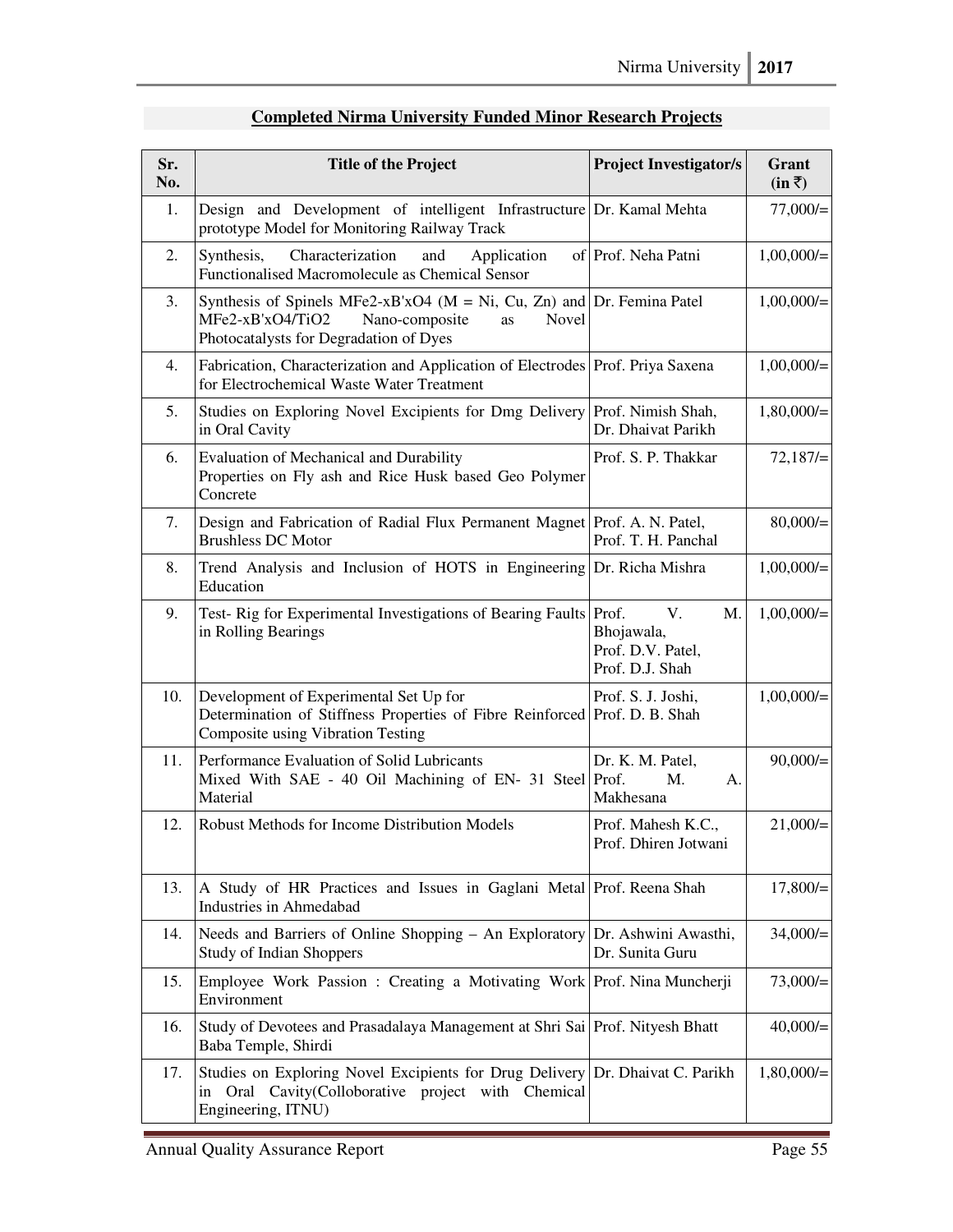| 18. | Formulation, design and development of sublingual film of Dr. Renuka Mishra<br>an anti-hypertensive drug                     | $90,000/=\square$     |
|-----|------------------------------------------------------------------------------------------------------------------------------|-----------------------|
| 19. | Standardization and evaluation of a polyherbal formulation Ms. Nagja Tripathi<br>for metabolic disorder                      | $80,000/=$            |
| 20. | Development of Oryzanol formulation and its Dr. Shital Panchal<br>pharmacological evaluation for neurodegenerative disorders | $1,00,000/=$          |
|     |                                                                                                                              | $TOTAL   17,34,987/=$ |

#### **Sr. No.**  Title of the Project **Project Investigator**/s **Crant**  $(in ₹)$ 1. Investor's Behaviors towards Mutual Fund Investing with reference to Investors in Gujarat Prof. Parag Rijwani, Prof. Jayesh P. Aagja  $30,000/=$ 2. Modeling Performance measurement of Service Organizations using Data Envelopment Analysis (DEA) Dr. Chetan A. Jhaveri  $1,00,000/=$ 3. Succession Planning in Family Owned Businesses Dr. Sameer Pingle, Dr. Jayesh Aagja  $60,000/=$ 4. Study on Efficiency of Stock Futures Market in India Prof. Deepak Danak, Prof. Nikunj Patel  $99,440/$ 5. Teaching Learning Entrepreneurship: An Impact Study Dr. Shahir Bhatt, Prof. Amola **Bhatt**  $21,000/=$ 6. Negative Externalities Caused by Aesthetic Pollution (Environmental Economics) Prof. Nirmal C. Soni, Prof. Naresh Poturaju  $32,800/=$ 7. Evaluation of anti-hypertensive agent in cancer cachexia induced cardiotoxicity Dr. Bhoomika Patel  $55,000/=$ 8. Pharmacological evaluation of Antiurolithiatic activity of roots of Grewia flavescens Dr. Niyati Acharya  $80,000/=$ 9. Beneficial effect of pimpinella anisum in delaying cataract Dr. Shraddha Bhadada  $65,000/=$ 10. In-Silico designing, synthesis and pharmacological evaluation of novel anti cancer agents Ms. Palak Parikh  $90,000/=$ 11. Judicial Activism dealing with identity based violence: Trends and Challenges Dr.Varsha Ganguly 1,00,000/=

## **Ongoing Nirma University Funded Minor Research Project**

Nirma University

12. Environment Audit Framework: Case of

Prof. Pratima Singh  $1,00,000/=$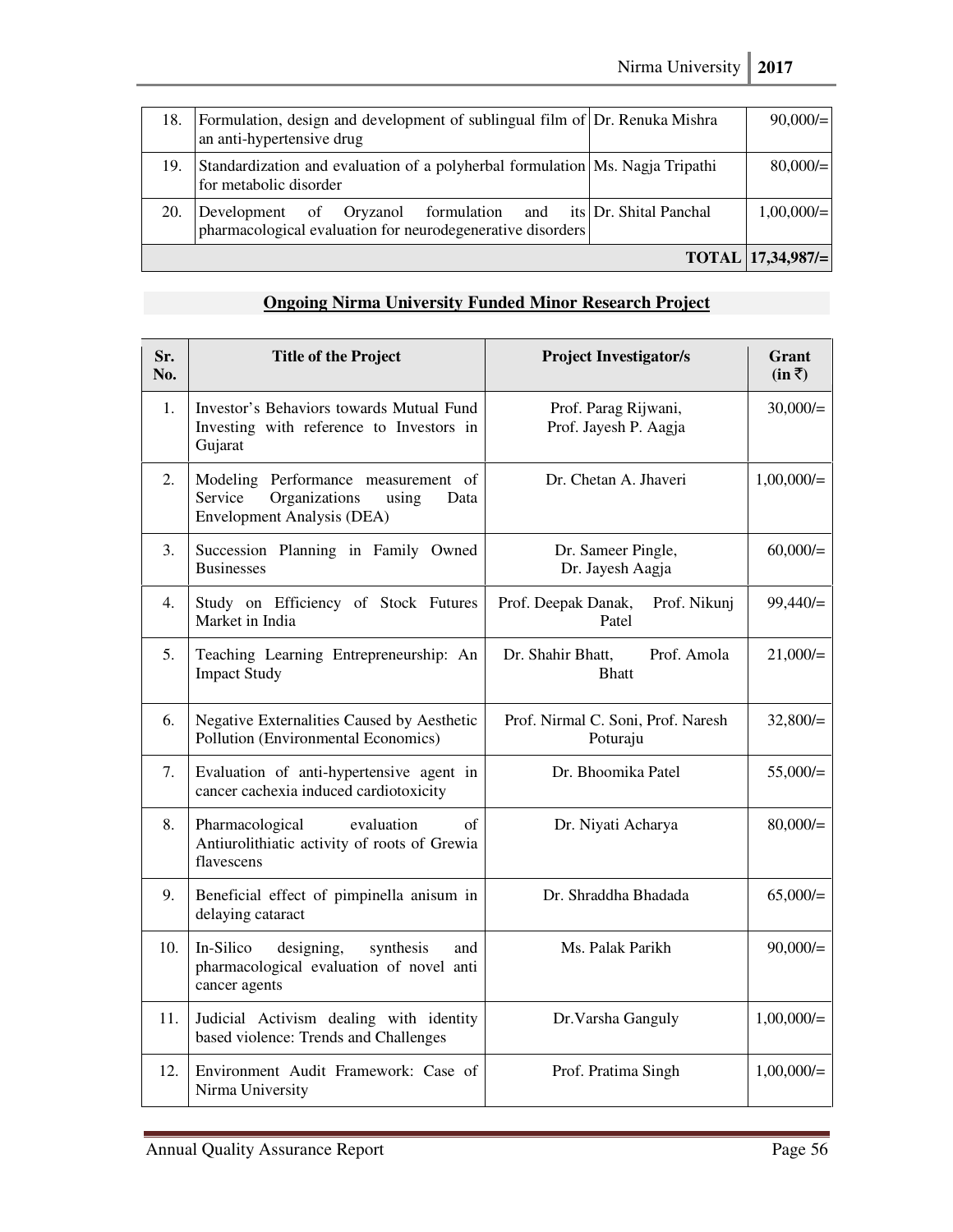**TOTAL 8,33,240/=**

| Sr. No. | <b>Title of the Project</b>                                                                                            | <b>Project Investigator/s</b>                      | Grant<br>$(in \bar{z})$ |
|---------|------------------------------------------------------------------------------------------------------------------------|----------------------------------------------------|-------------------------|
| 1.      | Development of High Temperature Applications using Dr. R. K. Mewada<br>Fresnel Lens as Solar collector                 |                                                    | $1,00,000/=$            |
| 2.      | Fabrication, Characterization and Application of Polymer Prof. Neha Patni<br>in Solar Cell                             |                                                    | $1,00,000/=$            |
| 3.      | Microwave Assisted Oil Extraction from Algae                                                                           | M.<br>Jhansi<br>Dr.<br>L.<br>Kishore               | $1,00,000/=$            |
| 4.      | Development of low cost technique to remove copper Prof. Amita Chaudhary<br>from e-waste                               |                                                    | $1,00,000/=$            |
| 5.      | Design and Investigation of Advanced Control Schemes Prof. Alpesh Patel,<br>For Quadruple Conical Tank System"         | Prof. J. B. Patel                                  | $1,00,000/=$            |
| 6.      | Investigation on Application of Minimum Quantity Solid Prof. M.A. Makhesana,<br>Lubrication in Machining Process       | Dr. B.K. Mawandiya,<br>Dr. K.M.Patel               | $60,000/=$              |
| 7.      | To Study Effect of Characterization<br>Dimensional Control for Composite Product                                       | Properties on Prof. D.B. Shah,<br>Prof. S.J. Joshi | $1,00,000/=$            |
| 8.      | Investigations on Producer Gas Quality for Fixed Bed Prof. D.S. Upadhyay,<br>Gasifier                                  | Prof. N.K. Shah,<br>Dr. R.N. Patel                 | $1,00,000/=$            |
| 9.      | Use of Pervious Concrete for Solving Problem Related to Prof. T. M.Joshi,<br>Water Clogging at Nirma University Campus | Dr. U. V. Dave                                     | $1,00,000/=$            |
| 10.     | Localization<br>Mapping<br>Simultaneous<br>and<br>Autonomous Unmanned Aerial Vehicle                                   | Using Dr. D. K. Kothari,<br>Prof. D. J. Panchal    | $98,000/$ =             |
| 11.     | Solubility enhancement of BCS class II drug using Dr. Mohit Shah<br>emulsifying drug delivery system                   |                                                    | $90,000/$ =             |
| 12.     | Synthesis of co-crystal of acyclovir for improvement of Dr. Jignasa Savjani<br>physicochemical parameters              |                                                    | $85,000/=$              |
| 13.     | Solubility enhancement of lead candidates as anti- Prof. Nrupesh Patel<br>diabetic agents                              | Dr. Bhumika Patel                                  | $1,00,000/=$            |
|         |                                                                                                                        | <b>TOTAL</b>                                       | $12,33,000/=$           |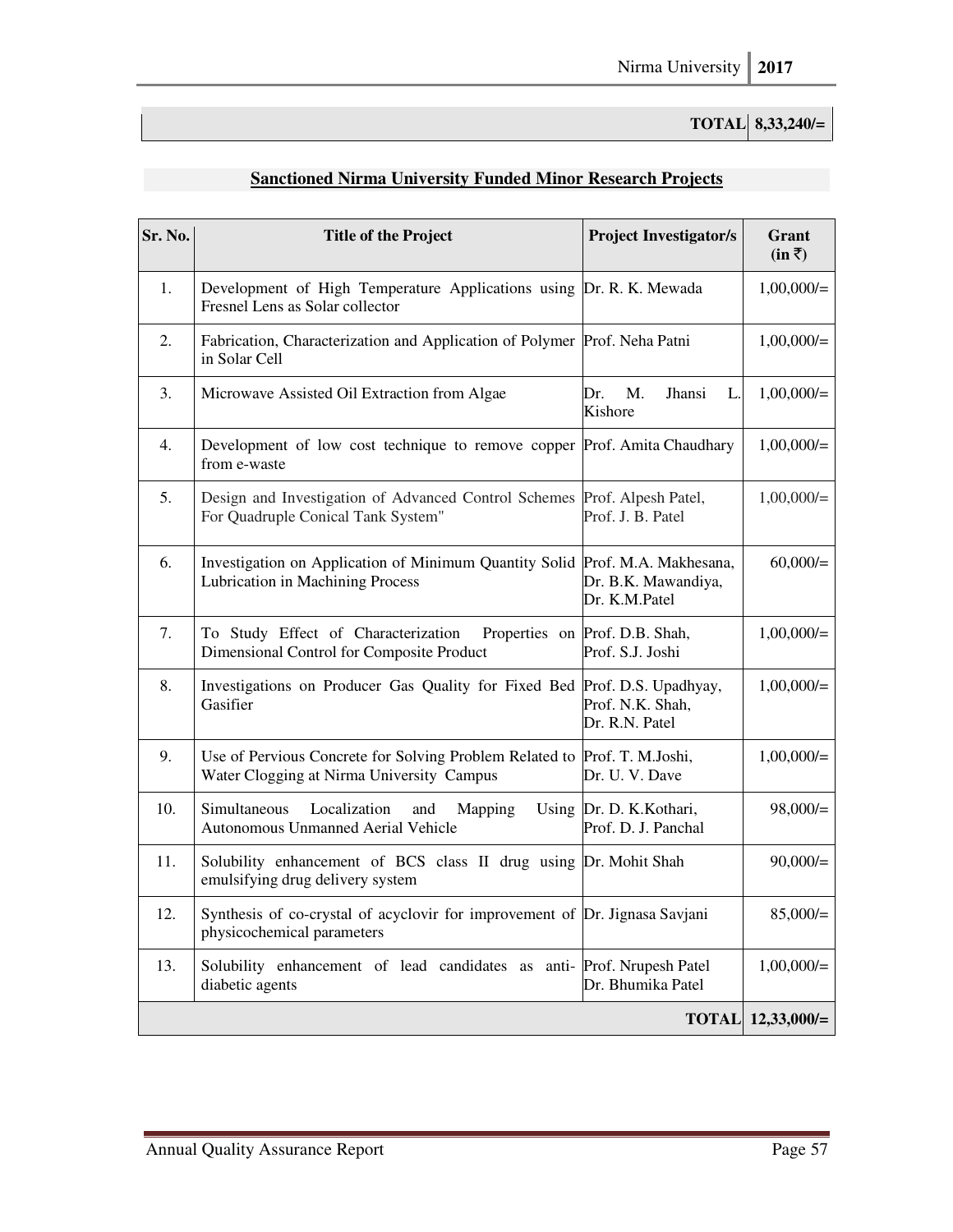# **ANNEXURE VII**

# **Best Practices**

## **Best Practice – I**

## **Title of the Practice:**

Short Term Training Programme on "Construction Practices on Wheels"

#### **Objectives of the Practice:**

- To understand existing practices of construction of Civil Engineering structures.
- To correlate theoretical concepts with prevailing practices at construction projects.
- To study Advanced Methodologies and Materials used at Construction projects.

#### **The Context:**

Various site visits were conducted by the faculty participants of the programme as a part of the STTP during  $05<sup>th</sup>$  June 2017 to 17<sup>th</sup> June 2017. These visits included variety of construction projects. The type of structures included during the visit were Pre-Engineered Buildings (Technico Industries and V Rubber Industries), Green Building (Gujarat Housing Board Office), Marine Structures (Adani Port), Institutional Building (Nirma University new buildings), Thermal Power Plant (Adani Power), Road Construction (Mehsana-Himmatnagar Highway), Metro Rail Project (Ahmedabad Metro, MEGA) and Hydro Power Project (Miyagam Branch Canal). The participants of the programme were provided the in-depth details about the projects visited by the corresponding Civil Engineering authorities at the sites. The participants prepared the assignments and charts to supplement the knowledge gained during the field visits.

#### **The Challenges:**

- Crunch of participant from industries and self-financed engineering institution for the period of two weeks.
- Faculty participants to visit construction sites and prepare the assignments and term papers to supplement the knowledge gained during the visit with the Civil Engineering subject fundamentals.

#### **The Practice:**

- To explore advance methodologies related to Civil Engineering.
- To learn about state of art Technologies practiced at Construction sites.

#### **Uniqueness in the context of Indian Higher Education:**

It was decided to offer such course as an elective for the students. Therefore, the faculty members took the challenge of visiting the sites and getting first-hand experience of gaining the knowledge from the site visit. Such experience was fruitful as that gave the opportunity to the participants of remained up to date about recent advances in design and practice related to Civil Engineering.

#### **Constraints / Limitations:**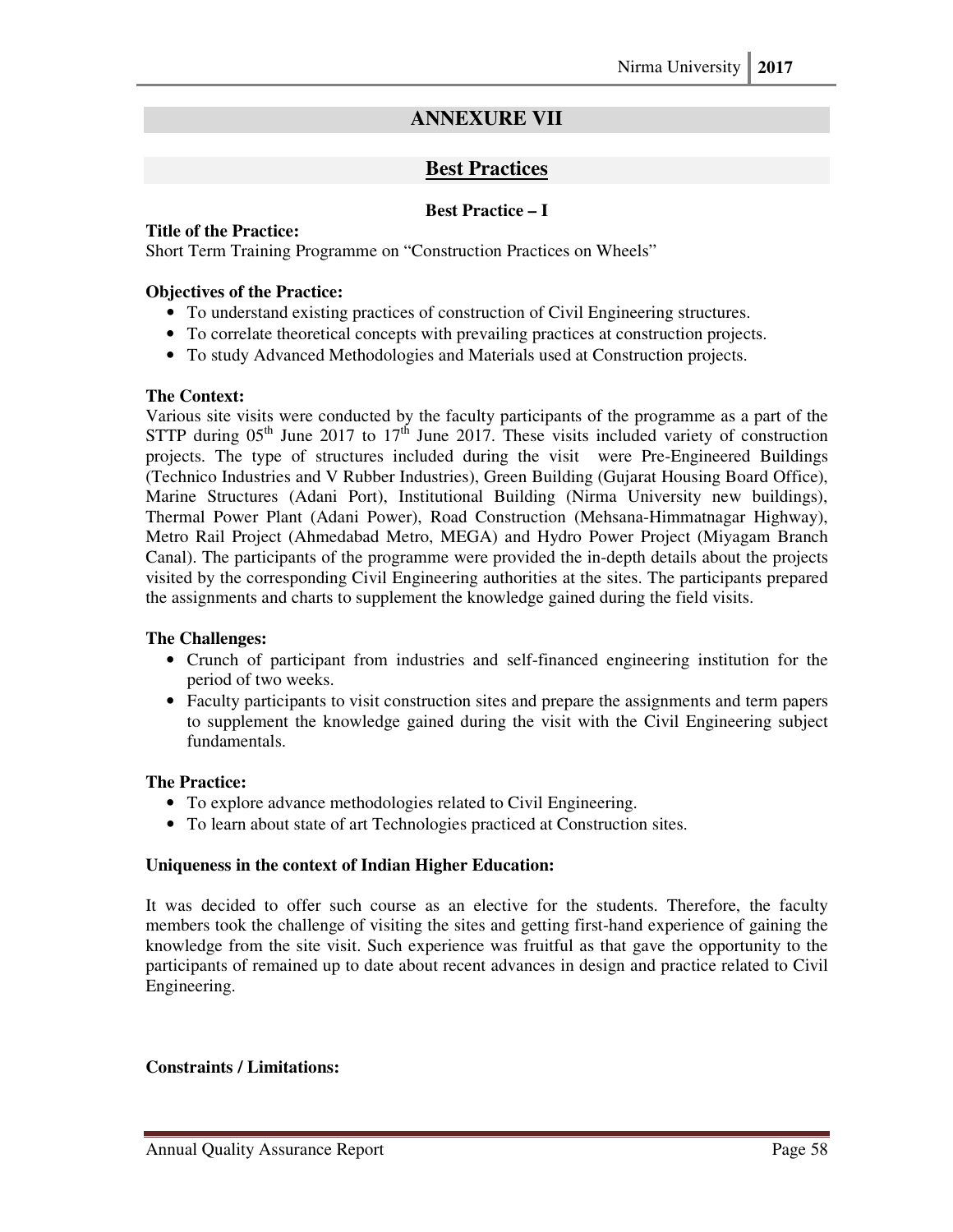Time allocation for each site visit was limited. More stay at the site would have given the opportunity of more learning for the faculty participants. The types of construction projects selected for the visit were also limited due to limited duration of programme of two weeks.

### **Evidence of Success:**

Photographs and video's which will be useful for teaching various topics related to Civil Engineering. Apart, the faculty members did the assignments themselves related to their every visit. Such practice would be very useful during forming the assignments for the students while offering the said type of course to the students in the future.

## **Problems Encountered and Resources required:**

- Availability of expert resource person from Professional Fields.
- Requirement of permission for the visit of important infrastructure.
- Travelling support and Financial support to conduction long duration site visits.
- Accommodation facilitates and lodging facilities at construction sites.